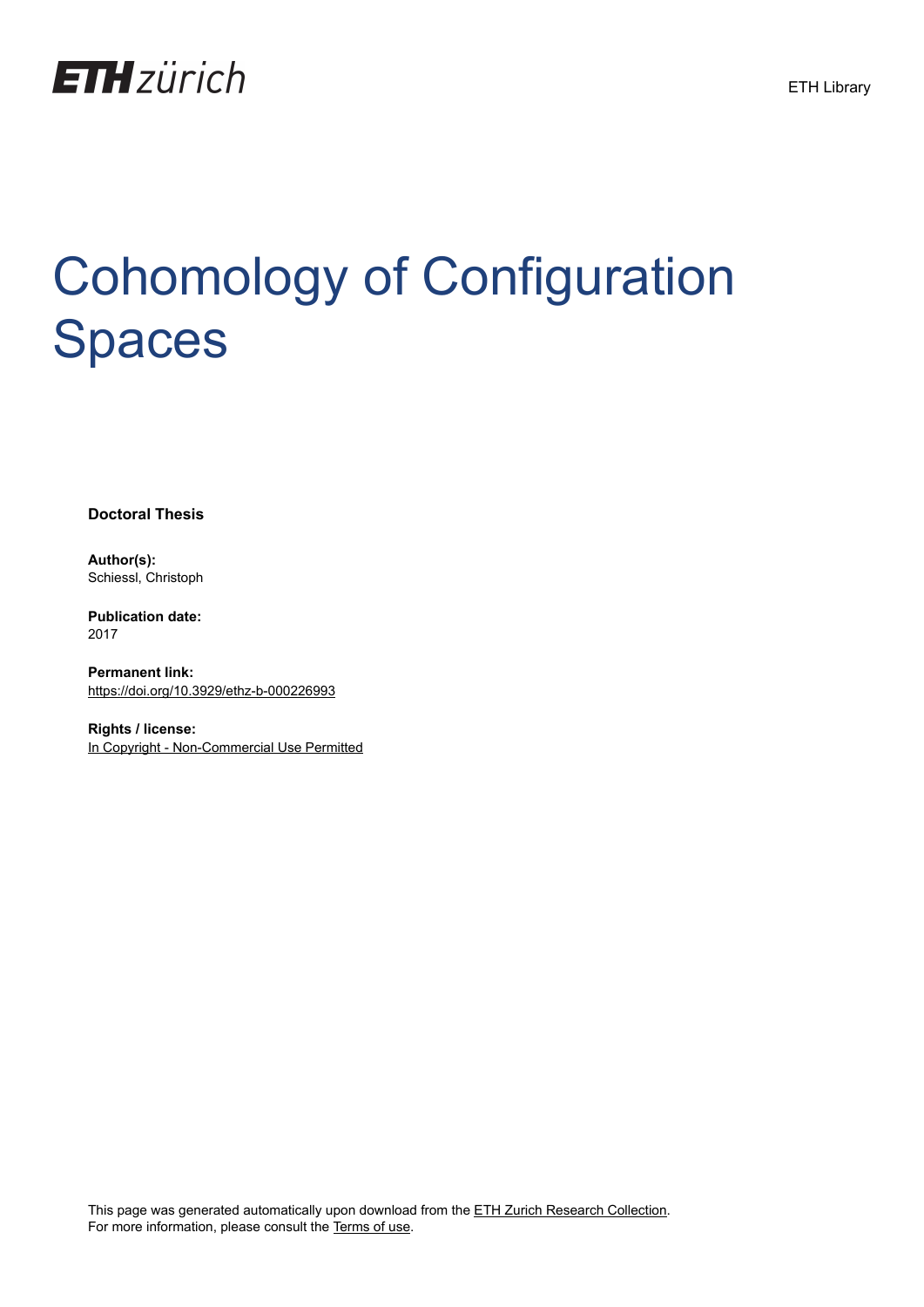# **Cohomology of Configuration Spaces**

A thesis submitted to attain the degree of Doctor of Sciences (Dr. sc. ETH Zurich)

presented by

Christoph Schiessl M. Sc. LMU Munich born on 04.04.1990 citizen of Germany

accepted on the recommendation of

Prof. Dr. Rahul Pandharipande Prof. Dr. Emanuele Delucchi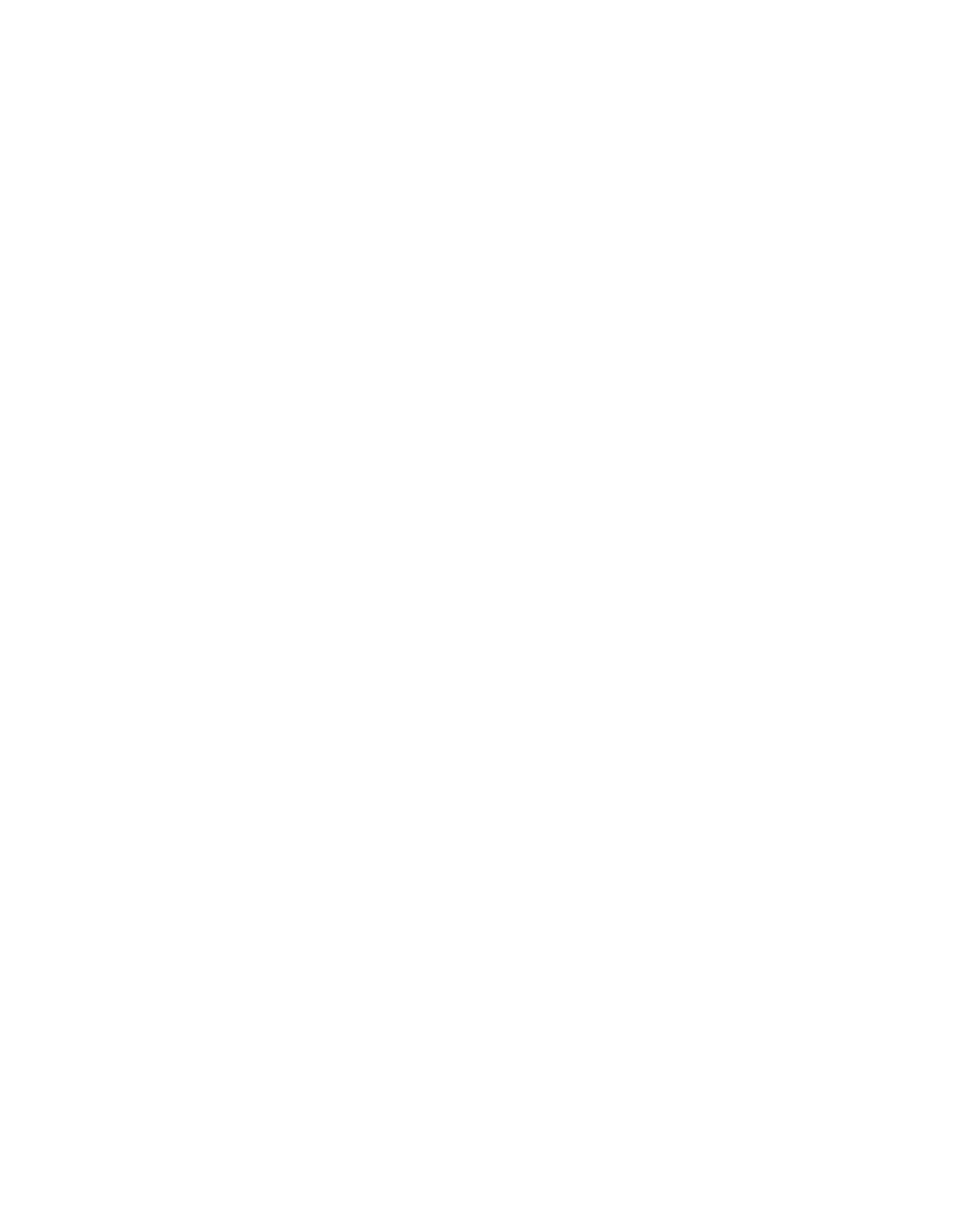#### **Summary**

<span id="page-3-0"></span>For any topological space *X*, let

$$
F_n(X) = \{(x_1, \ldots, x_n) \in X^n | x_i \neq x_j\}
$$

be the *ordered configuration space* of *n* distinct points in *X*. The symmetric group  $S_n$ acts on  $F_n(X)$  by permuting the points and the quotient

$$
C_n(X) = F_n(X)/S_n
$$

is the *unordered configuration space*.

This thesis presents various explicit computations of cohomology groups of configuration spaces.

In chapter 1, we explain some background about configuration spaces and discuss the various methods that exist for computing their cohomology.

In chapter [2,](#page-17-0) we compute the rational cohomology groups of the unordered configuration spaces of the torus using a method of Félix and Thomas. These Betti numbers were previously unknown. This has been published as a preprint [\[Sch16\]](#page-55-0).

In chapter [3,](#page-23-0) we describe classical calculations by Fuks and Vainshtein of the group  $H^*(C_n(\mathbb{C}), \mathbb{Z})$  and show how they can be extended to  $H^*(C_n(S^2), \mathbb{Z})$  using a cellular decomposition of Napolitano. For  $\mathbb{Z}/p\mathbb{Z}$ -coefficients, the cohomology of  $C_n(S^2)$  has already been determined by Salvatore. However, our approach is more elementary and also works with integral coefficients.

In chapter [4,](#page-41-0) we compute the virtual Poincaré polynomials of the space of *n* distinct points on an elliptic curve with sum 0 by extending methods of Getzler. The result is new.

In chapter [5,](#page-47-0) we compare ordinary and virtual Poincaré polynomials for ordered and unordered configuration spaces of  $\mathbb{C} \setminus k$  points. We apply different well-known approaches, however some of the explicit formulas seem not to be in the literature yet.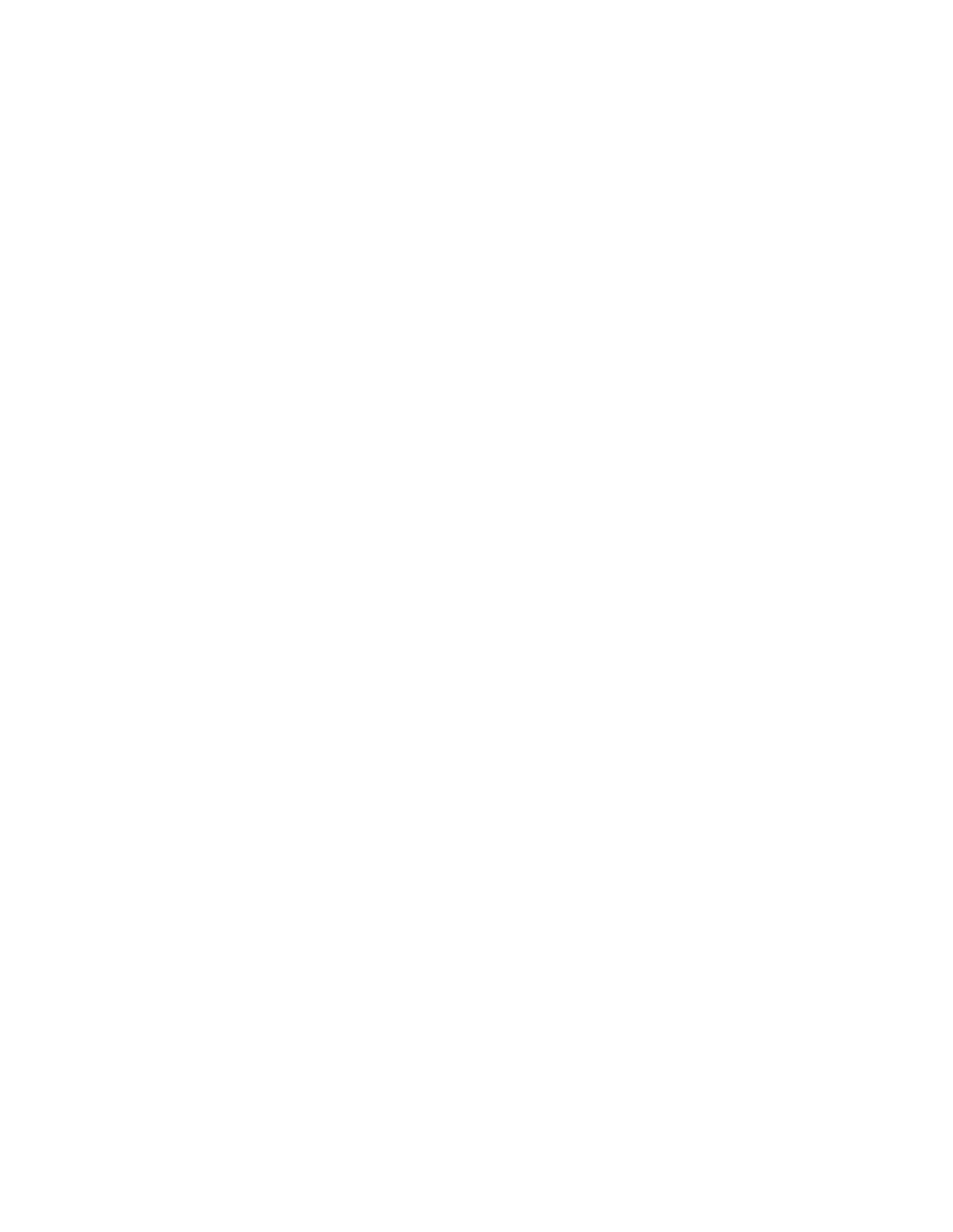#### **Zusammenfassung**

<span id="page-5-0"></span>Sei *X* ein topologischer Raum. Dann ist

$$
F_n(X) = \{(x_1, \ldots, x_n) \in X^n | x_i \neq x_j\}
$$

der *geordnete Konfigurationsraum* von *n* verschiedenen Punkten auf *X*. Die symmetrische Gruppe  $S_n$  operiert auf  $F_n(X)$  durch Permutation der Punkte und der Quotient

$$
C_n(X) = F_n(X)/S_n
$$

ist der *ungeordnete Konfigurationsraum*.

Diese Arbeit enthält verschiedene explizite Berechnungen von Kohomologiegruppen von Konfigurationsräumen.

In Kapitel 1 führen wir Konfigurationsräume ein und diskutieren die verschiedenen Methoden, um ihre Kohomologie zu berechnen.

In Kapitel 2 berechnen wir die rationalen Kohomologiegruppen des ungeordnenten Konfigurationsraumes eines Torus mit einer Methode von Félix und Thomas. Diese Bettizahlen waren vorher unbekannt. Das Kapitel wurde als Preprint veröffentlicht [\[Sch16\]](#page-55-0).

In Kapitel 3 beschreiben wir klassische Berechnungen von  $H^*(C_n(\mathbb{C}), \mathbb{Z})$  durch Fuks und Vainshtein und zeigen, wie diese mit einer zellulären Zerlegung von Napolitano auf *H*<sup>∗</sup>( $C_n(S^2)$ , ℤ) erweitert werden können. Mit Z/pZ-Koeffizienten wurde die Kohomologie von *Cn*(*S* 2 ) schon von Salvatore berechnet. Unser Ansatz ist jedoch elementarer und funktioniert auch mit ganzzahligen Koeffizienten.

In Kapitel 4 bestimmen wir die virtuellen Poincaré-Polynome des Raumes von *n* verschiedenen Punkten auf einer elliptischen Kurve mit Summe 0, indem wir Methoden von Getzler erweitern. Das Resultat ist neu.

In Kapitel 5 vergleichen wir gewöhnliche und virtuelle Poincaré-Polynome von geordneten und ungeordneten Konfigurationsräumen von  $\mathbb{C} \setminus k$  Punkte. Wir wenden verschiedene bekannte Methoden an, einige der expliziten Formeln scheinen jedoch noch nicht in der Literatur vorhanden zu sein.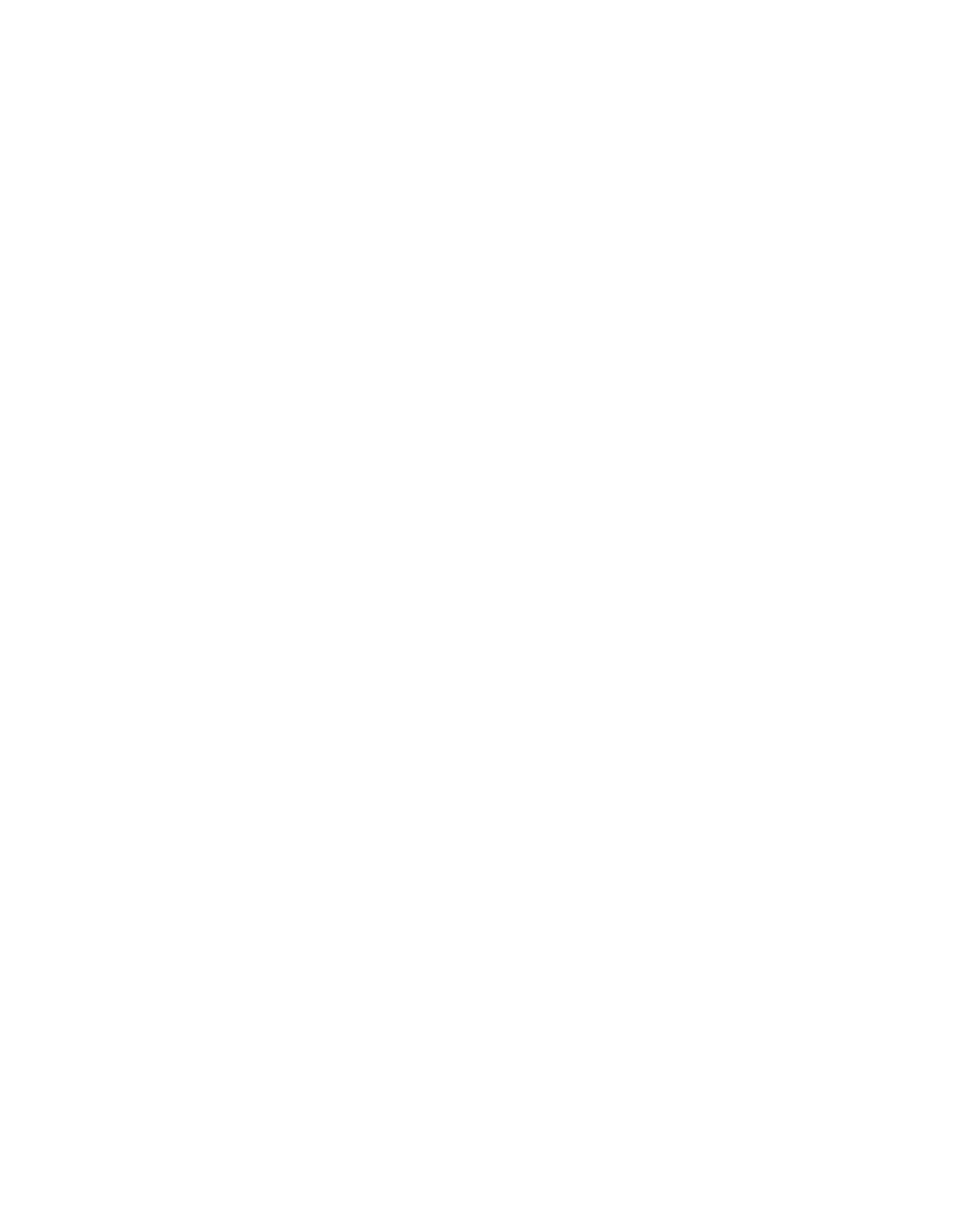# **Acknowledgements**

<span id="page-7-0"></span>The author was supported by the grant ERC-2012-AdG-320368-MCSK.

I want to thank Karim Adiprasato, Filippo Callegaro, Gabriel Drummond-Cole, Emanuele Delucchi, Javier Fresán, Felix Janda, Giovanni Gaiffi, Emmanuel Kowalski, Dan Petersen, Paolo Salvatore, Johannes Schmitt, Junliang Shen, Qizheng Yin for very helpful discussions and especially Rahul Pandharipande for his very own way of invaluable support.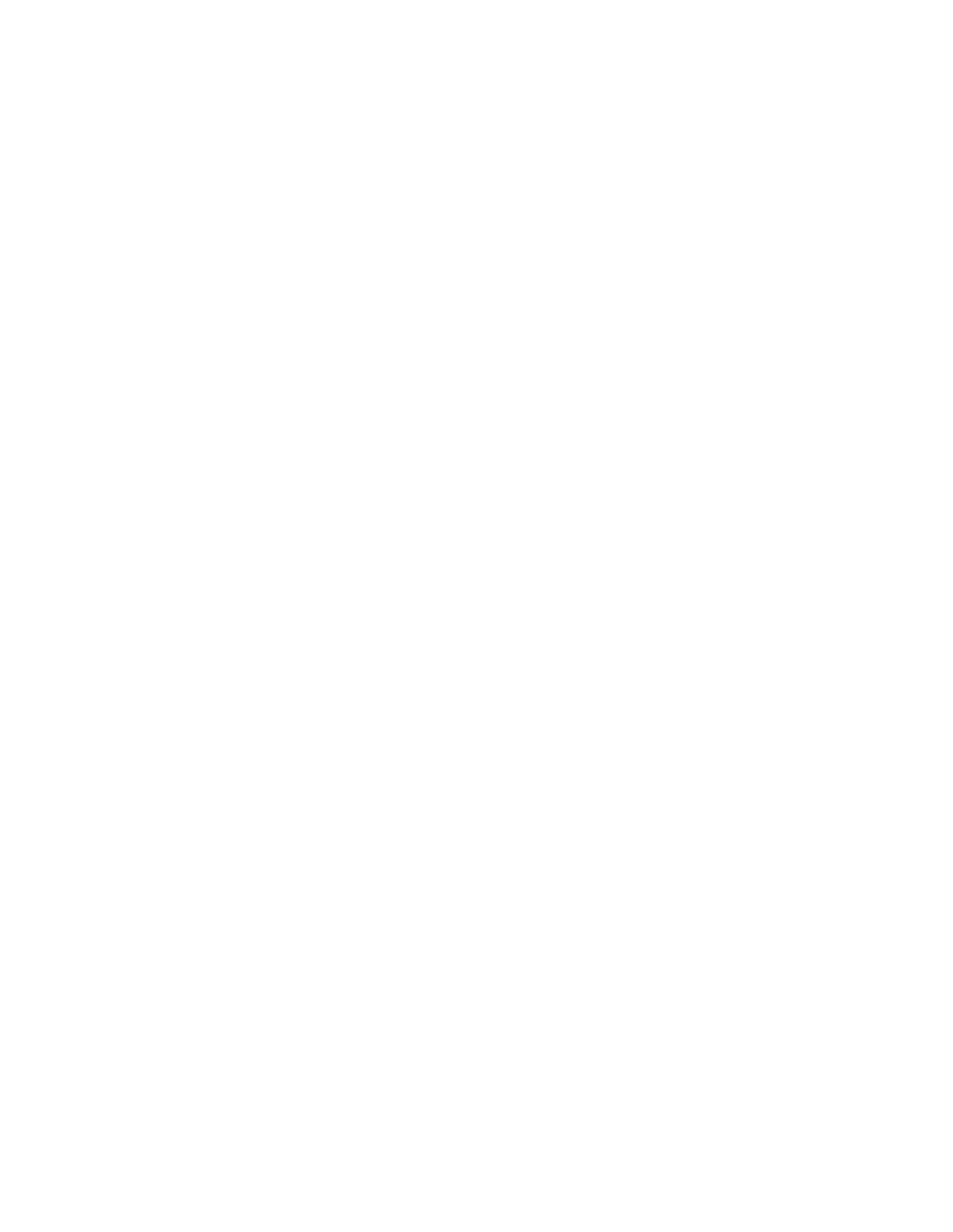# **Contents**

| Summary                                                                    | 3              |
|----------------------------------------------------------------------------|----------------|
| Zusammenfassung                                                            | $\bf 5$        |
| Acknowledgements                                                           | $\overline{7}$ |
| Chapter 1. Configuration Spaces and their Cohomology                       | 11             |
| Examples<br>1.                                                             | 11             |
| Cohomology of ordered Configuration Spaces<br>2.                           | 11             |
| 3.<br>Unordered Configuration Spaces                                       | 13             |
| Virtual Poincaré Polynomials<br>4.                                         | 15             |
| Betti numbers of unordered Configuration spaces of the Torus<br>Chapter 2. | 17             |
| Introduction<br>1.                                                         | 17             |
| 2.<br>Conventions                                                          | 18             |
| 3.<br>Construction of the Algebra                                          | 18             |
| Configuration Spaces of the Torus<br>4.                                    | 19             |
| Integral Cohomology of Configuration Spaces of the Sphere<br>Chapter 3.    | 23             |
| Introduction<br>1.                                                         | 23             |
| Configuration Spaces of the Plane<br>2.                                    | 25             |
| 3.<br>Configuration Spaces of the Sphere                                   | 32             |
| Construction of (almost) a Null Homotopy<br>4.                             | 34             |
| Proof of Main Theorem<br>5.                                                | 37             |
| Some Tables<br>6.                                                          | 39             |
| Chapter 4. Configurations of Points with Sum 0                             | 41             |
| Stirling Numbers of First Kind<br>1.                                       | 41             |
| The Möbius Function of the Partition Poset<br>2.                           | 42             |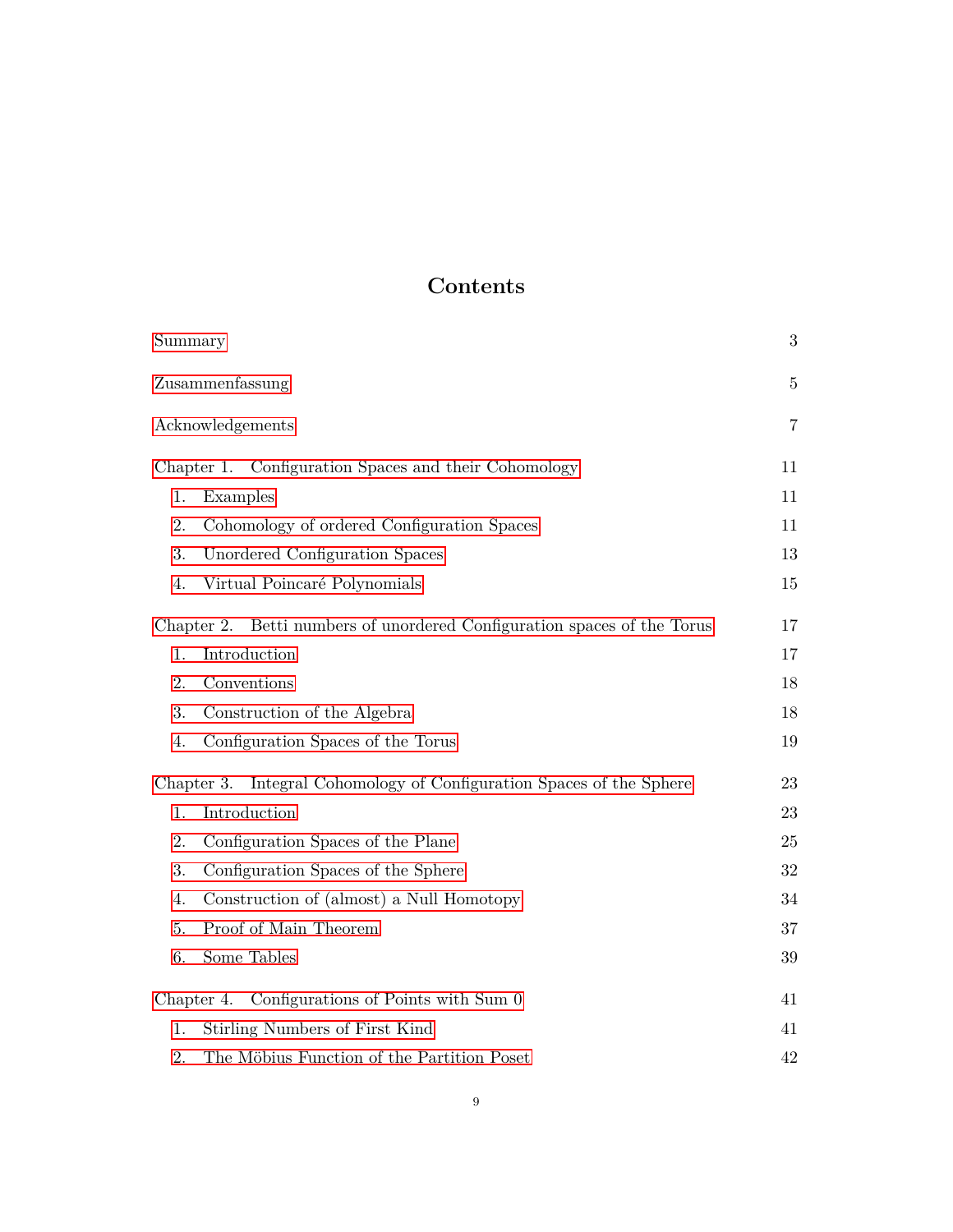#### 10 CONTENTS

| 3. | Virtual Poincaré Polynomials of Configuration Spaces          | 43 |
|----|---------------------------------------------------------------|----|
| 4. | Configurations of Points with Sum 0                           | 44 |
| 5. | <b>Tables</b>                                                 | 45 |
|    | Chapter 5. Configuration Spaces of $\mathbb{C} \setminus k$   | 47 |
| 1. | Pyramidal Numbers                                             | 47 |
| 2. | Poincaré Polynomials of $C_n(\mathbb{C}\setminus k)$          | 48 |
| 3. | Poincaré Polynomials of $F_n(\mathbb{C}\setminus k)$          | 49 |
| 4. | Virtual Poincaré Polynomials of $F_n(\mathbb{C}\setminus k)$  | 50 |
| 5. | Virtual Poincaré Polynomials of $C_n(\mathbb{C} \setminus k)$ | 50 |
| 6. | Comparision                                                   | 50 |
|    | Chapter 6. Further Directions                                 | 51 |
|    | Bibliography                                                  | 53 |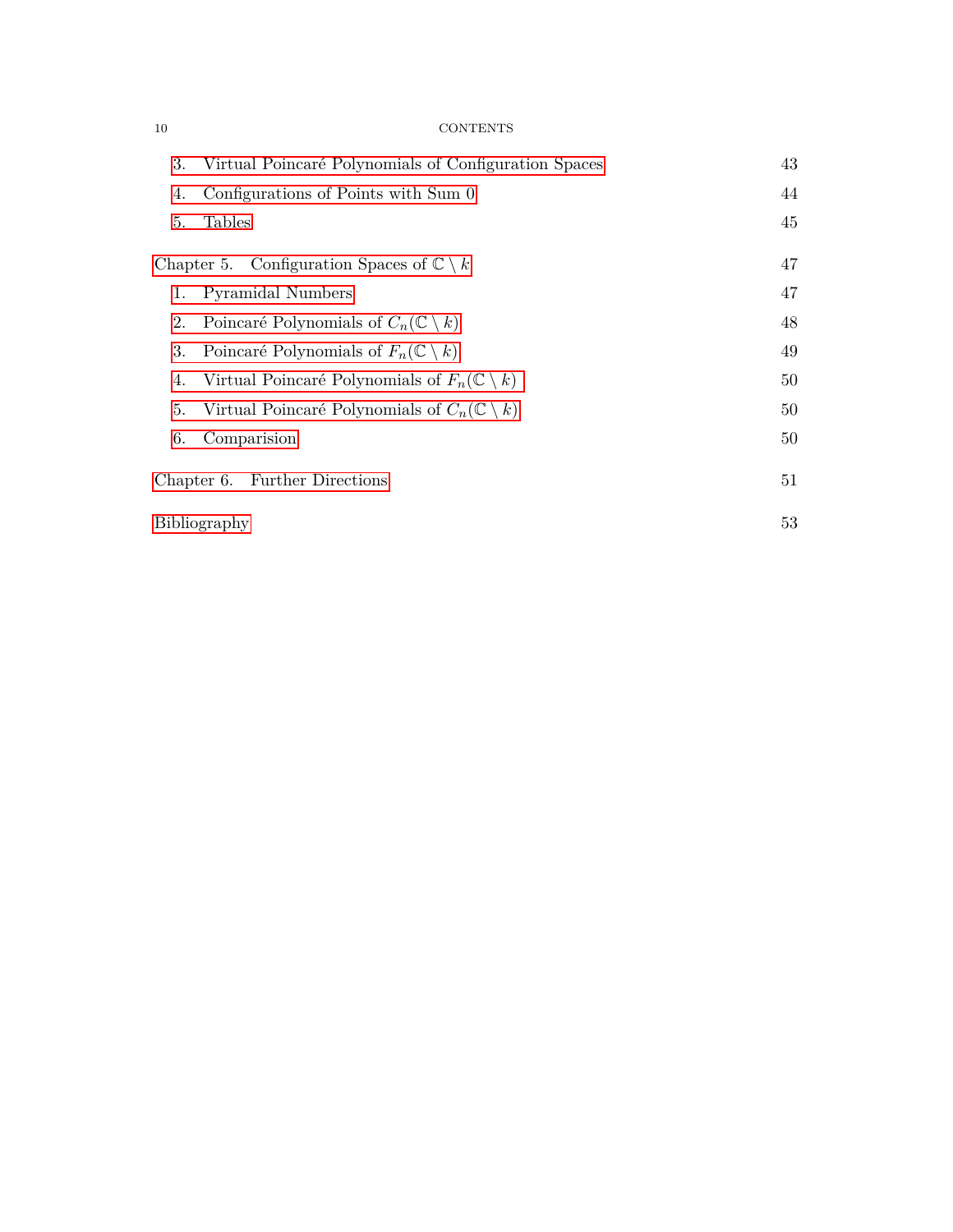#### CHAPTER 1

#### <span id="page-11-0"></span>**Configuration Spaces and their Cohomology**

#### **1. Examples**

<span id="page-11-1"></span>In general, it is quite hard to describe the topology of configuration spaces, usually it is only possible if the number of points is small. Some examples:

- $(F_1(X) = C_1(X) = X$
- (2) After identification  $\mathbb{R} \cong (0,1)$ , any point in  $C_n(\mathbb{R})$  is a set of *n* points on the unit interval, so  $C_n(\mathbb{R})$  is a *n*-dimensional simplex and  $F_n(\mathbb{R})$  is an union of *n*! copies of  $C_n(\mathbb{R})$ .
- (3) The fundamental group of  $F_n(\mathbb{C})$  is Artin's braid group and all its higher homotopy groups vanish, so it is a classifying space.
- $F_2(\mathbb{R}^m) \cong \mathbb{R}^m \times \mathbb{R}^m \setminus 0$  via  $(z_1, z_2) \mapsto (z_1, z_1 z_2)$
- $(S)$   $C_2(\mathbb{C}) \cong \mathbb{R}^3 \times \mathbb{RP}^1$  via  $(z_1, z_2) \mapsto (\frac{z_1 z_2}{2}, |z_1 z_2|, \mathbb{R}(z_1 z_2)).$
- (6)  $F_2(S^m) \sim S^m$  via  $(x_1, x_2) \mapsto \frac{x_1 x_2}{|x_1 x_2|}, x \mapsto (x, -x)$ .
- $F_3(S^2) \cong F_3(\mathbb{CP}^1) \cong PGL(2,\mathbb{C}) \sim SO_3 \cong \mathbb{R}P^3$  via Moebius transformations

$$
(z_1, z_2, z_3) \mapsto \frac{z_3 - z_2}{z_3 - z_1} \frac{z - z_1}{z - z_2}.
$$

The group  $PGL(2,\mathbb{C})$  retracts to  $PSU(2,\mathbb{C}) \simeq SO_3$  via  $QR$ -decomposition.

#### **2. Cohomology of ordered Configuration Spaces**

<span id="page-11-2"></span>Maybe the first computation of cohomology groups of configuration spaces was done by Arnold [\[Arn69\]](#page-53-1), who determined  $H^*(F_n(\mathbb{C}), \mathbb{Z})$ . Forgetting the last point creates a map

$$
F_n(\mathbb{C}) \to F_{n-1}(\mathbb{C}),
$$

which forms a fiber bundle with fiber  $\mathbb{C} \setminus n-1$ . The bundle has a section by adding a point "far away":

$$
z_n = \frac{z_1 + \dots + z_{n-1}}{n-1} + 2 \max_{1 \le i, j \le n-1} |z_i - z_j| + 1.
$$

Looking at the spectral sequence of the fiber bundle  $F_n(\mathbb{C}) \to F_{n-1}(\mathbb{C})$ , Arnold could show that the cohomology groups satisfy

$$
H^*(F_n(\mathbb{C}), \mathbb{Z}) = H^*(F_{n-1}(\mathbb{C}), \mathbb{Z}) \otimes H^*(\mathbb{C} \setminus n-1, \mathbb{Z}).
$$

Hence one can recursively conclude that the cohomology groups are torsion free and the Poincaré polynomials are

$$
\sum \text{rk } H^{i}(F_n(X), \mathbb{Z}) t^{i} = (1+t)(1+2t) \cdots (1+(n-1)t).
$$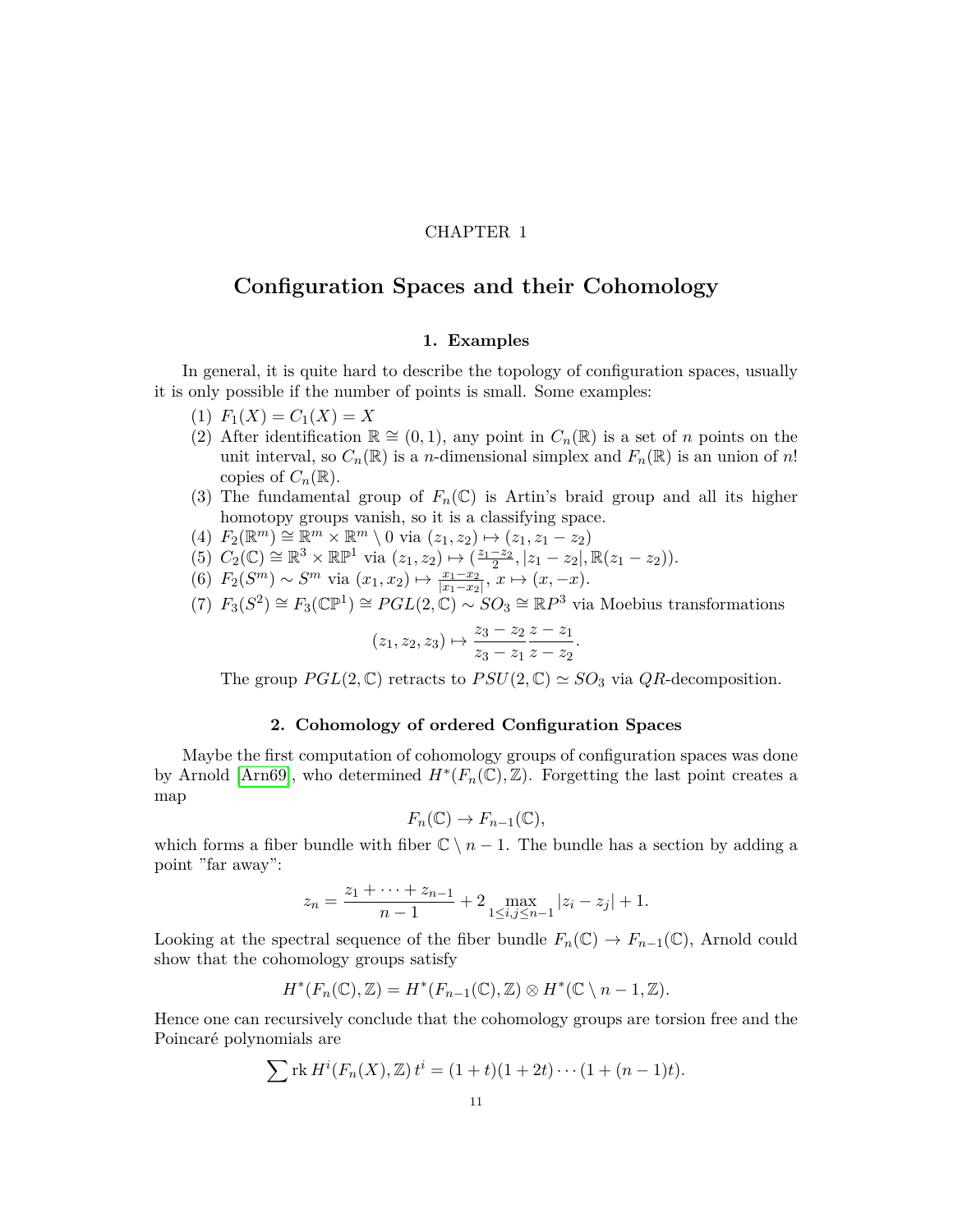Let  $A(n)$  be the exterior algebra over Z with generators  $\omega_{i,j}$  of degree 1 for  $1 \leq i \neq j \leq n$ and relations

$$
\omega_{i,j} = \omega_{j,i} \qquad \qquad \omega_{i,j}\omega_{j,k} + \omega_{j,k}\omega_{k,i} + \omega_{k,i}\omega_{i,j} = 0.
$$

<span id="page-12-0"></span>**Theorem 2.1.** *[\[Arn69\]](#page-53-1) The identification*

$$
w_{i,j} = \frac{1}{2\pi i} \frac{dz_i - dz_j}{z_i - z_j}
$$

*of generators defines an isomorphism*

$$
H^*(F_n(\mathbb{C}), \mathbb{Z}) \simeq A(n)
$$

*of algebras. An additive basis of A*(*n*) *is given by all elements of the form*

 $\omega_{i_1,j_1}\omega_{i_2,j_2}\cdots \omega_{i_p,j_p}$  where  $1 \leq i_s < j_s \leq n$  and  $1 \leq j_1 < j_2 < \cdots < j_p \leq n$ .

As suggested by Arnold, similar formulas describe the cohomology of the complement of hyperplanes in  $\mathbb{C}^k$  in terms of the combinatorial structure of the hyperplanes [\[OS80\]](#page-55-1).

Cohen and Taylor [\[CT93\]](#page-54-0) extended Thm. [2.1](#page-12-0) to  $F_n(\mathbb{R}^m)$ . Let  $\omega \in H^{m-1}(F_2(\mathbb{R}^m), \mathbb{Z})$ be the image of the standard generator of  $H^{m-1}(S^{m-1}, \mathbb{Z})$  under the homotopy equivalence

$$
F_2(\mathbb{R}^m) \to S^{m-1}, (z_1, z_2) \mapsto \frac{z_1 - z_2}{|z_1 - z_2|}.
$$

Define

$$
\pi_{i,j} \colon F_n(\mathbb{R}^m) \to F_2(\mathbb{R}^m), (x_1, \ldots, x_n) \mapsto (x_i, x_j)
$$

and

$$
w_{i,j} = \pi_{i,j}^*(\omega) \in H^{m-1}(F_n(\mathbb{R}^m), \mathbb{Z}).
$$

**Theorem 2.2.** *The cohomology ring*  $H^*(F_n(\mathbb{R}^m), \mathbb{Z})$  *is generated by the elements*  $\omega_{i,j} =$  $\omega_{j,i} \in H^{m-1}(F_n(\mathbb{R}^m), \mathbb{Z})$  for  $1 \leq i < j \leq n$  with the only relations  $\omega_{i,j}\omega_{j,k} + \omega_{j,k}\omega_{k,i} +$  $\omega_{k,i}\omega_{i,j}=0.$ 

An extensive discussion of the homotopy and homology of  $F_n(\mathbb{R}^k)$  and  $F_n(S^k)$  can also be found in [\[FH01\]](#page-54-1).

Let  $X$  be a smooth, projective variety over  $C$  of complex dimension *l*. Totaro [\[Tot96\]](#page-55-2) was able to show that the cohomology ring  $H^*(F_n(X),\mathbb{Q})$  is determined by the cohomology algebra  $H^*(X, \mathbb{Q})$ . He used the Leray spectral sequence associated to the compactification

$$
F_n(X) \to X^n,
$$

which degenerates after the first non-trivial differential in this case. Define

$$
p_i \colon X^n \to X, (x_1, \dots, x_n) \mapsto x_i
$$

and

$$
p_{i,j}: X^n \to X^2, (x_1, \ldots, x_n) \mapsto (x_i, x_j).
$$

Let  $\Delta \in H^{2l}(X^2)$  be the class of the diagonal.

**Theorem 2.3.** Let  $E(n)$  be the free graded Q-algebra  $H^*(X^n)[\omega_{i,j}]$  with generators  $\omega_{i,j}$ *of degree*  $2l - 1$  *for*  $1 \leq i \neq j \leq n$  *and the relations* 

- $\bullet \ \omega_{i,j} = \omega_{j,i}$
- $\omega_{i,j}^2 = 0$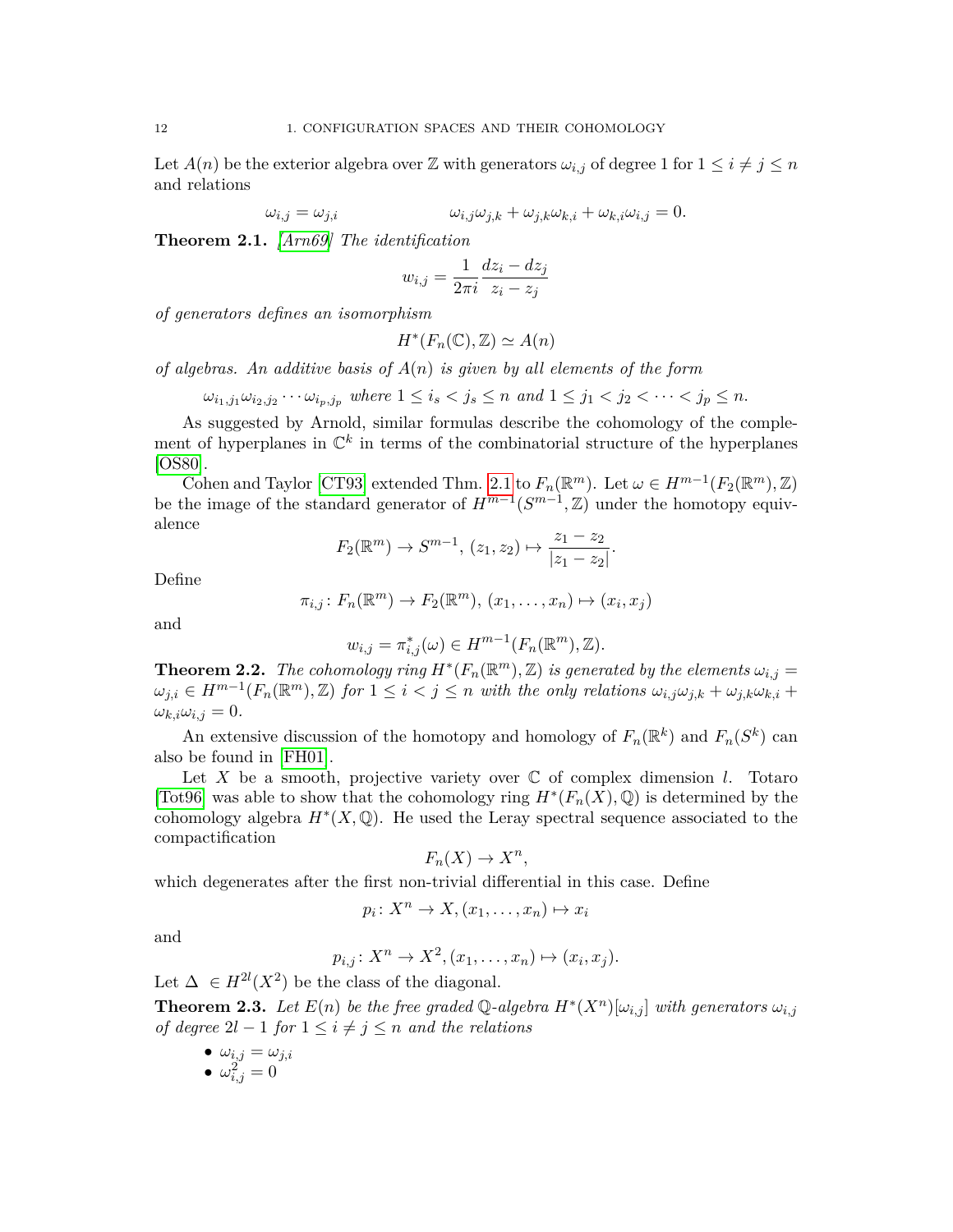• 
$$
\omega_{i,j}\omega_{j,k} + \omega_{j,k}\omega_{k,i} + \omega_{k,i}\omega_{i,j} = 0
$$
 for  $i, j, k$  distinct.

•  $p_i^*(\alpha)\omega_{i,j} = p_j^*(\alpha)\omega_{i,j}$  for  $i \neq j$ ,  $\alpha \in H^*(X)$ 

*A differential d can be defined by*

$$
d_{|H^*(X^n)} = 0, \qquad d\omega_{i,j} = p_{i,j}^* \Delta.
$$

*Then*  $(E(n), d)$  *computes the rational cohomology ring of*  $F_n(X)$ *.* 

$$
H^*(F_n(X), \mathbb{Q}) \simeq H^*(E(n), d).
$$

*The action of*  $\sigma \in S_n$  *on*  $H^*(F_n(X), \mathbb{Q})$  *is given by the obvious action on*  $H^*(X^n)$  *and*  $\sigma(\omega_{i,j}) = \omega_{\sigma(i),\sigma(j)}.$ 

Observe that  $E(n)$  could be seen as a global version of the algebra  $A(n)$  from theorem [2.1.](#page-12-0) A similar, but more complicated DGA model of  $H^*(F_n(X), \mathbb{Q})$  was given by Fulton and MacPherson [\[FM94\]](#page-54-2) using the Fulton-MacPherson compactification of  $F_n(X)$ . Kriz could algebraically simplify it to  $E(n)$  [\[Kri94\]](#page-54-3).

In practice the cohomology of the algebra  $E(n)$  is rather tedious to compute – especially for bigger  $n$ . It can also be used for the unordered configuration space by using the transfer isomorphism

$$
H^*(C_n(X), \mathbb{Q}) = H^*(F_n(X), \mathbb{Q})^{S_n}.
$$

We will discuss this in more detail in the next chapter. Examples are:

**Theorem 2.4.** *[\[Aza15\]](#page-53-2) The Poincaré polynomials of configuration spaces of two points on a Riemann surface*  $\Sigma_q$  *of genus g are* 

$$
P(C_2(\Sigma_g)) = 1 + 2gt + (2g^2 - g)t^2
$$
  
 
$$
P(F_2(\Sigma_g)) = 1 + 4gt + (4g^2 + 1)t^2 + 2gt^3.
$$

**Theorem 2.5.** *[\[Aza15\]](#page-53-2), [\[BMP05\]](#page-53-3) The Poincaré polynomials of 3 points on a Riemann surface*  $\Sigma_q$  *of genus*  $g \geq 2$  *are* 

$$
P(C_3(\Sigma_g)) = 1 + 2gt + (2g^2 - g)t^2 + \frac{1}{3}(4g^3 - g + 3)t^3 + 2gt^4
$$
  

$$
P(F_3(\Sigma_g)) = 1 + 6gt + 12g^2t^2 + (8g^3 + 2g^2 + g + 1)t^3 + (2g^2 + 3g)t^4.
$$

**Theorem 2.6.** *[\[Aza15\]](#page-53-2) For genus 1, we have*

$$
P(C_3(\Sigma_1)) = 1 + 2t + 3t^2 + 4t^3 + 2t^4
$$
  
\n
$$
P(F_3(\Sigma_1)) = (1 + t)^2 (1 + 4t + 5t^2)
$$
  
\n
$$
P(F_4(\Sigma_1)) = 1 + 2t + 3t^2 + 5t^3 + 4t^4 + t^5.
$$

Another result of similar type is [\[AB14\]](#page-53-4), where the cohomology groups of  $F_3(\mathbb{CP}^m)$ and  $C_3(\mathbb{C}\mathbb{P}^m)$  are computed.

#### **3. Unordered Configuration Spaces**

<span id="page-13-0"></span>Arnold interprets the points of  $C_n(\mathbb{C})$  as monic degree *n* polynomials with complex coefficients without multiple roots via

$$
(z_1,\ldots,z_n)\mapsto (z-z_1)\cdots (z-z_n)=z^n+\lambda_{n-1}z^{n-1}+\cdots+\lambda_1z+\lambda_0.
$$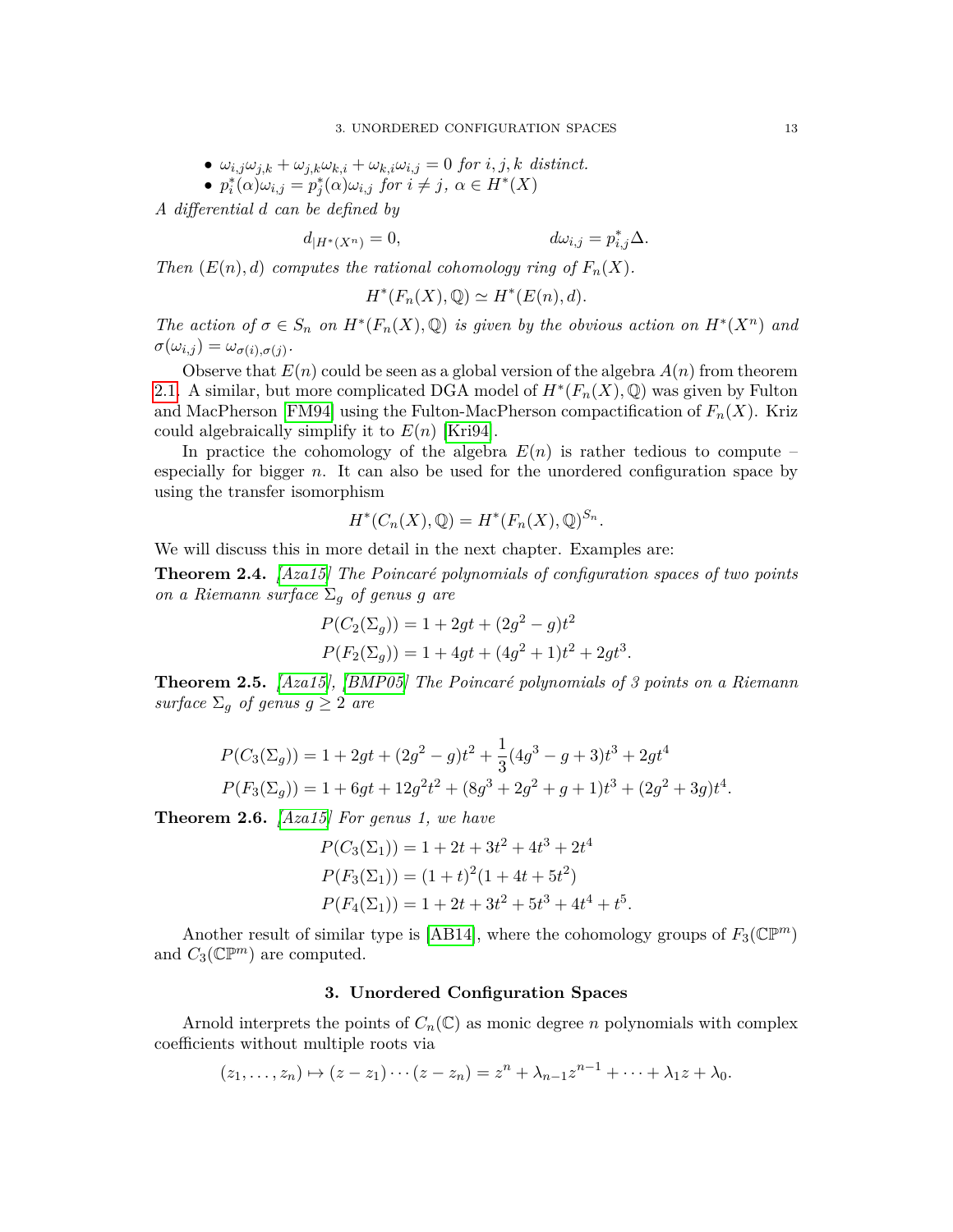So  $C_n(\mathbb{C})$  can be identified with the complement  $\mathbb{C}^n \setminus \Delta$  of the discriminant  $\Delta =$  $\prod_{i \neq j} (\lambda_i - \lambda_j)$ . Arnold could compute the cohomology of  $C_n(\mathbb{C})$  by applying Alexander duality to the compactification  $C_n(\mathbb{C}) \simeq \mathbb{C}^n \setminus \Delta \subset \mathbb{C}^n \subset S^{2n}$  and using filtrations of the set of polynomials by the multiplicities of their roots.

<span id="page-14-0"></span>**Theorem 3.1.** [\[Arn70\]](#page-53-5) The cohomology groups  $H^*(C_n(\mathbb{C}), \mathbb{Z})$  satisfy the following *properties:*

- (1) *(Finiteness)* All cohomology groups are finite except  $H^0(C_n(\mathbb{C}), \mathbb{Z}) = \mathbb{Z}$  and  $H^1(C_n(\mathbb{C}), \mathbb{Z}) = \mathbb{Z}$  *for*  $n \geq 2$ *.*
- (2) *(Vanishing)*  $H^i(C_n(\mathbb{C}), \mathbb{Z}) = 0$  *for*  $i \geq n$ *.*
- (3) *(Recurrence)*  $H^i(C_{2n+1}(\mathbb{C}), \mathbb{Z}) = H^i(C_{2n}(\mathbb{C}), \mathbb{Z})$
- (4) *(Stability) For increasing n, the cohomology groups stabilize:*

$$
H^i(C_n(\mathbb{C}), \mathbb{Z}) = H^i(C_{n+1}(\mathbb{C}), \mathbb{Z}) \text{ if } n \ge 2i - 2.
$$

*The isomorphism is induced by pushing in points from infinity, for example by the map*

$$
(z_1,\ldots,z_n)\mapsto (z_1,\ldots,z_n,1+\max|z_i|).
$$

For any open manifold *M*, similar maps

$$
C_n(M) \mapsto C_{n+1}(M)
$$

exist by pushing in a point from the boundary. McDuff [\[McD75\]](#page-54-4) and Segal [\[Seg79\]](#page-55-3) proved that  $H^i(C_n(M), \mathbb{Z})$  stabilizes for  $n \gg i$ .

For closed manifolds M, there is no direct way to compare  $C_n(M)$  and  $C_{n+1}(M)$ . With rational coefficients however, the transfer isomorphism

$$
H^*(C_n(M), \mathbb{Q}) = H^*(F_n(M), \mathbb{Q})^{S_n}
$$

allows to compute  $H^*(C_n(M), \mathbb{Q})$  if we understand the  $S_n$ -representation theory of  $H^*(F_n(M),\mathbb{Q})$ . For example, we can read off the multiplicity of the trivial representation from the description of the action of the symmetric group on  $H^*(F_n(\mathbb{C}), \mathbb{Q})$  by [\[CT93\]](#page-54-0), [\[LS86\]](#page-54-5). We get (compare to theorem [3.1\)](#page-14-0):

$$
H^0(C_n(\mathbb{C}), \mathbb{Q}) = \mathbb{Q} \qquad H^1(C_n(\mathbb{C}), \mathbb{Q}) = \mathbb{Q} \text{ if } n \ge 2 \qquad H^i(C_n(\mathbb{C}), \mathbb{Q}) = 0 \text{ if } i \ge 2
$$

For ordered configuration spaces, via the maps  $F_{n+1}(M) \to F_n(M)$  we can compare *S*<sub>n</sub>-representations on  $H^*(F_n(M), \mathbb{Q})$  and  $S_{n+1}$ -representations on  $H^*(F_{n+1}(M), \mathbb{Q})$ . Farb and Church found the appropriate framework of *representation stability* [\[CF13\]](#page-53-6). Take any integers  $\lambda_1 \geq \lambda_2 \geq \cdots \geq \lambda_l > 0$ . For  $n \gg 0$  this defines a partition  $(n - \sum \lambda_i, \lambda_1, \dots, \lambda_l)$  of *n*. We write  $V(\lambda)_n$  for the corresponding representation of  $S_n$ . For example  $V(0)$  is the trivial representation and  $V(1)$  the standard representation.

**Theorem 3.2.** *[\[Chu12\]](#page-53-7) (Representation Stability) Let M be a connected orientable manifold M* of finite type. Then for any partition  $\lambda$ , the multiplicity of  $V(\lambda)_n$  in  $H^i(C_n(M), \mathbb{Q})$  *stabilizes for*  $n \gg i$ *.* 

**Corollary 3.3.** *The cohomology with rational coefficients of the unordered configuration spaces*  $H^{i}(C_n(M), \mathbb{Q})$  *stabilizes for*  $n \gg i$ *.*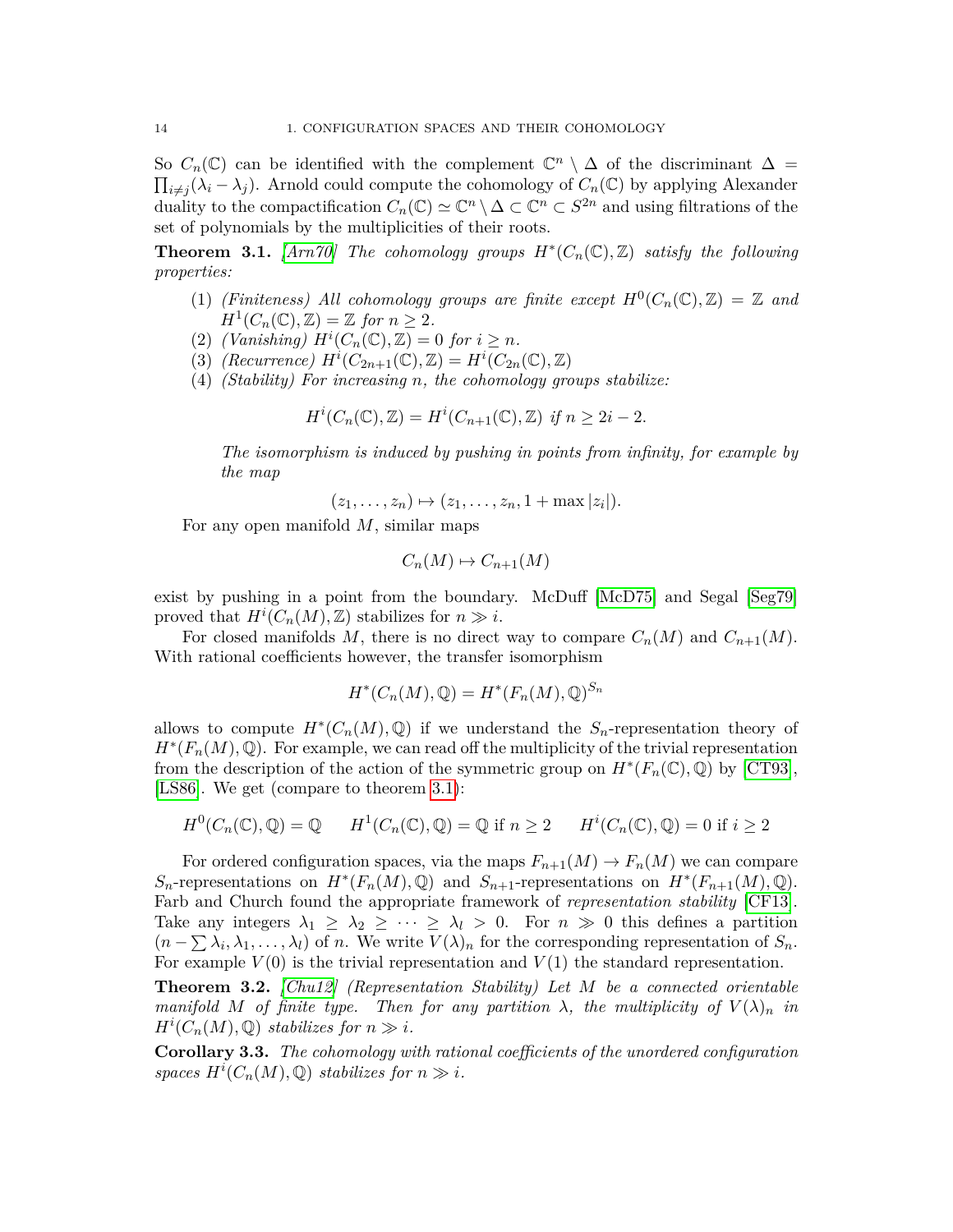Representation stability is a very active field of research. With the language of FI-modules, it applies to many different sequences of  $S_n$ -representations (see for exam-ple [\[CEF15\]](#page-53-8), [\[Chu+14\]](#page-53-9)). However, computing the stable multiplicities of  $V(\lambda)$  is hard and has been done only in few cases.

On the computational side of homological stability, Félix and Thomas constructed a differential graded  $\mathbb{Q}$ -Algebra  $\Omega_n(M)$  depending only on the cohomology algebra *H*<sup>\*</sup>(*M*, ℚ). For even-dimensional nilpotent orientable closed manifolds via rational homotopy theory [\[FT00\]](#page-54-6) and for complex projective manifolds via algebraic simplifications of the *Sn*-invariants of Totaros spectral sequence [\[FT05\]](#page-54-7), they could show that there is an isomorphism of groups

$$
H^*(\Omega_n(M)) \simeq H^*(C_n(M), \mathbb{Q}).
$$

From a computational point of view, their algebra is much more manageable than Totaro's - especially for  $n \gg 0$ . The stability is encoded in the algebra itself. In chapter [2,](#page-17-0) we will use this algebra to determine  $H^*(C_n(\Sigma_1), \mathbb{Q})$  for an elliptic curve  $\Sigma_1$ .

Their analysis of the Totaro spectral sequence also allows Félix and Thomas to conclude:

**Theorem 3.4.** *[\[FT05\]](#page-54-7)* Let  $K = \mathbb{Q}$  or  $K = \mathbb{Z}/p\mathbb{Z}$  with  $p > n$ . Then for an odd*dimensional compact manifold M*, the rational cohomology algebra of  $C_n(M)$  with coef*ficients in K is isomorphic to the free graded algebra*  $\Lambda^n(H^*(M))$ *.* 

With the framework of factorization homology [\[Knu14\]](#page-54-8), Drummond-Cole and Knudsen could find a generalization of the algebra by Félix and Thomas that works for arbitrary manifolds. This allowed them to compute the cohomology of unordered configuration spaces of closed and open, oriented and unoriented surfaces. For example:

**Theorem 3.5.** *[\[DK16\]](#page-54-9) There are polynomials*  $p_g$  *and*  $q_g$  *of degree*  $2g - 1$  *with rational coefficients such that*

$$
\lim_{n \to \infty} \text{rk } H^i(C_n(\Sigma_g), \mathbb{Z}) = p_g(i)
$$

*for*  $i \geq 5$  *odd and* 

$$
\lim_{n \to \infty} \text{rk } H^i(C_n(\Sigma_g), \mathbb{Z}) = q_g(i)
$$

*for*  $i \geq 6$  *even.* 

They also provide explicit, but rather complicated formulas for  $p_g$  and  $q_p$ . The properties and the dependence on *g* of these polynomials remain rather mysterious.

For integer coefficients, the situation gets more complicated, as  $H^*(C_n(M), \mathbb{Z})$  is not necessarily the  $S_n$ -invariant part of  $H^*(F_n(M), \mathbb{Z})$ . Homological stability is no longer true in general. One example is

$$
H_1(C_n(S^2), \mathbb{Z}) = \mathbb{Z}/(2n-2)\mathbb{Z}
$$

coming from the description of the fundamental group of  $C_n(S^2)$  in [\[BC74\]](#page-53-10). In chapter [3,](#page-23-0) we will study  $H^*(C_n(\mathcal{S}^2), \mathbb{Z})$  by an explicit cell complex.

#### **4. Virtual Poincar´e Polynomials**

<span id="page-15-0"></span>As we have seen, computing the Betti numbers of configuration spaces is rather involved. One idea to attack a more manageable problem is to study the *virtual*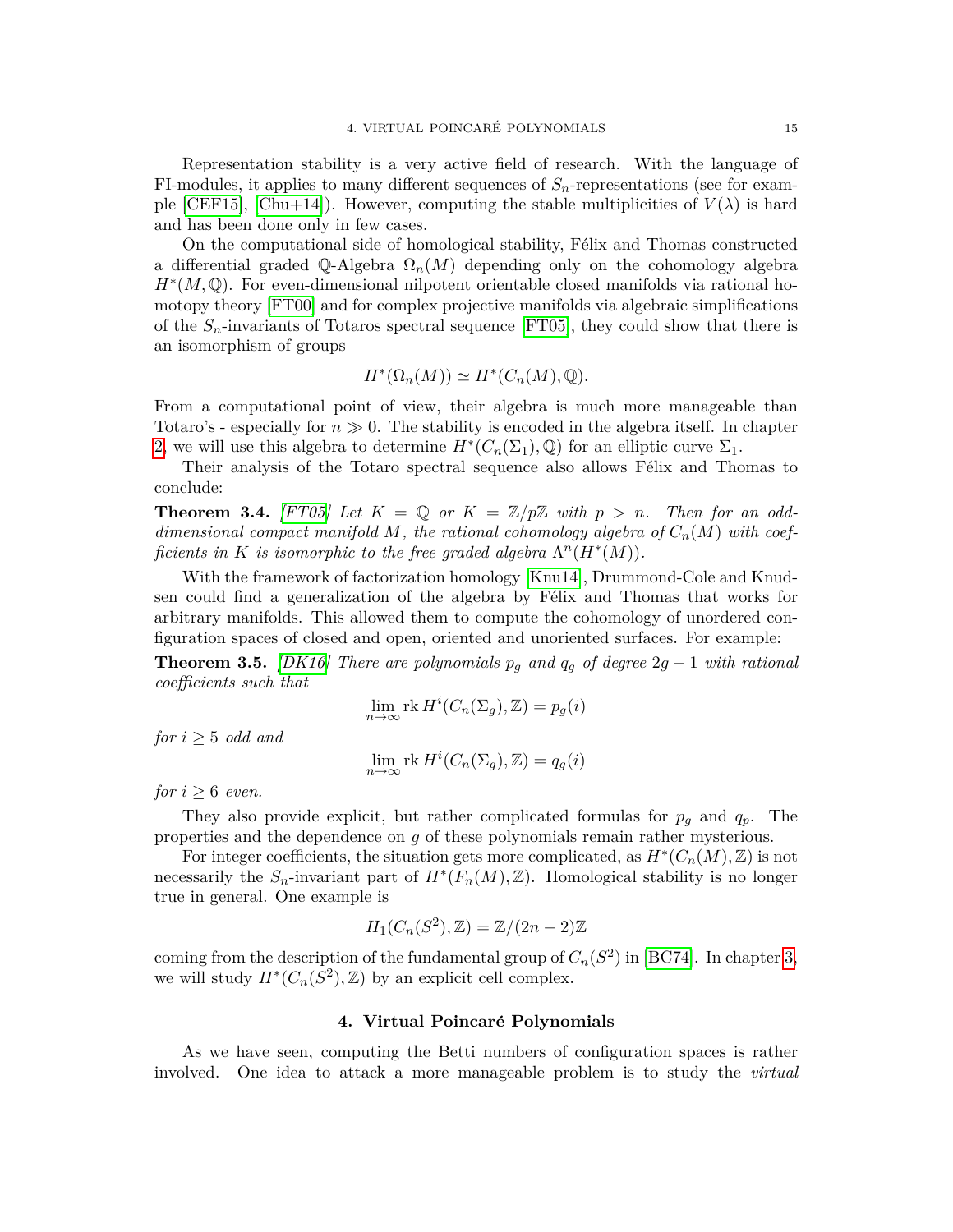*Poincaré polynomials* of configuration spaces: For any complex quasi-projective variety *X*, there is a polynomial  $S(X) \in \mathbb{Z}[x]$  characterized by the following properties:

• If *X* is smooth and projective, then  $S(X)$  agrees with the usual Poincaré polynomial

$$
S(X) = \sum \text{rk } H^i(X, \mathbb{Q}) x^i.
$$

- If *Z* is a closed subvariety of *X*, then  $S(X) = S(X \setminus Z) + S(Z)$ .
- It satisfies the Künneth formula  $S(X \times Y) = S(X)S(Y)$ .

As the configuration space  $F_n(X)$  is the complement of the diagonals in  $X^n$ , its virtual Poincaré polynomials is much easier to compute. Getzler [\[Get95\]](#page-54-10), [\[Get99\]](#page-54-11) could provide a complete description of the virtual Poincar´e polynomials of configuration spaces of smooth projective varieties.

**Theorem 4.1.** *[\[Get95\]](#page-54-10)* Let  $X$  be a quasi-projective variety with virtual Poincaré poly*nomial*  $S(X) = \sum_i s_i x^i$ . *Then* 

$$
S(F_n(X)) = S(X)(S(X) - 1) \cdots (S(X) - (n-1))
$$

*and*

$$
\sum_{n=0}^{\infty} S(C_n(X))y^n = \prod_{i=0}^{\infty} \left(\frac{1-y^2x^i}{1-yx^i}\right)^{s_i}.
$$

He could even give  $S_n$ -equivariant version of these formulas. As an example, we compute the ordinary and virtual Poincaré polynomials of configuration spaces of  $\mathbb{C} \setminus k$ in chapter [5.](#page-47-0)

Let *E* be an elliptic curve *E* with neutral element 0. In chapter [4](#page-41-0) we show that a variant of Getzlers approach can be used of to determine the virtual Poincaré polynomials of the space

$$
F_n^0(E) = \{(x_1, \ldots, x_n) \in E^n | x_i \neq x_j \text{ and } \sum x_i = 0\}
$$

of *n* distinct points on *E* with sum 0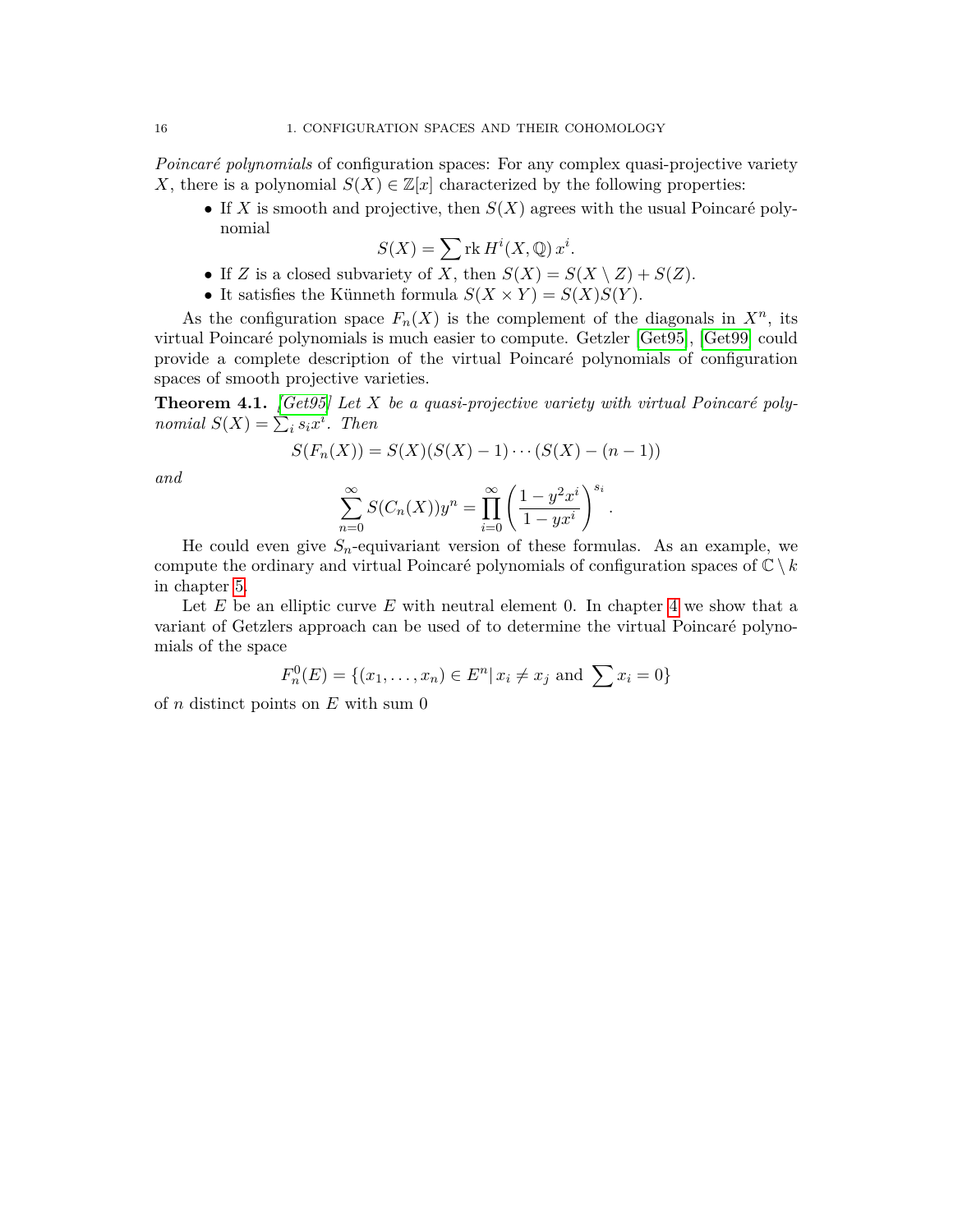#### CHAPTER 2

## <span id="page-17-0"></span>**Betti numbers of unordered Configuration spaces of the Torus**

#### **1. Introduction**

<span id="page-17-1"></span>In the context of representation stability, Church showed that for a connected, orientable manifold *M* of finite type the rational cohomology groups  $H^{i}(C_n(M), \mathbb{Q})$  stabilise for  $n > i$  [\[Chu12,](#page-53-7) Cor. 3]. However, very few of these stable Betti numbers have been explicitly computed. Félix and Thomas [\[FT00\]](#page-54-6) showed that for a closed, orientable, nilpotent, even-dimensional manifold  $M$ , the rational Betti numbers of  $C_n(M)$ are determined by the rational cohomology algebra  $H^*(M, \mathbb{Q})$ . They constructed an explicit differential graded algebra that we use to compute the Betti numbers of the unordered configuration spaces of the torus  $\Sigma_1 = S^1 \times S^1$ . These numbers were previously unknown.

**Theorem 1.1.** *Suppose*  $n \geq 2$ *. Then* 

$$
\dim_{\mathbb{Q}} H^{i}(C_n(\Sigma_1), \mathbb{Q}) = \begin{cases} \frac{n-2}{2} & i = n+1, \, n \, \text{ even} \\ \frac{n+1}{2} & i = n+1, \, n \, \text{ odd} \\ \frac{3n-4}{2} & i = n, \, n \, \text{ even} \\ \frac{3n-1}{2} & i = n, \, n \, \text{ odd} \\ 2i-1 & 2 \leq i < n \\ 2 & i = 1 \\ 1 & i = 0 \\ 0 & \text{otherwise.} \end{cases}
$$

Azam [\[Aza15\]](#page-53-2) determined the rational Betti numbers of configuration spaces of Riemann surfaces for  $n = 2, 3$  in any genus and for  $n = 4$  in genus 1 by the Kriz model [\[Kri94\]](#page-54-3). Napolitano [\[Nap03\]](#page-55-4) computed the integral cohomology groups of  $C_n(\Sigma_1)$  for  $n \leq 7$  using a cellular decomposition. Indepent of our work, the Betti numbers of unordered configuration spaces were computed for the torus by Maguire and for surfaces of any genus by Drummond-Cole and Knudsen using more sophisticated, but more general approaches [\[MCF16\]](#page-54-12) [\[DK16\]](#page-54-9).

The theorem has been tested for all  $n \leq 20$  using the computer algebra system SAGE [\[Sage\]](#page-55-5).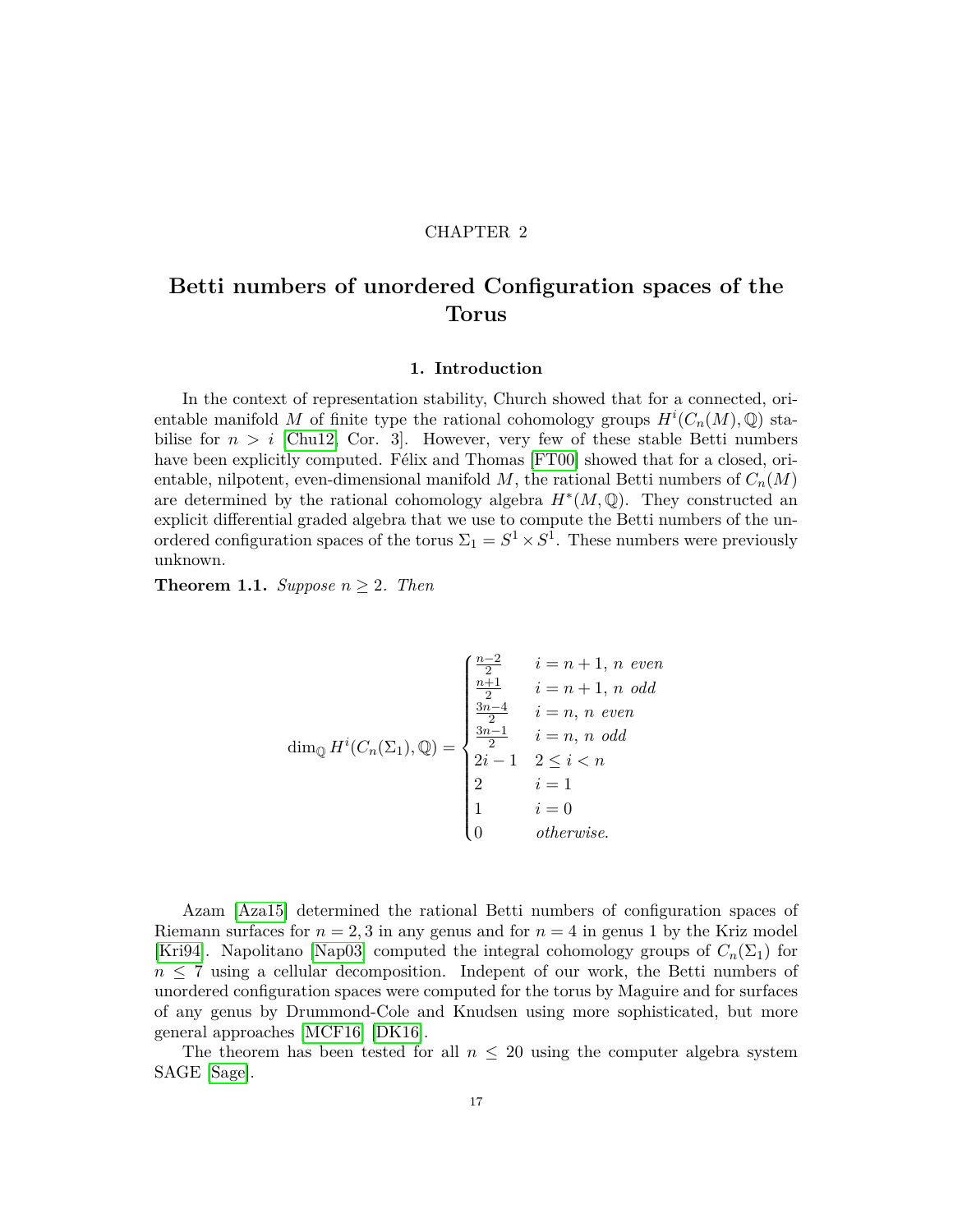#### **2. Conventions**

<span id="page-18-0"></span>We consider  $n \geq 2$  as  $C_1(X) \simeq X$ . In this chapter, we will always work with cohomology/homology with Q-coefficients and identify

$$
H^*(M, \mathbb{Q}) = \text{Hom}_{\mathbb{Q}}(H_*(M, \mathbb{Q}), \mathbb{Q}).
$$

The free Q-vector space with basis  $x_1, \ldots, x_n$  is denoted by  $\langle x_1, \ldots, x_n \rangle$ .

For any differential graded commutative algebra  $(A, d)$ , we use the sign convention  $xy = (-1)^{\deg x \deg y} yx$  and  $d(xy) = d(x)y + (-1)^{\deg x} x d(y)$  for homogenous  $x, y \in A$ . We have the free graded commutative algebra  $\Lambda(V)$  on any graded vector space V with

 $\Lambda(V) =$  Exterior algebra  $(V^{\text{odd}}) \otimes$  Symmetric algebra  $(V^{\text{even}})$ .

#### **3. Construction of the Algebra**

<span id="page-18-1"></span>Let *M* be a manifold. The cup product gives a map

$$
\cup\colon H^*(M)\otimes H^*(M)\to H^*(M),
$$

which dualizes to the diagonal comultiplication

$$
\Delta\colon H_*(M)\to H_*(M)\otimes H_*(M).
$$

Using a basis  $e_i$  of  $H^*(M)$  the map  $\Delta$  is given by

$$
\Delta(e_k^*) = \sum_{i,j} \text{(coefficient of } e_k \text{ in } e_i \cup e_j) \ e_i^* \otimes e_j^*,
$$

where  $e_i^*$  denotes the dual basis of  $H_*(M)$ .

Set  $m = \dim(M)$ . We take two shifted copies *V, W* of the vector space  $H_*(M)$  with (upper) grading

$$
V^{m-r} = H_r(M) \t\t W^{2m-1-r} = H_r(M).
$$

We endow the free graded algebra  $\Omega = \Lambda(V \oplus W)$  with the unique differential *D* of degree 1 such that

$$
D_{|V} = 0 \qquad D_{|W} : W \simeq H_*(M) \xrightarrow{\Delta} \Lambda^2 H_*(M) \simeq \Lambda^2 V.
$$

A lower grading

$$
\Omega=\bigoplus_{n\geq 0}\Omega_n
$$

can be defined by putting  $V$  in degree 1 and  $W$  in degree 2. Hence we have

$$
\Omega_n = \bigoplus_{r+2s=n} \Lambda^r V \otimes \Lambda^s W.
$$

The vectorspace  $\Omega_n$  is also graded

$$
\Omega_n=\bigoplus_{i\geq 0}\Omega_n^i
$$

by the upper grading inherited from  $\Omega$ . As  $D(W) \subset \Lambda^2 V$ , the differential *D* respects the lower grading and  $\Omega_n$  is a subcomplex of  $(\Omega, D)$ .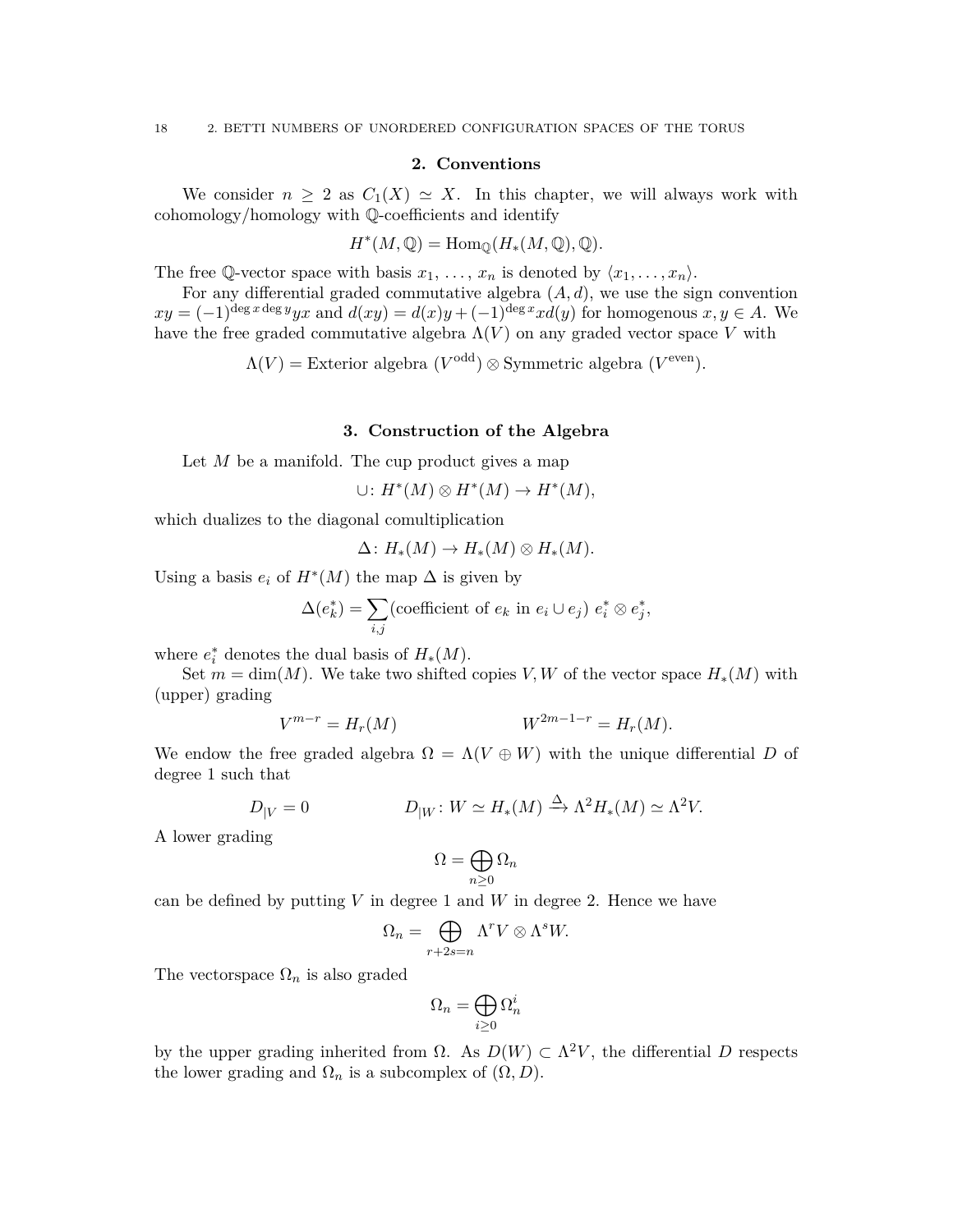Félix and Thomas showed that the algebra  $(\Omega_n, D)$  is a model for the cohomology of  $H^*(C_n(M), \mathbb{Q})$ .

<span id="page-19-1"></span>**Theorem 3.1.** *[\[FT00,](#page-54-6) Th. A(2)] Let M be an orientable, closed, nilpotent, evendimensional manifold. There is an isomorphism of graded vector spaces*

$$
H^*(C_n(M), \mathbb{Q}) \simeq H^*(\Omega_n, D).
$$

#### **4. Configuration Spaces of the Torus**

<span id="page-19-0"></span>Now we apply this theorem for the torus  $\Sigma_1$ . Its cohomology algebra is  $H^*(\Sigma_1)$  =  $\langle 1, a, b, ab \rangle$  with deg(*a*) = deg(*b*) = 1 and the relations  $ab = -ba$ ,  $a^2 = b^2 = 0$ . As  $\pi_1(\Sigma_1) = \mathbb{Z}^2$  is abelian and the higher homotopy groups of  $\Sigma_1$  vanish,  $\Sigma_1$  is a nilpotent space. We introduce the graded vector spaces  $\overline{V} = \langle v_1, v_a, v_b, v_{ab} \rangle$  and  $W = \langle w_1, w_a, w_b, w_{ab} \rangle$  with degrees

| $\deg v_1 = 2$  | $\deg w_1 = 3$   |
|-----------------|------------------|
| $\deg v_a=1$    | $\deg w_a = 2$   |
| $\deg v_b=1$    | $\deg w_b = 2$   |
| $\deg v_{ab}=0$ | $\deg w_{ab}=1.$ |

We look at the graded algebra  $\Omega = \Lambda \langle v_1, v_a, v_b, v_{ab}, w_1, w_a, w_b, w_{ab} \rangle$  with the differential *D* given by

| $D(v_1)=0$    | $D(w_1) = v_1^2$                    |
|---------------|-------------------------------------|
| $D(v_a)=0$    | $D(w_a) = 2v_1v_a$                  |
| $D(v_b) = 0$  | $D(w_b) = 2v_1v_b$                  |
| $D(v_{ab})=0$ | $D(w_{ab}) = 2v_1v_{ab} + 2v_av_b.$ |

By Theorem [3.1](#page-19-1) we have to compute the cohomology groups of the subcomplexes

$$
\Omega_n = \bigoplus_{r+2s=n} \Lambda^r V \oplus \Lambda^s W.
$$

We will do this by embedding them into the algebra

 $\Theta = \Lambda \langle v_1, v_a, v_b, w_1, w_a, w_b, w_{ab} \rangle,$ 

with differential *d* given by:

$$
d(v_1) = 0
$$
  
\n
$$
d(v_a) = 0
$$
  
\n
$$
d(v_b) = 0
$$
  
\n
$$
d(w_b) = 2v_1v_a
$$
  
\n
$$
d(w_b) = 2v_1v_b
$$
  
\n
$$
d(w_{ab}) = 2v_1 + 2v_av_b.
$$

<span id="page-19-2"></span>All variables have the same grading as in  $\Omega$ ; we only set  $v_{ab} = 1$ . **Lemma 4.1.** *There is an isomorphism*  $H^i(\Omega_n, D) \simeq H^i(\Theta, d)$  *for*  $i < n$ *.* 

PROOF. The injective map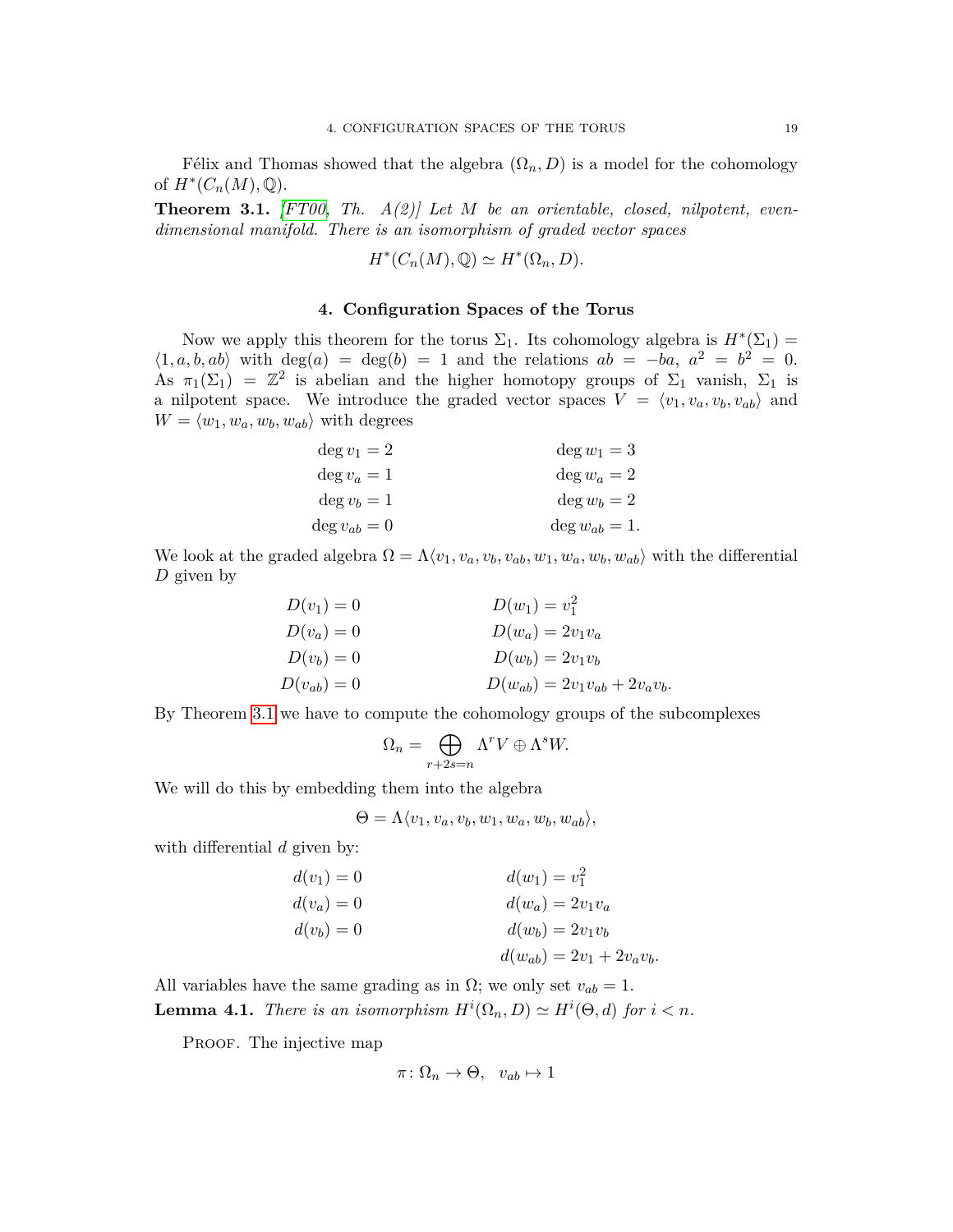respects the grading as  $\deg v_{ab} = 0$  and commutes with the differentials. Take a degree *i < n* and any monomial

$$
\prod v_k^{e_k} \prod w_l^{f_l} \in \Theta^i
$$

of degree *i*. The only generators of  $\Omega$  where the lower degree exceeds the upper one are  $v_{ab}$  and  $w_{ab}$ . As  $w_{ab}^2 = 0$  we see

$$
\sum e_k + 2 \sum f_l \leq i + 1.
$$

So the monomial

$$
v_{ab}^{n-\sum e_k-2\sum f_l}\prod v_k^{e_k}\prod w_l^{f_l}
$$

is in  $\Omega_n$  and

$$
\pi(v_{ab}^{n-\sum e_k-2\sum f_l}\prod v_k^{e_k}\prod w_l^{f_l})=\prod v_k^{e_k}\prod w_l^{f_l}.
$$

Thus  $\pi$  is also surjective in degree *i*. Altogether,  $\pi$  induces an isomorphism

$$
H^i(\Omega_n, d) \simeq H^i(\Theta, d)
$$

for  $i < n$ .

In order to compute the Betti numbers of  $(\Theta, d)$ , we compare *d* with the simpler differential  $d_0$  given by

$$
d_0(v_1) = 0
$$
  
\n
$$
d_0(v_a) = 0
$$
  
\n
$$
d_0(v_b) = 0
$$
  
\n
$$
d_0(w_b) = 0
$$
  
\n
$$
d_0(w_b) = 0
$$
  
\n
$$
d_0(w_b) = 0
$$
  
\n
$$
d_0(w_{ab}) = 2v_1 + 2v_av_b
$$

<span id="page-20-0"></span>**Lemma 4.2.** *There is an isomorphism*  $\varphi$ :  $(\Theta, d_0) \to (\Theta, d)$ *.* 

PROOF. It can be explicitly given by

$$
\varphi(v_1) = v_1 \qquad \varphi(w_1) = w_1 - \frac{1}{2}v_1w_{ab} + \frac{1}{2}v_bw_a
$$
  

$$
\varphi(v_a) = v_a \qquad \varphi(w_a) = w_a + v_aw_{ab}
$$
  

$$
\varphi(v_b) = v_b \qquad \varphi(w_b) = w_b + v_bw_{ab}
$$
  

$$
\varphi(w_{ab}) = w_{ab}
$$

As  $d(\varphi(w_1)) = d(\varphi(w_a)) = d(\varphi(w_b)) = 0$ , the map  $\varphi$  commutes with the differentials.  $\Box$ 

<span id="page-20-1"></span>**Lemma 4.3.** *The Betti numbers of*  $H^*(\Theta, d_0)$  *are* 

$$
\dim_{\mathbb{Q}} H^{i}(\Theta, d_0) = \begin{cases} 1 & i = 0 \\ 2 & i = 1 \\ 2i - 1 & i \ge 2. \end{cases}
$$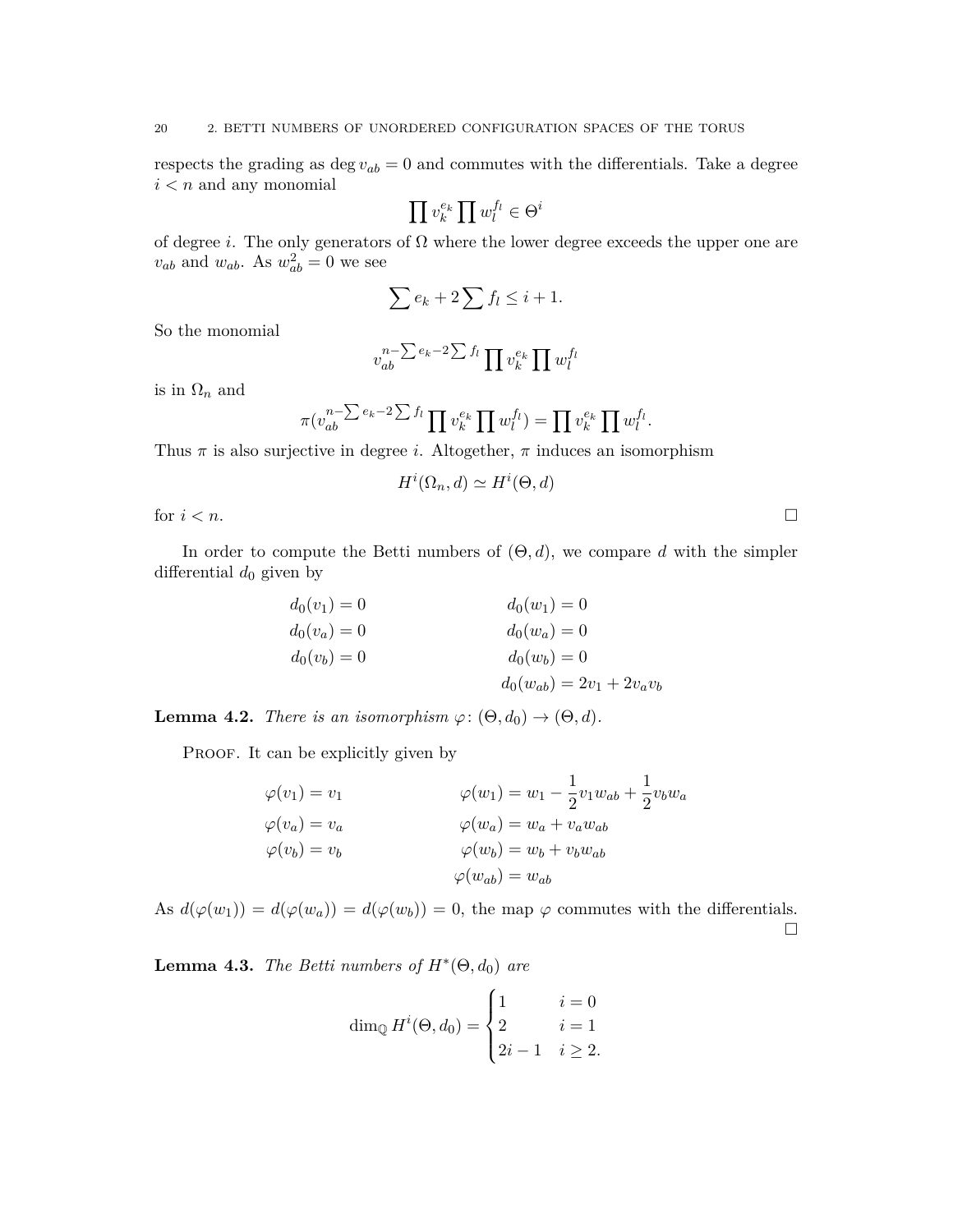PROOF. Denote  $T = \Lambda \langle v_1, v_a, v_b, w_1, w_a, w_b \rangle$ . Then we have  $\Theta = T \oplus Tw_{ab}$ . Observe that  $d_0|T=0$ . Take homogenous  $x, y \in T$  and compute

$$
d_0(x + yw_{ab}) = d_0(x) + d_0(y)w_{ab} \pm yd_0(w_{ab}) = \pm 2y(v_1 + v_a v_b).
$$

As  $v_1$  has even degree,  $v_1 + v_a v_b$  is not a zero-divisor. So we know that  $\text{Ker}(d_0) = T$ and

$$
H^*(\Theta, d_0) = T/(v_1 + v_a v_b) \simeq T/(v_1) \simeq \Lambda \langle v_a, v_b, w_1, w_a, w_b \rangle.
$$

The Poincaré series of  $\Lambda \langle v_a, v_b, w_1, w_a, w_b \rangle$  is

$$
\frac{(1+t^{\deg v_a})(1+t^{\deg v_b})(1+t^{\deg w_1})}{(1-t^{\deg w_a})(1-t^{\deg w_b})}=\frac{(1+t)^2(1+t^3)}{(1-t^2)^2}=\frac{1+t^3}{(1-t)^2},
$$

which expands to

$$
1 + 2t + 3t2 + 5t3 + 7t4 + \dots + (2i - 1)ti + \dots
$$

Combining Lemmas [4.1,](#page-19-2) [4.2](#page-20-0) and [4.3](#page-20-1) we have computed  $\dim_{\mathbb{Q}} H^i(\Omega_n)$  for  $i < n$ .

REMARK 4.4. We consider the morphism

$$
p: \Omega_n \to \Lambda \langle v_a, v_b, w_1, w_a, w_b, w_{ab} \rangle, v_{ab} \mapsto 1, v_1 \mapsto -v_a v_b.
$$

The above proof shows that for any  $x \in \text{Im } D$  necessarily  $p(x) = 0$ .

**Lemma 4.5.** *We have*

$$
\dim_{\mathbb{Q}} H^{n+1}(\Omega_n) = \begin{cases} \frac{n-2}{2} & n \text{ even} \\ \frac{n+1}{2} & n \text{ odd} \end{cases} \qquad \dim_{\mathbb{Q}} H^i(\Omega_n) = 0 \text{ for } i > n+1.
$$

PROOF. We denote  $\Theta' = \Lambda \langle v_1, v_a, v_b, v_{ab}, w_a, w_b, w_{ab} \rangle$ . The only generators with upper grading exceeding the lower grading are  $v_1$  and  $w_1$ . Hence any  $x \in \Omega_n^i$  with  $i > n$ can be written as  $x = v_1 f + w_1 g$  where  $f, g \in \Theta'$ . We compute

$$
D(x) = v_1 D(f) + v_1^2 g - w_1 D(g).
$$

As  $D(\Theta') \subset \Theta'$  we see that  $D(x) = 0$  implies  $D(g) = 0$ . So  $x \in \text{Ker } D$  if and only if  $D(f) = -v_1g$ . Therefore any  $x \in \text{Ker } D$  is of the form

$$
x(f) = v_1 f - w_1 \frac{D(f)}{v_1}
$$

with  $f \in \Theta'$  such that  $v_1|D(f)$ .

We will now discuss when the cycles  $x(f)$  are a boundary. If  $f = v_1 h$ , then

$$
D(w_1h) = v_1^2h - w_1D(h) = v_1f - w_1\frac{D(f)}{v_1} = x(f).
$$

For any  $x(f) \in \Omega_n^i$  with  $i > n+1$  we know that f has to be divisible by  $v_1$ . Hence  $H^{i}(\Omega_{n}) = 0$  for  $i > n + 1$ .

Now we look at the case  $i = n + 1$ . We consider the sets

$$
B_{\text{odd}} = \{w_a^{n_1} w_b^{n_2} \mid 2n_1 + 2n_2 + 1 = n; n_1, n_2 \ge 0\}
$$

for odd degree *n* and

$$
B_{\text{even}} = \{v_b w_a w_a^{n_1} w_b^{n_2} \mid 2n_1 + 2n_2 + 4 = n; n_1, n_2 \ge 0\}
$$

for even *n*.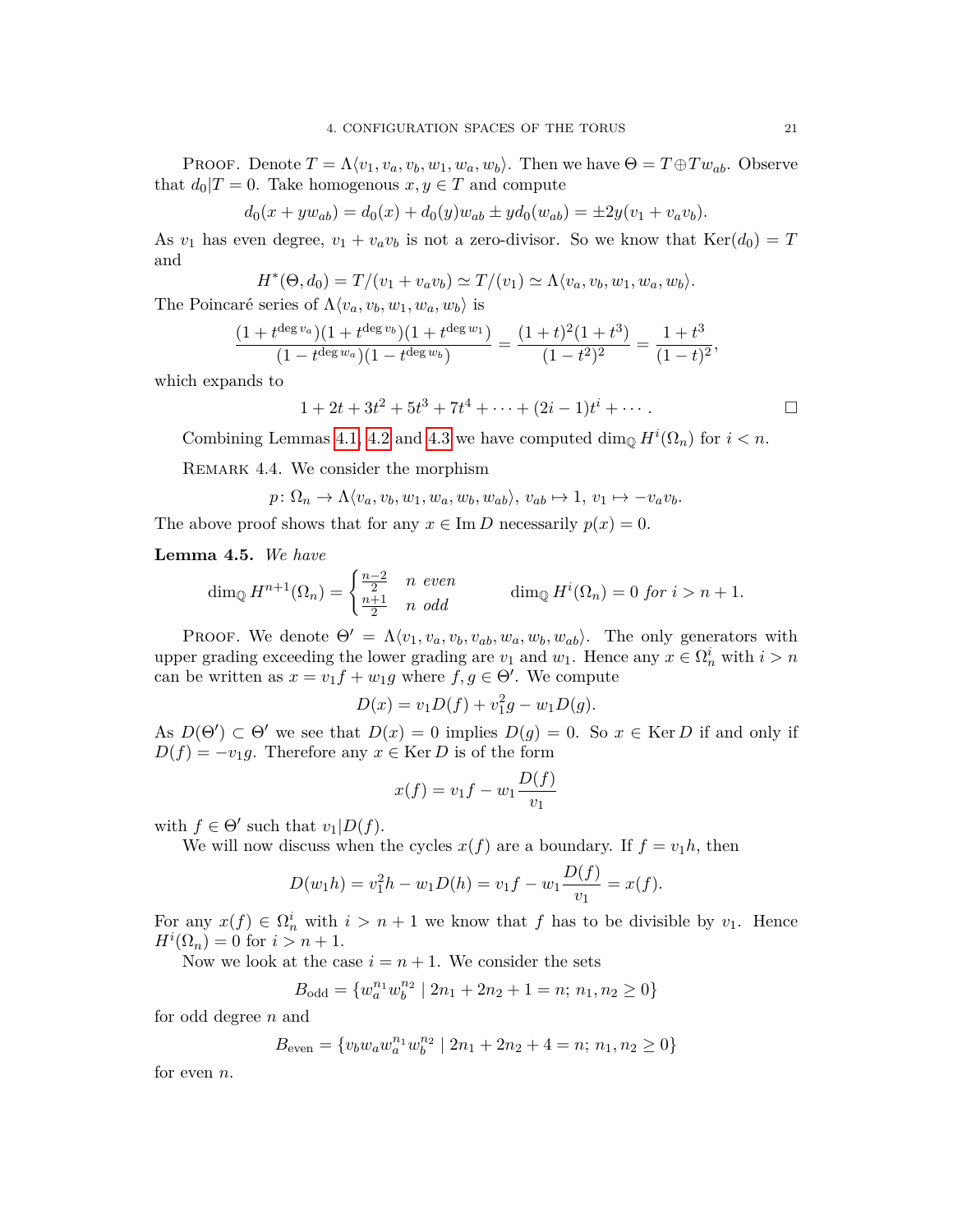If  $v_{ab}|f$  or  $w_{ab}|f$ , then  $v_1|f$  for degree reasons. If  $v_1f$  is a boundary  $v_1f = D(h)$ , then  $D(f) = 0$  and hence  $x(f) = D(h) \in \text{Im}(D)$ . So using the relations

$$
D(v_b w_a^{n_1+1} w_b^{n_2}) = -2(n_1 + 1)v_1 v_a v_b w_a^{n_1} w_b^{n_2}
$$
  
\n
$$
D(w_a^{n_1+1}) = 2(n_1 + 1)v_1 v_a w_a^{n_1}
$$
  
\n
$$
D(w_b^{n_1+1}) = 2(n_1 + 1)v_1 v_b w_b^{n_1}
$$
  
\n
$$
D(w_a^{n_1+1} w_b^{n_2+1}) = 2(n_1 + 1)v_1 v_a w_a^{n_1} w_b^{n_2+1} + 2(n_2 + 1)v_1 v_b w_a^{n_1+1} w_b^{n_2}
$$

we conclude that the set  $\{x(b)|b \in B_{\text{even}}\}$  resp.  $\{x(b)|b \in B_{\text{odd}}\}$  is a generating system of  $H^{n+1}(\Omega_n)$  for even resp. odd *n*.

By applying  $p$ , we see that no non-trivial linear combinations of these generating sets are boundaries. Hence we found an explicit basis of  $H^{n+1}(\Omega_n)$ .

**Lemma 4.6.** *We have*

$$
\dim_{\mathbb{Q}} H^n(\Omega_n) = \begin{cases} \frac{3n-4}{2} & n \text{ even} \\ \frac{3n-1}{2} & n \text{ odd} \end{cases}.
$$

PROOF. As the torus acts freely on  $C_n(\Sigma_1)$ , we have  $\chi(\Omega_n) = 0$ . Using the above computation of dim<sub> $\mathbb{Q}$ </sub> *H*<sup>*n*+1</sup>( $\Omega$ <sub>*n*</sub>) and

$$
\sum_{i=0}^{n-1} \dim_{\mathbb{Q}} H^i(\Omega_n) = 1 - 2 + 3 + \dots + (-1)^{n-1}(2n-3) = (-1)^{n-1}(n-1)
$$

we can reconstruct the only missing Betti number  $\dim_{\mathbb{Q}} H^n(\Omega_n)$ .

Combining all lemmas, we have computed  $\dim_{\mathbb{Q}} H^i(C_n(\Sigma_1), \mathbb{Q})$  for all *i*. We reproduce exactly the stability result

$$
\dim_{\mathbb{Q}} H^i(C_{n+1}(\Sigma_1), \mathbb{Q}) = \dim_{\mathbb{Q}} H^i(C_n(\Sigma_1), \mathbb{Q})
$$

for  $n > i$  of Church [\[Chu12,](#page-53-7) Cor. 3].

REMARK 4.7. Let  $d \geq 1$ . With the same method one immediately finds for  $n \geq 3$ 

$$
\dim_{\mathbb{Q}} H^i(C_n(S^{2d}), \mathbb{Q}) = \begin{cases} 1 & \text{for } i = 0, 4d - 1 \\ 0 & \text{otherwise,} \end{cases}
$$

which has also been computed by [\[Ran13\]](#page-55-6), [\[Sal04\]](#page-55-7).

Remark 4.8. It seems that our method does not work for surfaces of genus *g >* 1 because the differential can not be deformed as in Lemma [4.2.](#page-20-0)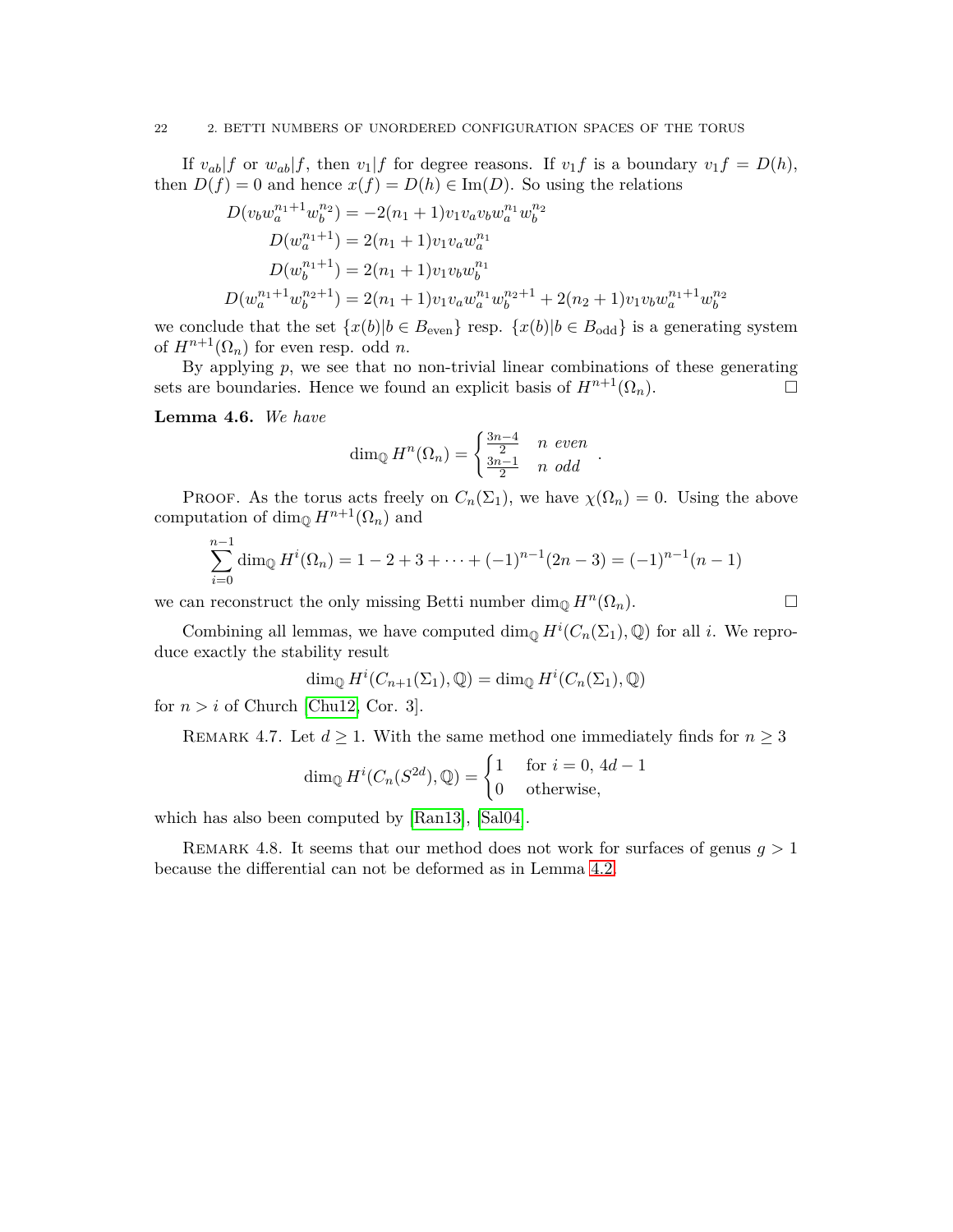#### CHAPTER 3

# <span id="page-23-0"></span>**Integral Cohomology of Configuration Spaces of the Sphere**

We compute the cohomology of the unordered configuration spaces of the sphere *S* 2 with integral and with  $\mathbb{Z}/p\mathbb{Z}$ -coefficients using a cell complex by Fuks, Vainshtein and Napolitano.

#### **1. Introduction**

<span id="page-23-1"></span>**1.1. Representation Stability.** Arnold [\[Arn70\]](#page-53-5) showed that all of the cohomology groups of  $C_n(\mathbb{C})$  are finite, except

$$
H^0(C_n(\mathbb{C}), \mathbb{Z}) = \mathbb{Z} \qquad H^1(C_n(\mathbb{C}), \mathbb{Z}) = \mathbb{Z} \text{ if } n \ge 2
$$

and stabilize:

$$
H^r(C_n(\mathbb{C}), \mathbb{Z}) = H^r(C_{n+1}(\mathbb{C}), \mathbb{Z}) \text{ if } n \ge 2r - 2.
$$

For rational coefficients, Church [\[Chu12,](#page-53-7) Cor. 3] could prove that

$$
H^r(C_n(M), \mathbb{Q}) = H^r(C_{n+1}(M), \mathbb{Q}) \text{ if } n > r+1
$$

for any connected, orientable manifold *M* of finite type. This is called *homological stability*. One example is([\[Sev84\]](#page-55-8), [\[Ran13\]](#page-55-6), [\[Sal04\]](#page-55-7)):

$$
H^r(C_n(S^2), \mathbb{Q}) = \begin{cases} \mathbb{Q} & n \ge 3, r = 3 \\ \mathbb{Q} & n = 1, r = 2 \\ \mathbb{Q} & r = 0 \\ 0 & \text{otherwise} \end{cases}
$$

With integer coefficients however, homological stability turns out to be false in general. For example the computation of  $\pi_1 C_n(S^2)$  in [\[BC74,](#page-53-10) Th. 1.11] shows that:

$$
H_1(C_n(S^2), \mathbb{Z}) = \mathbb{Z}/(2n-2)\mathbb{Z}.
$$

With  $\mathbb{Z}/p\mathbb{Z}$ -coefficients, homological stability can be replaced by *eventual periodicity* 

$$
H^r(C_n(M), \mathbb{Z}/p\mathbb{Z}) = H^r(C_{n+p}(M), \mathbb{Z}/p\mathbb{Z}) \text{ if } n > 2r
$$

for any connected manifold *M* of finite type [\[Nag15\]](#page-55-9), [\[CP15\]](#page-54-13), [\[KM16\]](#page-54-14).

In this chapter, we will give an example of this phenomenon by computing the cohomology groups of  $C_n(S^2)$  using a cellular complex.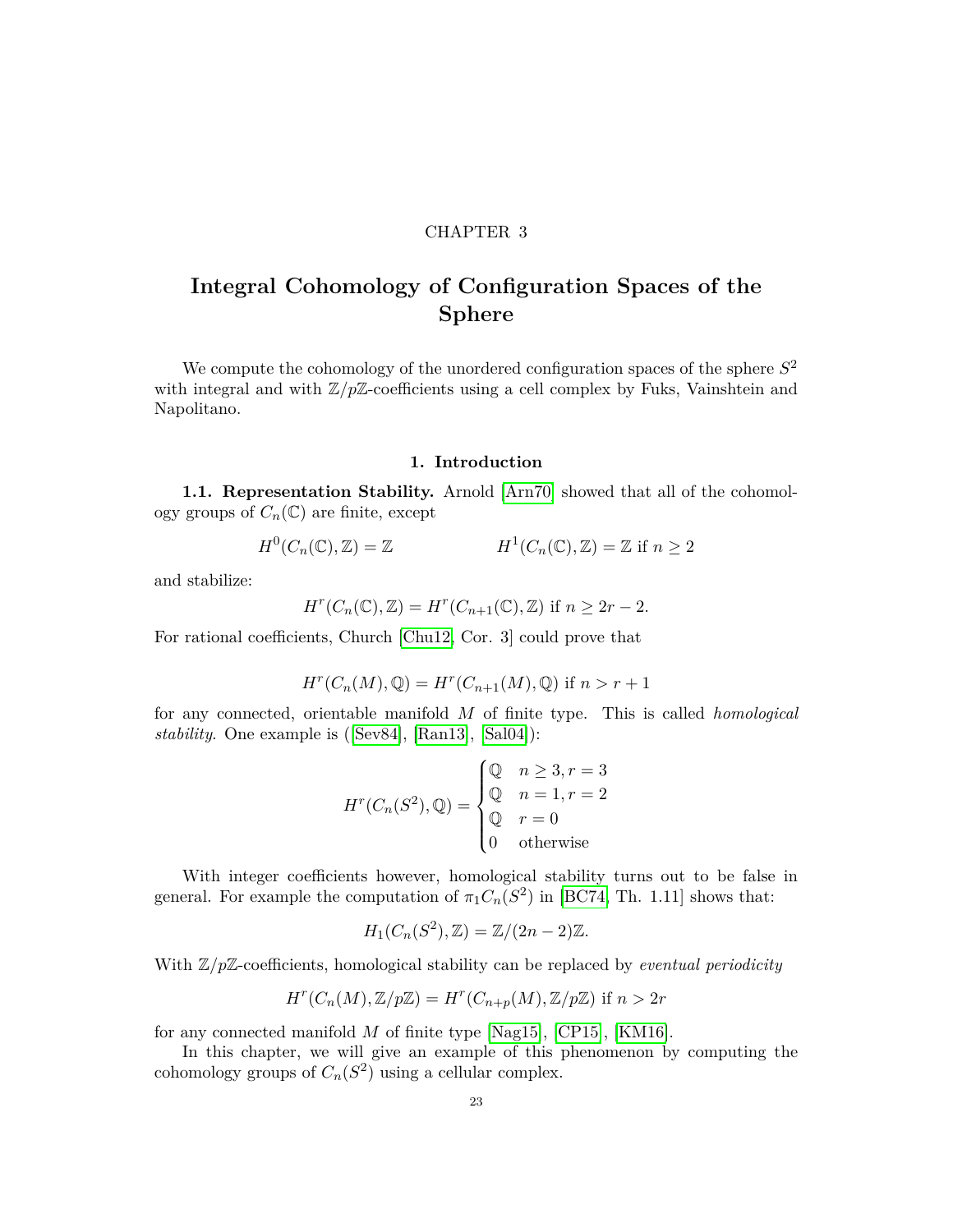#### 24 3. INTEGRAL COHOMOLOGY OF CONFIGURATION SPACES OF THE SPHERE

**1.2. Cohomology of**  $C_n(\mathbb{C})$ . Let p be a prime. Then Fuks [\[Fuk70\]](#page-54-15) (for  $p = 2$ ) and Vainshtein [\[Vai78\]](#page-55-10) gave a combinatorial formula for the groups  $H^r(C_n(\mathbb{C}), \mathbb{Z}_p)$ . Define

$$
B_p(n,r) = \left| \left\{ \begin{matrix} 1 \le a_1 \le a_2 \le \cdots \le a_g \\ 0 \le b_1 < b_2 < \cdots < b_h \end{matrix} \right| \right. \left. \begin{matrix} 2 \sum_i p^{a_i} + 2 \sum_j p^{b_j} - 2g - h = r \\ 2 \sum_i p^{a_i} + 2 \sum_j p^{b_j} \le n \end{matrix} \right. \right|.
$$

They could show that

$$
\dim H^r(C_n(\mathbb{C}), \mathbb{Z}/p\mathbb{Z}) = B_p(n, r).
$$

**1.3. Cohomology of**  $C_n(S^2)$ . Using a cellular decomposition of  $C_n(S^2)$  by Napoli-tano [\[Nap03\]](#page-55-4), we compute the cohomology groups of  $C_n(S^2)$  with  $\mathbb{Z}/p\mathbb{Z}$ -coeffcients in this paper.

<span id="page-24-0"></span>**Theorem 1.1.** *Let*

$$
B'_{p}(n,r) = \left| \left\{ \begin{array}{l} 1 \leq a_{1} \leq a_{2} \leq \cdots \leq a_{g} \\ 1 \leq b_{1} < b_{2} < \cdots < b_{h} \end{array} \right| \begin{array}{l} 2 \sum_{i} p^{a_{i}} + 2 \sum_{j} p^{b_{j}} + 1 - 2g - h = r \\ 2 \sum_{i} p^{a_{i}} + 2 \sum_{j} p^{b_{j}} + 2 \leq n \\ p \nmid 2(n - 2 \sum_{i} p^{a_{i}} - 2 \sum_{j} p^{b_{j}} - 1) \end{array} \right|.
$$

*Then*

$$
\dim H^{r}(C_n(S^2), \mathbb{Z}/p\mathbb{Z}) = B_p(n,r) + B_p(n-1,r-2) - B'_p(n,r) - B'_p(n,r-1).
$$

**Corollary 1.2.** *We have*

$$
\dim H^{r}(C_n(S^2), \mathbb{Z}/2\mathbb{Z}) = B_2(n,r) + B_2(n-1, r-2).
$$

Eventual periodicity of  $H^r(C_n(S^2), \mathbb{Z}/p\mathbb{Z})$  can be directly concluded from this description. Theorem [1.1](#page-24-0) could also be deduced from [\[Sal04,](#page-55-7) Th. 18.3]. However, our approach is more elementary and allows to determine the integral cohomology:

<span id="page-24-1"></span>**Theorem 1.3.** *The first cohomology groups*  $H^r(C_n(S_2), \mathbb{Z})$  *are* 

$$
H^{0}(C_{n}(S_{2}), \mathbb{Z}) = \mathbb{Z}
$$

$$
H^{1}(C_{n}(S_{2}), \mathbb{Z}) = 0
$$

$$
H^{2}(C_{n}(S_{2}), \mathbb{Z}) = \mathbb{Z}/(2n - 2)\mathbb{Z}
$$

$$
H^{3}(C_{n}(S_{2}), \mathbb{Z}) = \begin{cases} 0 & n = 1, 2 \\ \mathbb{Z} & n = 3 \\ \mathbb{Z} \times \mathbb{Z}/2\mathbb{Z} & n \ge 4 \end{cases}
$$

*For*  $r \geq 4$ *, the cohomology groups*  $H^r(C_n(S^2), \mathbb{Z})$  *are finite and contain no elements of*  $order p<sup>2</sup>$ .

Hence we can reconstruct all integral cohomology groups by theorem [1.1](#page-24-0) and the universal coefficient theorem. The description of  $H^r(C_n(S^2), \mathbb{Z})$  seems to be new.

We will first explain the computations of the cohomology of  $C_n(\mathbb{C})$  with  $\mathbb{Z}/p\mathbb{Z}$ coefficients by Fuks [\[Fuk70\]](#page-54-15) and Vainshtein [\[Vai78\]](#page-55-10) and discuss their cell complex. Afterwards, we present the extension of this cell complex that Napolitano [\[Nap03\]](#page-55-4) used to calculate  $H^*(C_n(S^2), \mathbb{Z})$  for  $n \leq 9$ . The main idea of this paper is the construction of a chain homotopy that simplifies Napolitano's complex.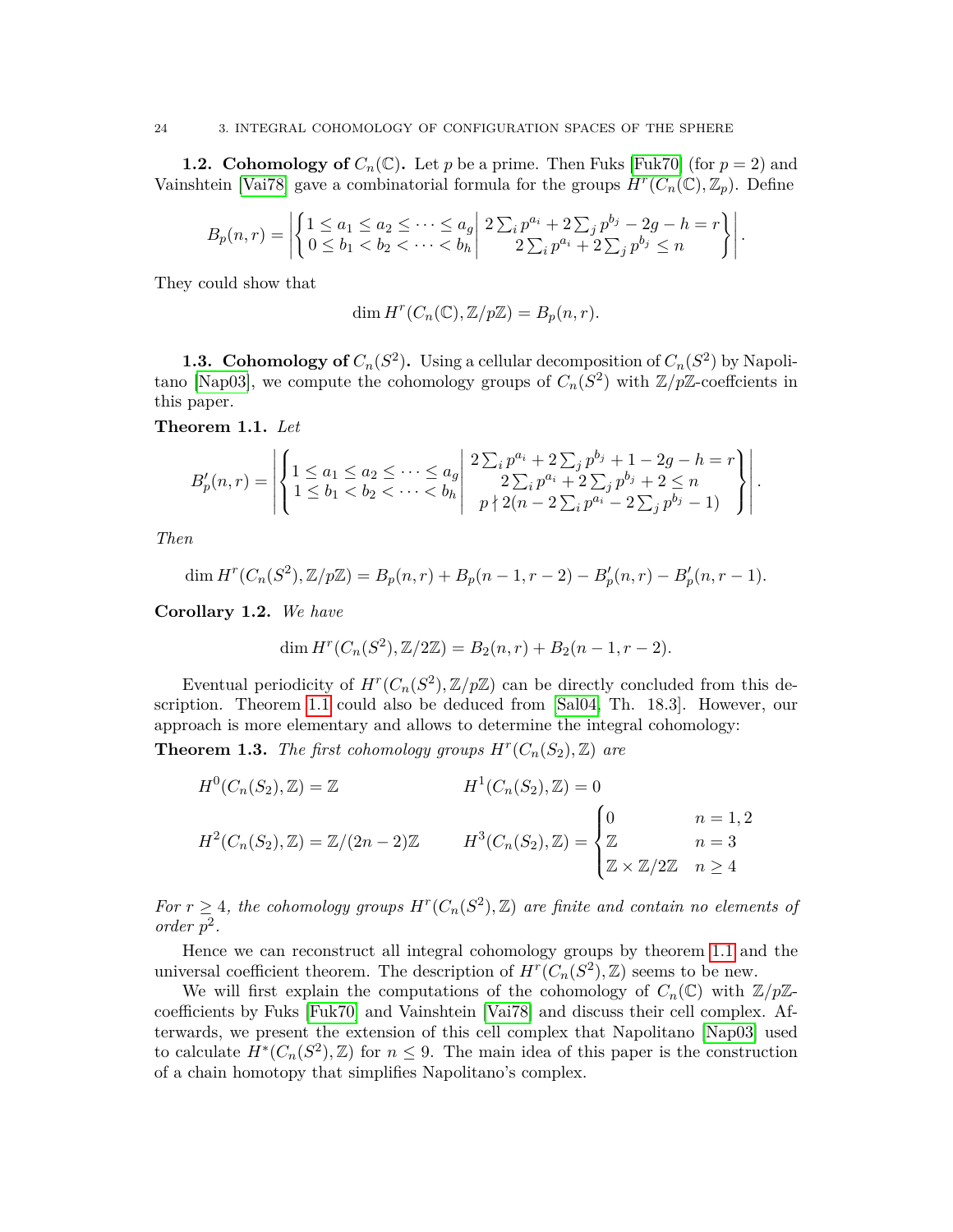#### **2. Configuration Spaces of the Plane**

#### <span id="page-25-0"></span>**2.1. Conventions.** We write

Comb
$$
(n, q) = \{ [n_1, \ldots, n_q] \in \mathbb{Z}_{>0}^q | n_1 + \cdots + n_q = n \}
$$

for compositions of *n* into *q* positive summands, for example

Comb
$$
(5,3) = \{ [3,1,1], [1,3,1], [1,1,3], [2,2,1], [2,1,2], [1,2,2] \}.
$$

We call *q* the length and *n* the size of the composition.

The residue ring  $\mathbb{Z}/m\mathbb{Z}$  is denoted  $\mathbb{Z}_m$ . For any abelian group *G* and prime *p*, we write  $G_{(p)} = \{g \in G | p^n g = 0 \text{ for some } n\}$  for the *p*-torsion subgroup.

**2.2. Cellular Decomposition of**  $\overline{C_n(\mathbb{C})}$ **.** The following construction comes from [\[Fuk70\]](#page-54-15) and [\[Vai78\]](#page-55-10): The projection

$$
\mathbb{C} \to \mathbb{R}, x + iy \mapsto x
$$

to the real line maps any configuration in  $C_n(\mathbb{C})$  to a finite sets of points in R. Counting the number of preimages of each of these points, we get a composition of *n*. The union of all points in  $C_n(\mathbb{C})$  mapping to the same composition  $n = n_1 + \cdots + n_s$  and the point  $\infty$  is a *n* + *s*-dimensional cell in the one point compactification  $C_n(\mathbb{C})$ . We denote this cell by  $[n_1, \ldots, n_s]$ . All such cells together with the point  $\infty$  are a cellular decomposition of  $C_n(\mathbb{C})$ . Using Poincaré-Lefschetz duality for Borel-Moore homology [\[CG10\]](#page-53-11) [\[Vas01\]](#page-55-11)

$$
H^i(C_n(\mathbb{C})) = \tilde{H}_{2n-i}(\overline{C_n(\mathbb{C})}),
$$

this cell complex can be used to compute the cohomology of  $C_n(\mathbb{C})$ .

The (co)-chains of the resulting (co)-complex  $A_n^{\bullet} = (A_n^r)_r$  with the property

$$
H^*(C_n(\mathbb{C}), \mathbb{Z}) = H^*(A_n^{\bullet})
$$

are the free Z-modules

$$
A_n^r = \mathbb{Z} \text{Comb}(n, n-r).
$$

The basis elements are the compositions  $[n_1, \ldots, n_s] \in \text{Comb}(n, s)$  with  $s = n - r$ . The boundary maps  $\delta: A_n^r \to A_n^{r+1}$  are

$$
\delta[n_1,\ldots,n_s] = \sum_{l=1}^{s-1} (-1)^{l-1} P(n_l,n_{l+1})[n_1,\ldots,n_{l-1},n_l+n_{l+1},n_{l+2},\ldots,n_s]
$$

where

$$
P(x,y) = \begin{cases} 0 & \text{if } x \equiv y \equiv 1 \mod 2, \\ \begin{pmatrix} \lfloor x/2 + y/2 \rfloor \\ \lfloor x/2 \rfloor \end{pmatrix} & \text{otherwise.} \end{cases}
$$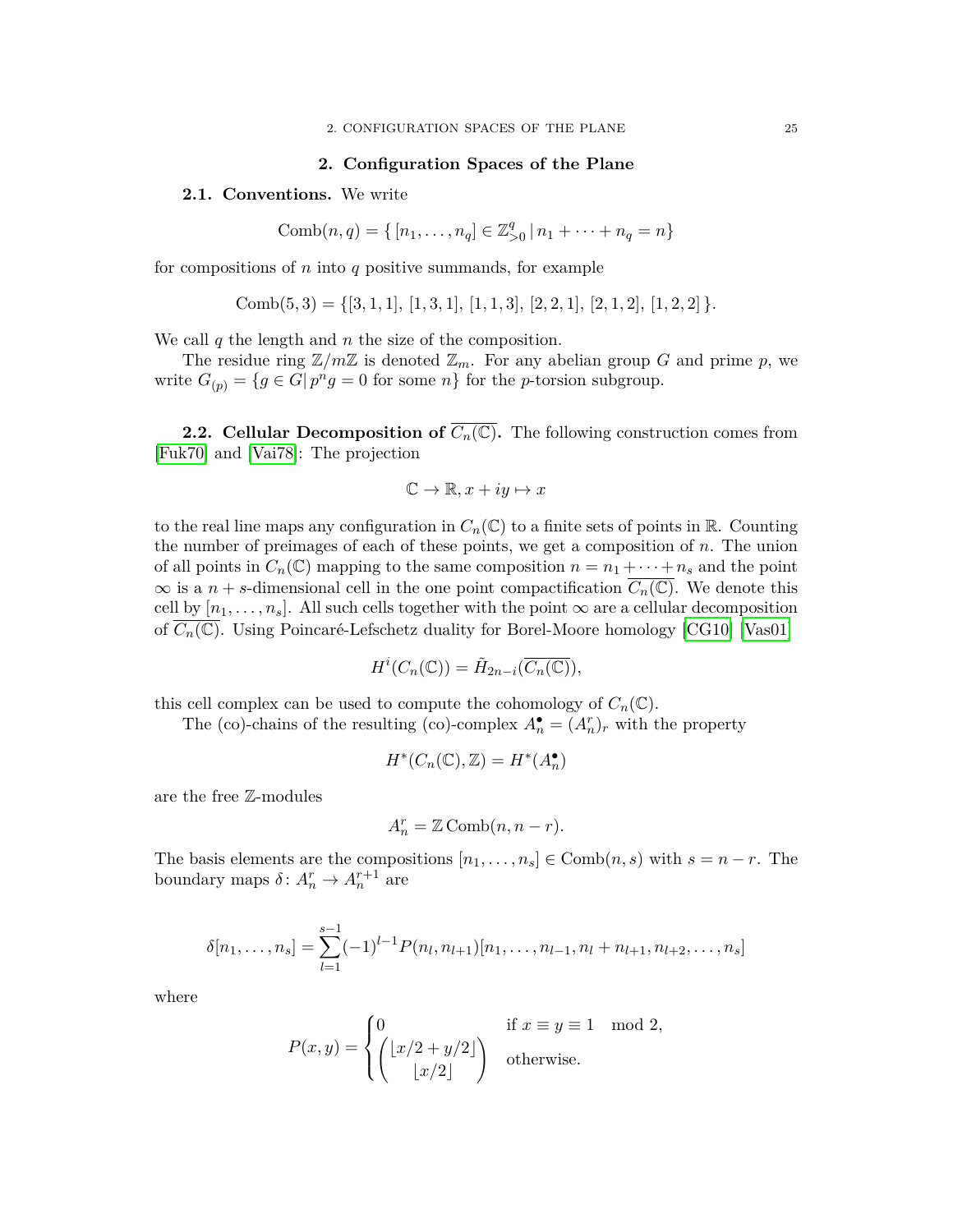**2.3. Cohomology of**  $C_n(\mathbb{C})$ . As  $P(x, y) = 0$  for odd *x* and *y*, the complex  $A_n^{\bullet}$  can be written as a direct sum

$$
\mathbf{l}_n^\bullet = A_{n,0}^\bullet \oplus \cdots \oplus A_{n,n}^\bullet
$$

of subcomplexes  $A_{n,t}^{\bullet}$  generated by compositions with *t* odd entries.

*A*

Take any  $I \subset \{1, \ldots, s+t\}$  with  $t$  elements, say  $I = \{i_1, \ldots, i_t\}$  where  $i_1 < \cdots < i_t$ . Then we insert  $1's$  at the positions  $i_1$  to  $i_t$  with alternating signs:

Ins<sub>I</sub>[a<sub>1</sub>,..., a<sub>s</sub>] = 
$$
(-1)^{\sum_j i_j} [a_1,..., a_{i_1-1}, 1, a_{i_1},..., a_{i_2-2}, 1, a_{i_2-1},...]
$$

The map

$$
\text{Ins}_t = (-1)^{st} \sum_{I \subset \{1, ..., s+t\}, |I|=t} \text{Ins}_I
$$

is actually a chain map

$$
\text{Ins}_t \colon A_{n,0}^{\bullet} \to A_{n+t,t}^{\bullet}
$$

that induces isomorphisms

$$
H^r(A_{n-t,0}^{\bullet}) \simeq H^r(A_{n,t}^{\bullet}).
$$

Hence we get

$$
H^*(A_n^{\bullet}) = H^*(A_{n,0}^{\bullet}) \oplus H^*(A_{n-1,0}) \oplus \cdots \oplus H^*(A_{0,0}^{\bullet}).
$$

As  $A_{n,0}^r = 0$  if  $n \equiv 1 \mod 2$  or  $n > 2r$ , we can immediately deduce the properties of recurrence and stability of theorem [3.1](#page-14-0) in chapter 1. We write

$$
H^r(C_{\infty}(\mathbb{C})) = \lim_{n \to \infty} H^r(C_n(\mathbb{C})).
$$

EXAMPLE 2.1. The cohomology group  $H^0(C_n(\mathbb{C}), \mathbb{Z}) = \mathbb{Z}$  is generated by the class of  $(-1)^{n(n-1)/2}[1,\ldots,1] = \text{Ins}_n([])$ . For  $n \geq 2$ , the cohomology group  $H^1(C_n(\mathbb{C}), \mathbb{Z}) = \mathbb{Z}$  is generated by the class of  $[2, 1, \ldots, 1] - [1, 2, 1, \ldots, 1] + \cdots = (-1)^{(n-2)(n-3)/2+n} \operatorname{Ins}_{n-2}[2]$ .

**2.4. Explicit Basis of**  $H^*(A_{n,0}^{\bullet}, \mathbb{Z}_p)$ **. We will now present the description of the** group  $H^r(A_{n,0}^{\bullet}, \mathbb{Z}_p)$  by Vainshtein and work out some of the details and proofs omitted in [\[Vai78\]](#page-55-10). In particular, the explicit formula for the base elements is misleading and seems to be wrong in the stated form in [\[Vai78\]](#page-55-10).

Let  $[n_1, \ldots, n_s]$  be any composition of *n*. Then the alternating sum of its permutations

$$
\sum_{\sigma \in S_s} sign(\sigma) [n_{\sigma(1)}, \dots, n_{\sigma(s)}]
$$

is a cycle in  $A_n^{\bullet}$ . With  $\mathbb{Z}_p$ -coefficients, the following subset of permutations

$$
\text{Perm}[n_1, \dots, n_s] = \sum_{\substack{\sigma \in S_s \text{ where } \sigma(i) < \sigma(j) \\ \text{if } i < j \text{ and } n_i = n_j \text{ or} \\ \text{if } i < j \text{ and } P(n_i, n_j) = 0 \text{ mod } p}} \text{sign}(\sigma)[n_{\sigma(1)}, \dots, n_{\sigma(s)}]
$$

creates a cycle in  $A_n^{\bullet} \otimes \mathbb{Z}_p$ .

Take integers  $1 \leq i_1 \leq \cdots \leq i_k$  and  $0 \leq j_1 < \cdots < j_l$  such that

$$
m = n - 2(p^{i_1} + \dots + p^{i_k} + p^{j_1} + \dots + p^{j_l}) \ge 0
$$

and let

$$
r = (2p^{i_1} - 2) + \cdots + (2p^{i_k} - 2) + (2p^{j_1} - 1) + \cdots + (2p^{j_l} - 1).
$$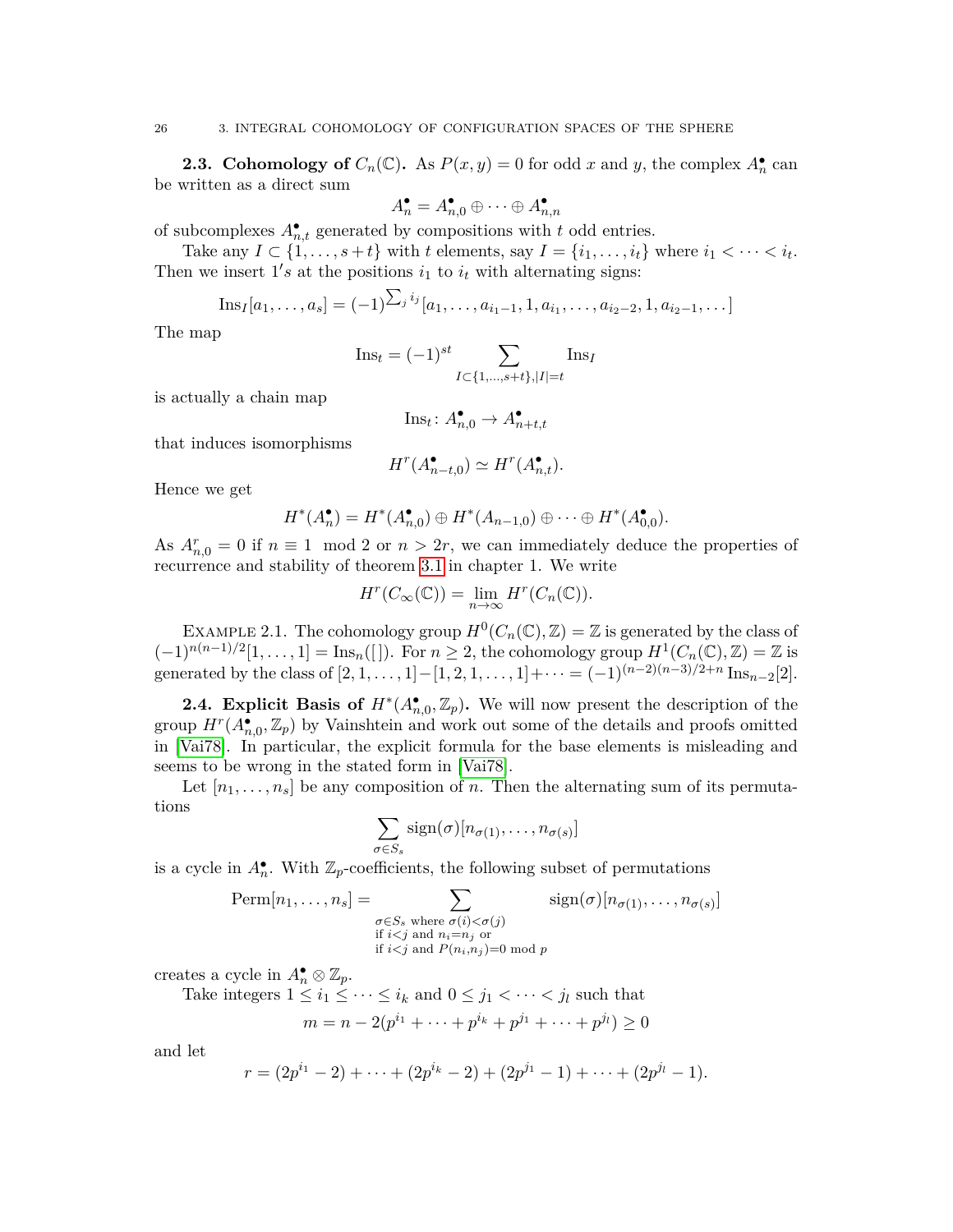Then we give the chain

$$
\text{Ins}_m \text{Perm}[2p^{i_1-1}, 2p^{i_1-1}(p-1), \dots, 2p^{i_k-1}, 2p^{i_k-1}(p-1), 2p^{j_1}, \dots, 2p^{j_l}]
$$

the name  $x_{i_1} \cdots x_{i_k} y_{j_1} \cdots y_{j_l}$ . It is a cycle in  $A_{n,m}^r \otimes \mathbb{Z}_p$  (but not in  $A_n^{\bullet}$  if  $k > 0$ ). Vainshtein showed that all such cycles form a basis of  $H^r(A_n^{\bullet}, \mathbb{Z}_p)$ . We call the quantity  $n - m$  the size of the chain  $x_{i_1} \cdots x_{i_k} y_{j_1} \cdots y_{j_l}$ .

<span id="page-27-0"></span>**Theorem 2.2.** *[\[Vai78\]](#page-55-10) [\[CLM07\]](#page-53-12)* The ring  $H^*(C_\infty, \mathbb{Z}_p)$  is the free graded commutative *algebra over* Z*<sup>p</sup> with generators*

$$
x_i \text{ for } i \ge 1 \qquad \deg(x_i) = 2p^i - 2 \qquad \text{size}(x_i) = 2p^i
$$
\n
$$
y_i \text{ for } i \ge 0 \qquad \deg(y_i) = 2p^i - 1 \qquad \text{size}(y_i) = 2p^i.
$$

*There is a surjection*  $H^*(C_\infty(\mathbb{C}), \mathbb{Z}_p) \to H^*(C_n(\mathbb{C}), \mathbb{Z}_p)$  whose kernel is generated by the monomials  $x_{i_1} \cdots x_{i_k} y_{j_1} \cdots y_{j_l}$  such that  $size(x_{i_1} \cdots x_{i_k} y_{j_1} \cdots y_{j_l}) > n$ .

**Corollary 2.3.** *Define*

$$
B_p(n,r) = \left| \left\{ \begin{matrix} 1 \le a_1 \le a_2 \le \cdots \le a_g \\ 0 \le b_1 < b_2 < \cdots < b_h \end{matrix} \right| \right. \left. \begin{matrix} 2 \sum_i p^{a_i} + 2 \sum_j p^{b_j} - 2g - h = r \\ 2 \sum_i p^{a_i} + 2 \sum_j p^{b_j} \le n \end{matrix} \right|.
$$

*Hence we have*

$$
\dim H^r(C_n(\mathbb{C}), \mathbb{Z}_p) = B_p(n, r).
$$

**Corollary 2.4.** *[\[Sal04\]](#page-55-7) This can also be written as a generating series:*

$$
\sum_{n,r\geq 0} B_p(n,r) w^r z^n = \frac{1+wz^2}{1-z} \prod_{i>0} \frac{1+w^{2p^i-1} z^{2p^i}}{1-w^{2p^i-2} z^{2p^i}}
$$

REMARK 2.5. The notation suggests a product structure on  $H^*(C_\infty(\mathbb{C}), \mathbb{Z}_p)$ . It comes from the map

$$
C_n(\mathbb{C}) \times C_m(\mathbb{C}) \to C_{n+m}(\mathbb{C})
$$

by adding the points far apart.

Remark 2.6. As

$$
\binom{p^a + p^b}{p^a} \equiv \begin{cases} 1 & a \neq b \\ 2 & a = b \end{cases} \mod p
$$

and

$$
\binom{p^a + p^b(p-1)}{p^a} \equiv \begin{cases} 1 & a \neq b \\ 0 & a = b \end{cases} \mod p
$$

by Lucas's theorem [\[Fin47\]](#page-54-16), the order of all entries of the form  $2p^a$ ,  $2p^a(p-1)$  in our basis elements is preserved by the operator Perm.

<span id="page-27-1"></span>EXAMPLE 2.7. We compute  $H^*(C_{24}(\mathbb{C}), \mathbb{Z}/3\mathbb{Z})$ . The generators have degrees

$$
\begin{array}{cccccc}\n\text{generators} & x_1 & x_2 & y_0 & y_1 & y_2 & \dots \\
\text{degree} & 4 & 16 & 1 & 5 & 17 & \dots \\
\text{size} & 6 & 18 & 2 & 6 & 18 & \dots\n\end{array}
$$

In table [1,](#page-28-0) we write down the basis elements and the corresponding chains, however we will omit the application of the Ins*t*-operators to lift the chains to sum 24.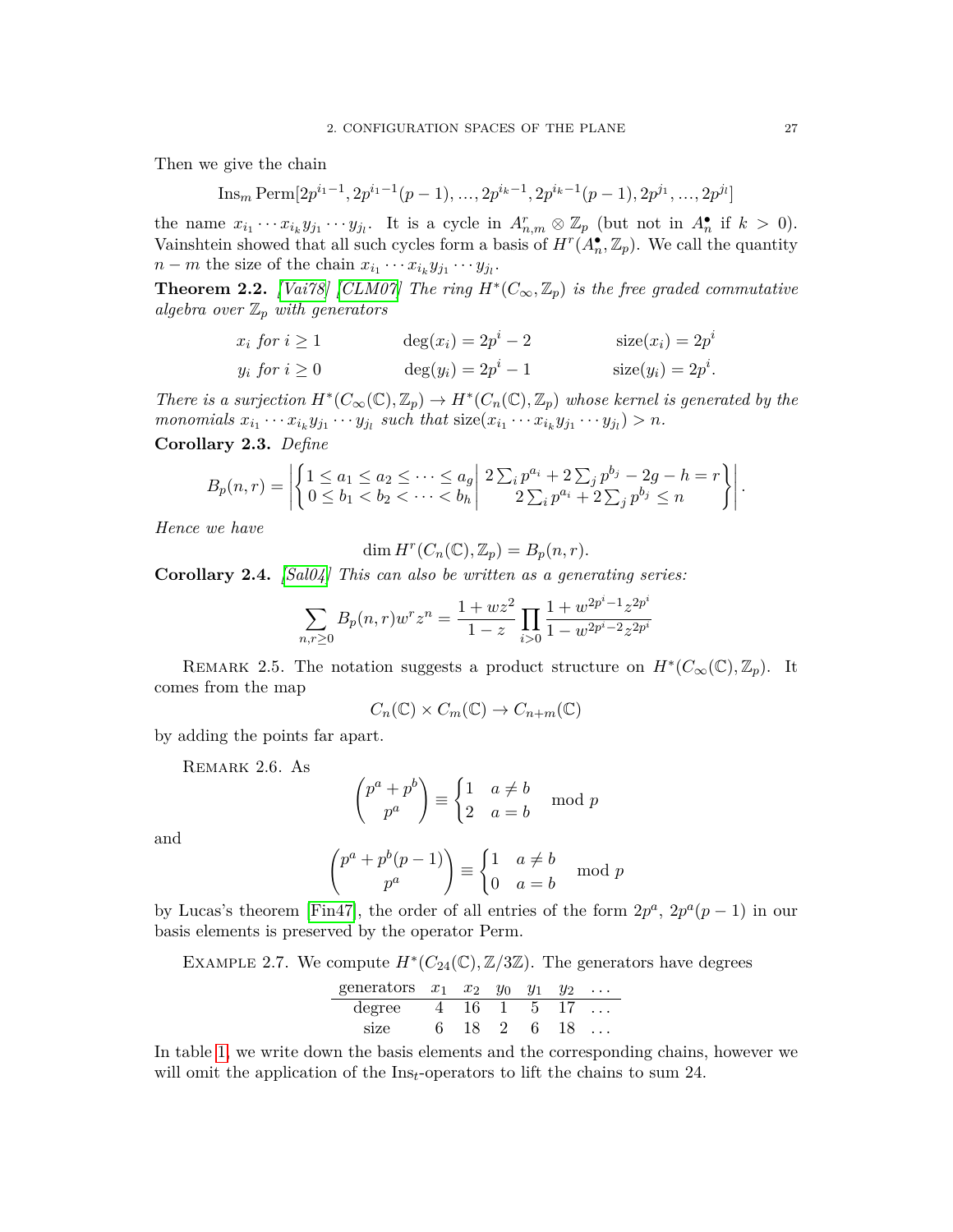TABLE 1. The cohomology group  $H^*(C_{24}(\mathbb{C}), \mathbb{Z}_3)$ 

<span id="page-28-0"></span>

| $\boldsymbol{r}$ | basis of $H^r(C_{24}(\mathbb{C}), \mathbb{Z}_3)$                                                                                           |
|------------------|--------------------------------------------------------------------------------------------------------------------------------------------|
| $\overline{0}$   | $1 = \lceil$                                                                                                                               |
| $\mathbf{1}$     | $y_0 = [2]$                                                                                                                                |
| $\overline{2}$   |                                                                                                                                            |
| 3                |                                                                                                                                            |
| $\overline{4}$   | $x_1 = [2, 4]$                                                                                                                             |
| $\overline{5}$   | $y_1 = [6]$<br>$x_1y_0 = [2, 4, 2]$                                                                                                        |
| $6\phantom{.}6$  | $y_0y_1 = [2,6] - [6,2]$                                                                                                                   |
| $\overline{7}$   |                                                                                                                                            |
| $8\,$            | $x_1^2 = [2, 4, 2, 4]$                                                                                                                     |
| 9                | $x_1y_1 = [2, 4, 6] - [2, 6, 4] + [6, 2, 4]$<br>$x_1^2y_0 = [2, 4, 2, 4, 2]$                                                               |
| 10               | $x_1y_0y_1 = [2, 4, 2, 6] - [2, 4, 6, 2] + [2, 6, 4, 2] - [6, 2, 4, 2]$                                                                    |
| 11               |                                                                                                                                            |
| 12               | $x_1^3 = [2, 4, 2, 4, 2, 4]$                                                                                                               |
| 13               | $x_1^2y_1 = [2, 4, 2, 4, 6] - [2, 4, 2, 6, 4] + [2, 4, 6, 2, 4] - [2, 6, 4, 2, 4] + [6, 2, 4, 2, 4]$<br>$x_1^3y_0 = [2, 4, 2, 4, 2, 4, 2]$ |
| 14               | $x_1^2y_0y_1 = [2, 4, 2, 4, 2, 6] - [2, 4, 2, 4, 6, 2] + [2, 4, 2, 6, 4, 2] - [2, 4, 6, 2, 4, 2, ] + \dots$                                |
| 15               |                                                                                                                                            |
| 16               | $x_2 = [6, 12]$<br>$x_1^4 = [2, 4, 2, 4, 2, 4, 2, 4]$                                                                                      |
| 17               | $y_2 = [18]$<br>$x_2y_0 = [6, 12, 2] - [6, 2, 12] + [2, 6, 12]$<br>$x_1^3y_1 = [2, 4, 2, 4, 2, 4, 6] - [2, 4, 2, 4, 2, 6, 4] + \ldots$     |
| 18               | $y_0y_2 = [2, 18] - [18, 2]$                                                                                                               |
| 19               | $\equiv$                                                                                                                                   |
| $20\,$           | $x_1x_2=[2,4,6,12]-[2,6,4,12]+[6,2,4,12]-[6,2,12,4]+[2,6,12,4]+[6,12,2,4]$                                                                 |
| 21               | $x_1y_2 = [2, 4, 18] - [2, 18, 4] + [18, 2, 4]$<br>$x_2y_1 = [6, 12, 6]$                                                                   |
| 22               | $y_1y_2 = [6, 18] - [18, 6]$                                                                                                               |
| $\geq 23$        |                                                                                                                                            |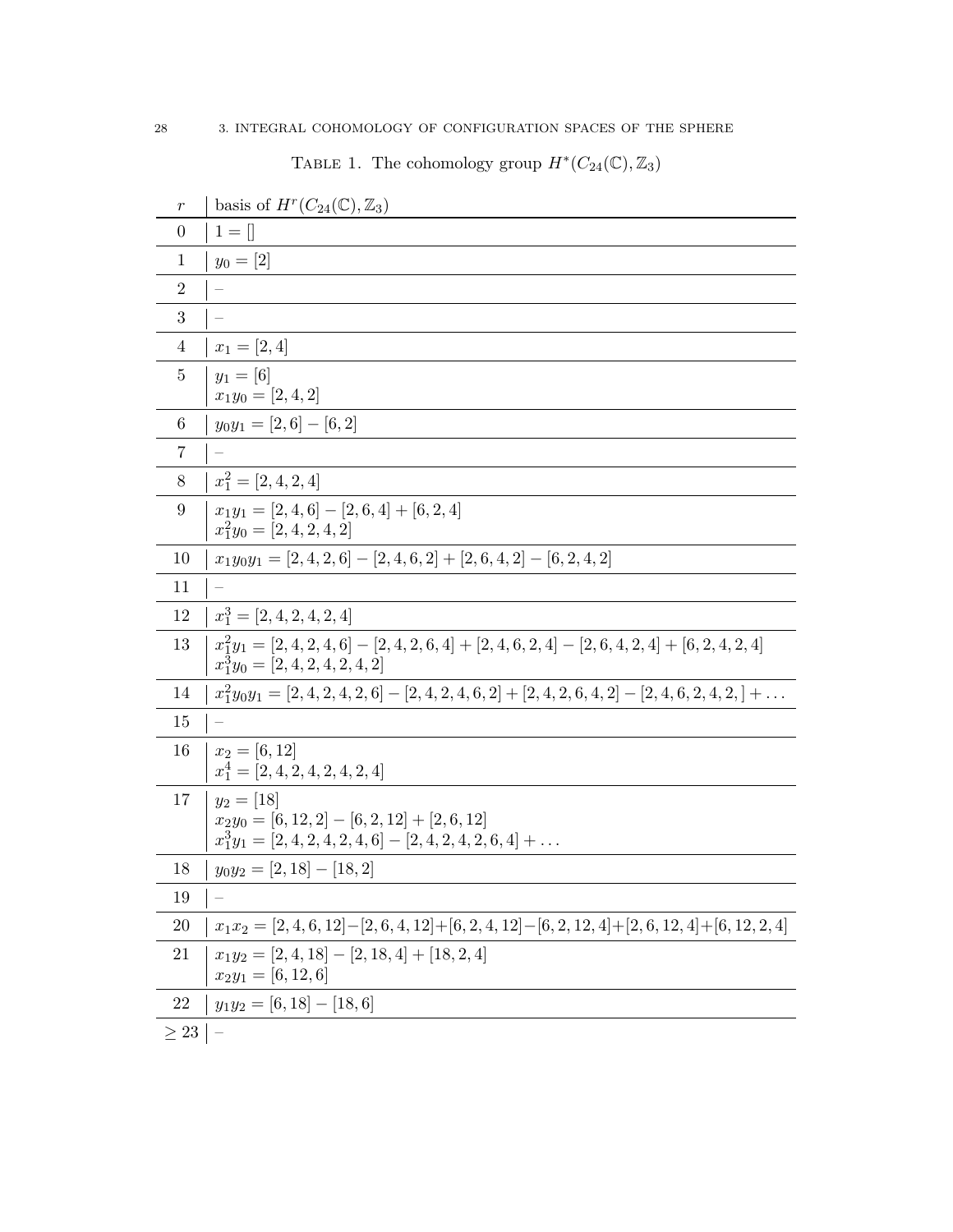#### **2.5. Bockstein Homomorphisms.** The short exact sequences of coefficients

$$
0 \to \mathbb{Z} \xrightarrow{p} \mathbb{Z} \to \mathbb{Z}_p \to 0
$$

and

$$
0 \to \mathbb{Z}_p \xrightarrow{p \cdot} \mathbb{Z}_{p^2} \to \mathbb{Z}_p \to 0
$$

induce long exact sequences

$$
H^{r-1}(A_n^{\bullet}, \mathbb{Z}_p) \xrightarrow{\tilde{\beta}} H^r(A_n^{\bullet}, \mathbb{Z}) \xrightarrow{p} H^r(A_n^{\bullet}, \mathbb{Z}) \to H^r(A_n^{\bullet}, \mathbb{Z}_p) \xrightarrow{\tilde{\beta}} H^{r+1}(A_n^{\bullet}, \mathbb{Z})
$$

and

$$
H^{r-1}(A_n^{\bullet}, \mathbb{Z}_p) \xrightarrow{\beta} H^r(A_n^{\bullet}, \mathbb{Z}_p) \xrightarrow{p} H^r(A_n^{\bullet}, \mathbb{Z}_{p^2}) \to H^r(A_n^{\bullet}, \mathbb{Z}_p) \xrightarrow{\beta} H^{i+1}(A_n^{\bullet}, \mathbb{Z}_p),
$$

where the connecting morphisms are the *Bockstein morphisms*  $\beta$  and  $\tilde{\beta}$  (compare [\[Hat02,](#page-54-17) Chap.3.E]). The image of  $\tilde{\beta}$  are hence all elements of order *p* in  $H^*(A_n^{\bullet}, \mathbb{Z})$ . The following diagram commutes and the upper row is exact:

$$
H^{r}(A_{n}^{\bullet}, \mathbb{Z}) \longrightarrow H^{r}(A_{n}^{\bullet}, \mathbb{Z}_{p}) \longrightarrow H^{r+1}(A_{n}^{\bullet}, \mathbb{Z}) \longrightarrow H^{r+1}(A_{n}^{\bullet}, \mathbb{Z})
$$
\n
$$
\downarrow \downarrow
$$
\n
$$
H^{r+1}(A_{n}^{\bullet}, \mathbb{Z}_{p})
$$

EXAMPLE 2.8. Let  $i \neq j$ . We determine the Bockstein on  $x_i = [2p^{i-1}, 2p^{i-1}(p-1)]$ and  $x_i y_j = [2p^{i-1}, 2p^{i-1}(p-1), 2p^j] - [2p^{i-1}, 2p^j, 2p^{i-1}(p-1)] + [2p^j, 2p^{i-1}, 2p^{i-1}(p-1)].$ In  $A_n^{\bullet}$ , we get

$$
\delta(x_i) = {p^i \choose p^{i-1}} [2p^i] = {p^i \choose p^{i-1}} y_i
$$

$$
\delta(x_i y_j) = {p^i \choose p^{i-1}} ([2p^i, 2p^j] - [2p^j, 2p^i]) = {p^i \choose p^{i-1}} y_i y_j
$$

Hence we can conclude

$$
\tilde{\beta}(x_i) = \frac{1}{p} \binom{p^i}{p^{i-1}} y_i \qquad \qquad \tilde{\beta}(x_i y_j) = \frac{1}{p} \binom{p^i}{p^{i-1}} y_i y_j.
$$

The coefficient

$$
\frac{1}{p} \binom{p^i}{p^{i-1}} = \binom{p^i - 1}{p^{i-1} - 1}
$$

is an integer congruent to 1 mod *p* by Lucas' theorem [\[Fin47\]](#page-54-16)

By a similar, a bit tedious computation we get:

<span id="page-29-0"></span>**Lemma 2.9.** *The differential*  $\delta$  *on*  $A_n^{\bullet}$  *operates as follows:* 

$$
\delta(x_1^{a_1} \cdots x_k^{a_k} y_0^{b_1} \ldots y_l^{b_l}) = \sum_i \binom{p^i}{p^{i-1}} x_1^{a_1} \cdots x_i^{a_i-1} \cdots x_k^{a_k} y_i y_0^{b_0} \cdots y_l^{b_l}
$$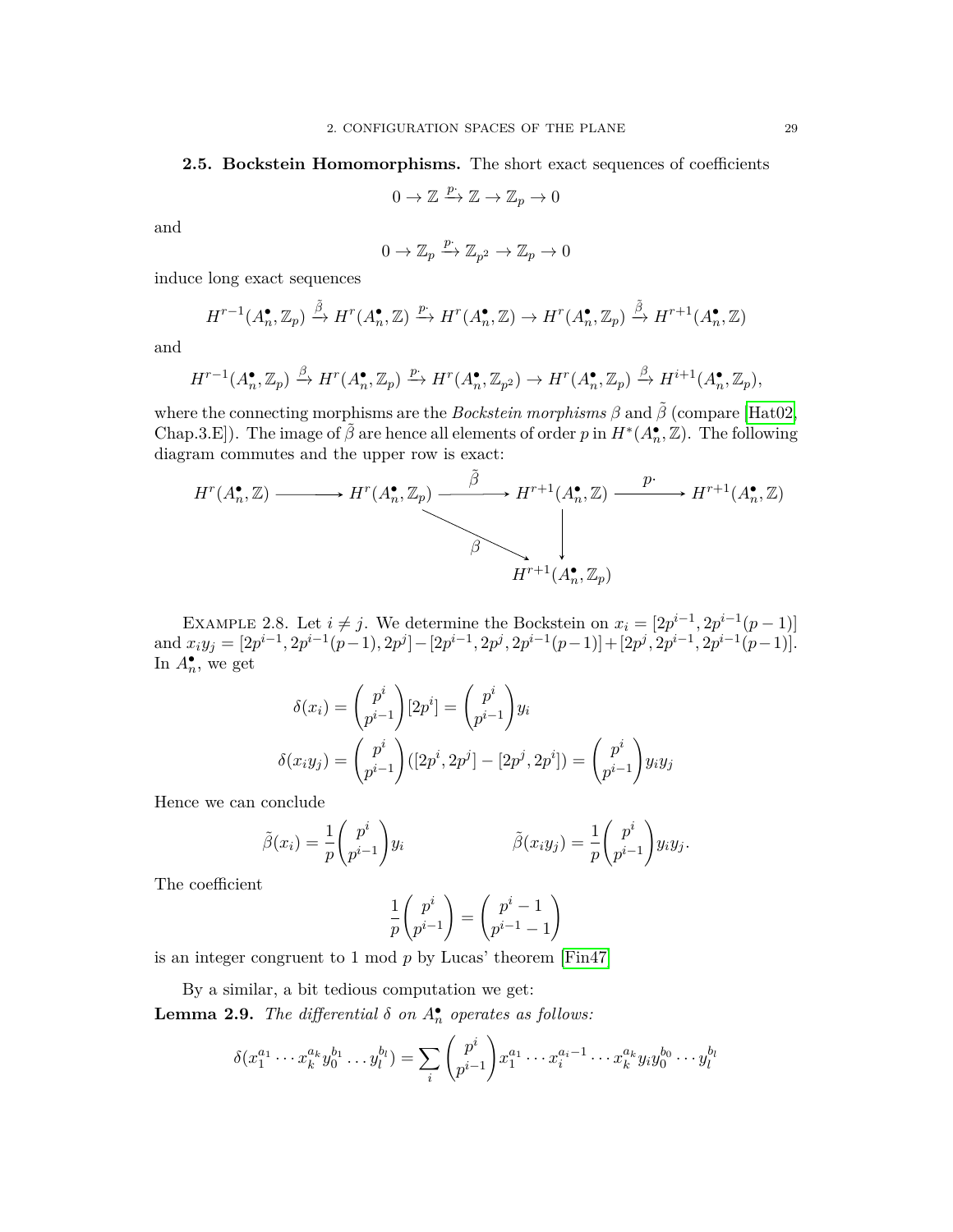*Hence the Bocksteins are given by*

$$
\tilde{\beta}(x_1^{a_1}\cdots x_k^{a_k}y_0^{b_1}\cdots y_l^{b_l}) = \frac{1}{p}\sum_i \binom{p^i}{p^{i-1}}x_1^{a_1}\cdots x_i^{a_i-1}\cdots x_k^{a_k}y_iy_0^{b_0}\cdots y_l^{b_l}
$$

*and*

$$
\beta(x_1^{a_1}\cdots x_k^{a_k}y_0^{b_1}\ldots y_l^{b_l})=\sum_ix_1^{a_1}\cdots x_i^{a_i-1}\cdots x_k^{a_k}y_iy_0^{b_0}\cdots y_l^{b_l}.
$$

As  $\beta^2 = 0$ , we can look at the *Bockstein cohomology groups* 

 $BH^*(A_n^{\bullet}, \mathbb{Z}_p) = \text{Ker } \beta / \text{Im } \beta.$ 

**Lemma 2.10.** *[\[Hat02,](#page-54-17) Cor. 3E.4]* The group  $H^*(A_n^{\bullet}, \mathbb{Z})$  *contains no element of order p* 2 *if and only if*

 $\dim_{\mathbb{Z}_p} BH^r(A_n^{\bullet}, \mathbb{Z}_p) = \text{rk } H^r(A_n^{\bullet}, \mathbb{Z}).$ 

*In this case the map*

$$
H^*(A^\bullet_n,\mathbb{Z})\to H^*(A^\bullet_n,\mathbb{Z}_p)
$$

*is injective on the p-torsion and its image is*  $\text{Im } \beta$ *.* 

Vainshtein stated that  $H^*(A_n^{\bullet}, \mathbb{Z})$  has no elements of order  $p^2$ :

<span id="page-30-0"></span>**Theorem 2.11.** *[\[Vai78\]](#page-55-10) The integral cohomology is given by*

$$
H^{0}(C_{n}(\mathbb{C}), \mathbb{Z}) = \mathbb{Z} \qquad H^{1}(C_{n}(\mathbb{C}), \mathbb{Z}) = \mathbb{Z} \text{ if } n \ge 2
$$

*and*

$$
H^r(C_n(\mathbb{C}), \mathbb{Z}) = \bigoplus_p \tilde{\beta}_p H^{r-1}(C_n(\mathbb{C}), \mathbb{Z}_p) \text{ for } r \ge 2.
$$

PROOF. Take any  $x \in \text{Ker } \beta$  of the form

$$
x = x_j^k f + x_j^{k-1} y_j g
$$

for  $k \geq 0$ ,  $j > 0$  where  $f, g$  do not contain  $x_j$  or  $y_j$ . We compute

$$
\beta(x) = x_j^{k-1} y_j f + x_j^k \beta(f) + x_j^{k-1} y_j \beta(g).
$$

Hence we see  $\beta(g) = f$  and  $\beta(x_j^k g) = x$ . So we have shown that

$$
\operatorname{Ker} \beta / \operatorname{Im} \beta = \mathbb{Z}_p \otimes \mathbb{Z}_p y_0.
$$

REMARK 2.12. The map  $\beta$  looks suspiciously like a derivation. We will first work with integer coefficients. We consider the free graded commutative Z-algebra

$$
\Gamma = \Lambda \langle x_1, x_2, ..., y_0, y_1, ... \rangle
$$
 deg $(x_i) = 2p^i - 2$  deg $(y_i) = 2p^i - 1$ .

with the map

$$
\beta(x_1^{a_1}\cdots x_k^{a_k}y_0^{b_1}\ldots y_l^{b_l})=\sum_i x_1^{a_1}\cdots x_i^{a_i-1}\cdots x_k^{a_k}y_iy_0^{b_0}\cdots y_l^{b_l}.
$$

Take a copy

$$
\Gamma' = \Lambda \langle X_1, X_2, ..., Y_0, Y_1, ...\rangle
$$
  $\deg(X_i) = 2p^i - 2$   $\deg(Y_i) = 2p^i - 1.$ 

of Γ. We can embedded the abelian group Γ into  $\Gamma'\otimes {\mathbb Q}$  via

$$
\Gamma \hookrightarrow \Gamma' \otimes \mathbb{Q}, \quad x_1^{a_1} \cdots x_k^{a_k} y_0^{b_1} \cdots y_l^{b_l} \mapsto \frac{1}{a_1!} X_1^{a_1} \cdots \frac{1}{a_k!} X_k^{a_k} Y_0^{b_1} \cdots Y_l^{b_l}.
$$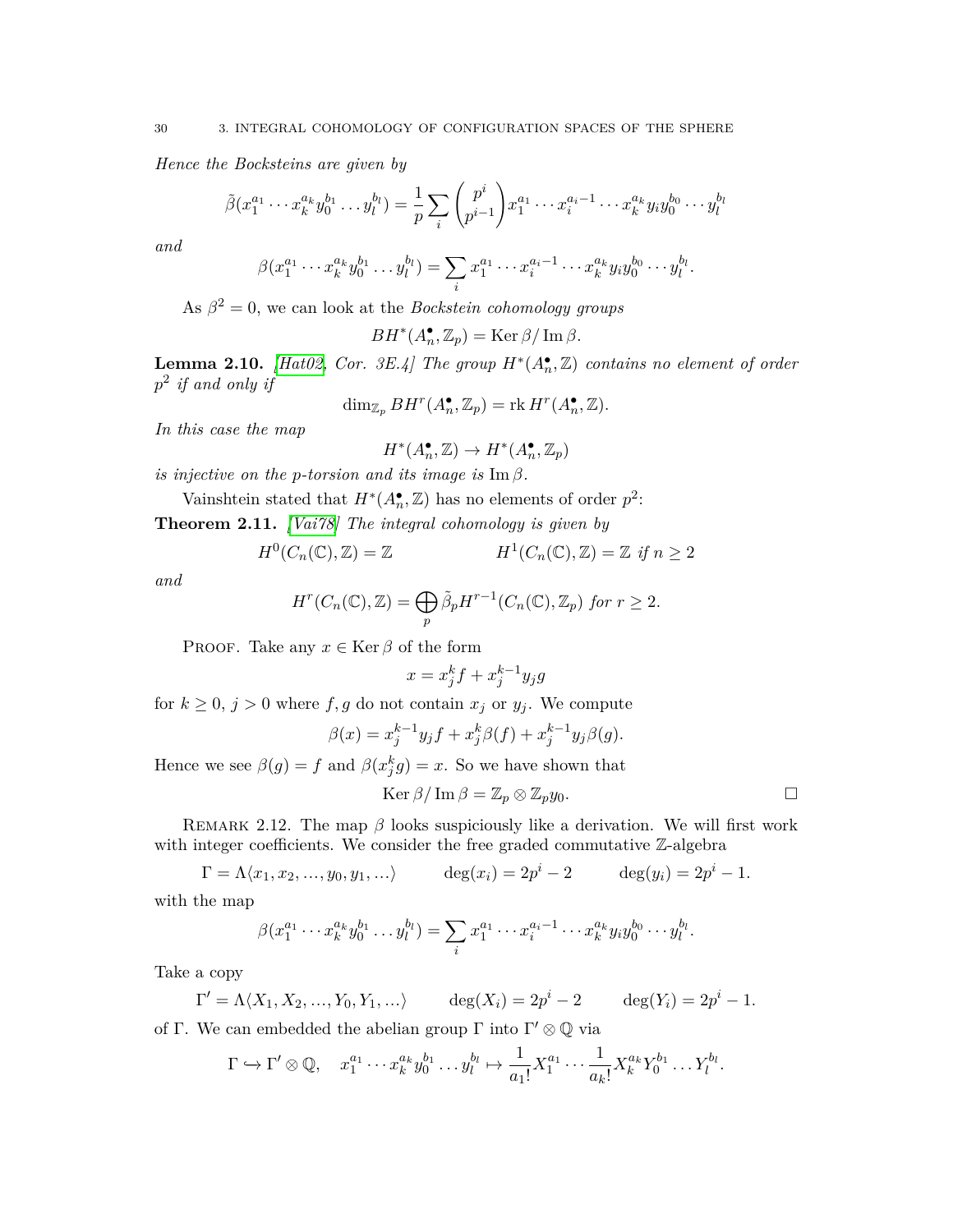Write  $\star$  for the multiplication on  $\Gamma'$ . Then

$$
x_i^{j_1} \star x_i^{j_2} = {j_1 + j_2 \choose j_1} x_i^{j_1 + j_2}
$$

and  $\star$  induces a multiplication on  $\Gamma$  (a so called divided power algebra [\[Hat02,](#page-54-17) Ex 3.5C]). The advantage of  $\star$  is that the map  $\beta = \beta'_{\vert \Gamma}$  comes from the unique derivation  $\beta'$  on  $\Gamma' \otimes \mathbb{Q}$  defined by

$$
\beta'(X_i) = Y_i \qquad \beta'(Y_i) = 0
$$

and the rule (compare [\[FHT01,](#page-54-18) Chap. 3])

$$
\beta'(z_1 \star z_2) = \beta'(z_1) \star z_2 + (-1)^{\deg z_1} z_1 \star \beta'(z_2).
$$

The Bockstein morphism for  $A_n^{\bullet}$  is now the reduction mod *p* of  $\beta$ .

**Corollary 2.13.** *We have an isomorphism*

 $p$ *-Torsion of*  $H^{r+1}(C_\infty(\mathbb{C}), \mathbb{Z}) \simeq$  *degree r-part of*  $\Lambda \langle x_1, x_2, \ldots, y_1, y_2, \ldots \rangle \otimes \mathbb{Z}_p$ *. for*  $r > 0$ *.* 

PROOF. Let 
$$
R = \Lambda \langle x_1, x_2, \ldots, y_1, y_2, \ldots \rangle \otimes \mathbb{Z}_p
$$
. Theorem 2.2 shows that  

$$
H^*(C_{\infty}(\mathbb{C}), \mathbb{Z}_p) = R \oplus y_0 R.
$$

By lemma [2.9](#page-29-0) we know that  $\beta(xy_0) = \beta(x)y_0$  and  $\beta(R) \subset R$ . This shows

$$
\operatorname{Im}\beta=\beta(R)\oplus y_0\beta(R).
$$

Decompose  $R = \beta(R) \oplus R'$ . As  $\text{Ker } \beta = \text{Im } \beta \oplus \mathbb{Z}_p \oplus \mathbb{Z}_p$ *y*<sub>0</sub>, the map

$$
\beta(R) \oplus R' \to \beta(R) \oplus y_0 \beta(R) = \text{Im}\,\beta, (z_1, z_2) \mapsto \beta(z_2) + y_0 z_1
$$

is a bijective map between the degree *r* part of *R* and the degree  $r + 1$  part of Im  $\beta$  for  $r > 0$ . However, it does not respect the size, so the isomorphism is only possible for  $n \to \infty$ .

REMARK 2.14. The description of dimension of the *p*-torsion of  $H^r(C_n(\mathbb{C}), \mathbb{Z})$  in [\[CLM07,](#page-53-12) Appendix to III] seems to be wrong.

EXAMPLE 2.15. In table [2,](#page-32-1) we compute  $H^*(C_{24}(\mathbb{C}), \mathbb{Z}_3)_{(3)}$  by applying theorem [2.11](#page-30-0) and the formula [2.9](#page-29-0) to our example [2.7.](#page-27-1)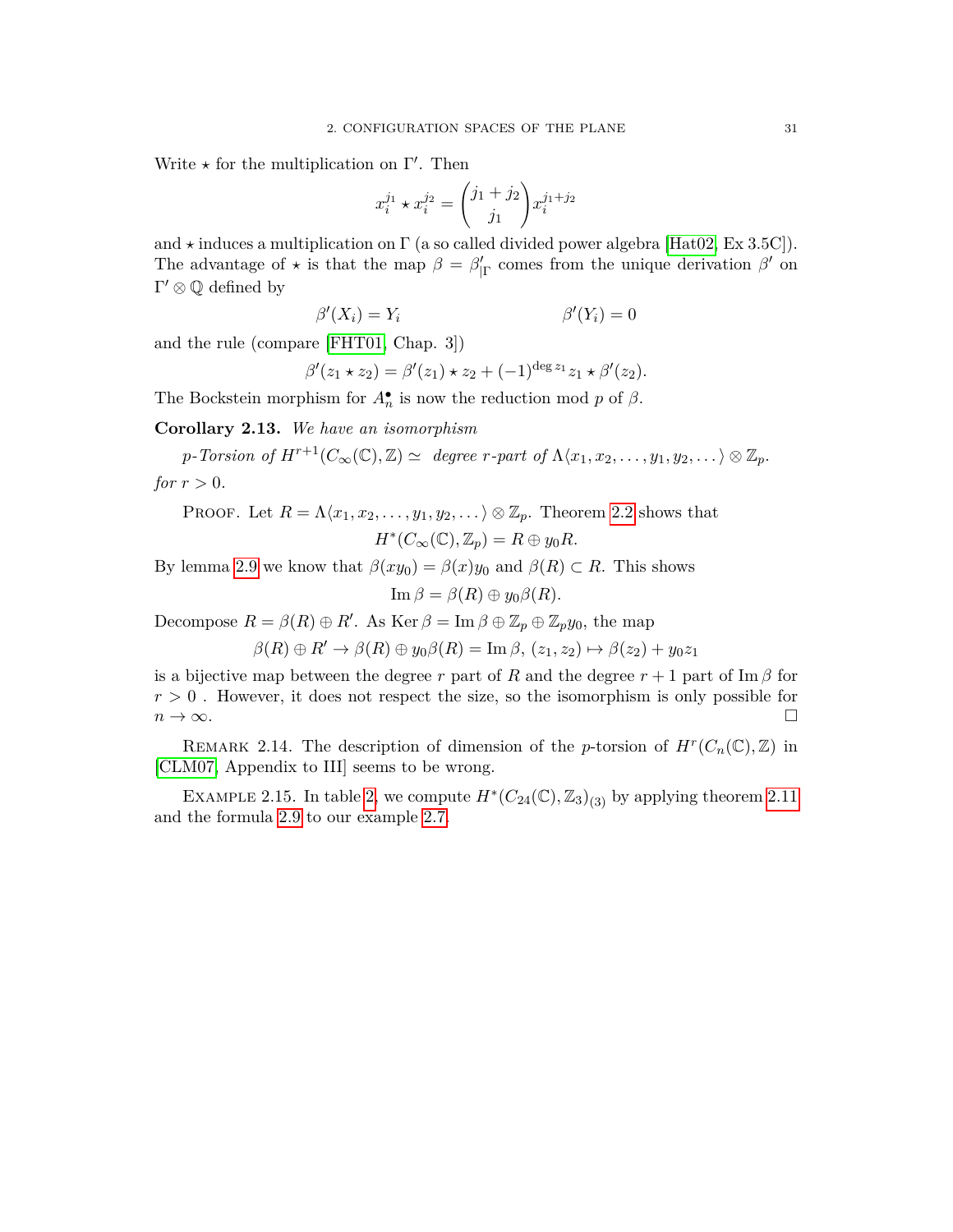TABLE 2. The 3-torsion in the cohomology group  $H^*(C_{24}(\mathbb{C}), \mathbb{Z})$ 

<span id="page-32-1"></span>

| $\boldsymbol{r}$ | basis of $H^r(C_{24}(\mathbb{C}), \mathbb{Z})_{(3)}$ as $\mathbb{Z}_3$ -module                              |
|------------------|-------------------------------------------------------------------------------------------------------------|
| $\overline{0}$   |                                                                                                             |
| $\mathbf{1}$     |                                                                                                             |
| $\overline{2}$   |                                                                                                             |
| $\mathbf{3}$     | $\overline{\phantom{0}}$                                                                                    |
| $\overline{4}$   |                                                                                                             |
| $\overline{5}$   | $y_1 = [6]$                                                                                                 |
| $\,6\,$          | $y_0y_1 = [2,6] - [6,2]$                                                                                    |
| $\overline{7}$   |                                                                                                             |
| $8\,$            |                                                                                                             |
| $\boldsymbol{9}$ | $x_1y_1 = [2, 4, 6] - [2, 6, 4] + [6, 2, 4]$                                                                |
| 10               | $x_1y_0y_1 = [2, 4, 2, 6] - [2, 4, 6, 2] + [2, 6, 4, 2] - [6, 2, 4, 2]$                                     |
| 11               | $\overline{\phantom{0}}$                                                                                    |
| 12               |                                                                                                             |
| 13               | $x_1^2y_1 = [2, 4, 2, 4, 6] - [2, 4, 2, 6, 4] + [2, 4, 6, 2, 4] - [2, 6, 4, 2, 4] + [6, 2, 4, 2, 4]$        |
| 14               | $x_1^2y_0y_1 = [2, 4, 2, 4, 2, 6] - [2, 4, 2, 4, 6, 2] + [2, 4, 2, 6, 4, 2] - [2, 4, 6, 2, 4, 2, ] + \dots$ |
| 15               |                                                                                                             |
| 16               |                                                                                                             |
| 17               | $y_2 = [18]$<br>$x_1^3y_1 = [2, 4, 2, 4, 2, 4, 6] - \ldots$                                                 |
| 18               | $y_0y_2 = [2, 18] - [18, 2]$                                                                                |
| 19               | $\overline{\phantom{0}}$                                                                                    |
| $20\,$           |                                                                                                             |
| 21               | $28x_1y_2 + x_2y_1 = 28([2, 4, 18] - [2, 18, 4] + [18, 2, 4]) + [6, 12, 6]$                                 |
| 22               | $y_1y_2 = [6, 18] - [18, 6]$                                                                                |
| $\geq 23$        | $\equiv$                                                                                                    |

#### **3. Configuration Spaces of the Sphere**

<span id="page-32-0"></span>We will describe a cellular decompostion of  $C_n(S^2)$  by Napolitano [\[Nap03\]](#page-55-4) and show how it can be used to compute the cohomology of  $C_n(S^2)$ .

**3.1. Cellular Decomposition of**  $\overline{C_n(S^2)}$ **.** Using  $S^2 = \mathbb{R}^2 \sqcup \infty$ , the cellular decomposition of  $\overline{C_n(\mathbb{C})}$  can be extended to a cellular decomposition of  $\overline{C_n(S^2)}$  by looking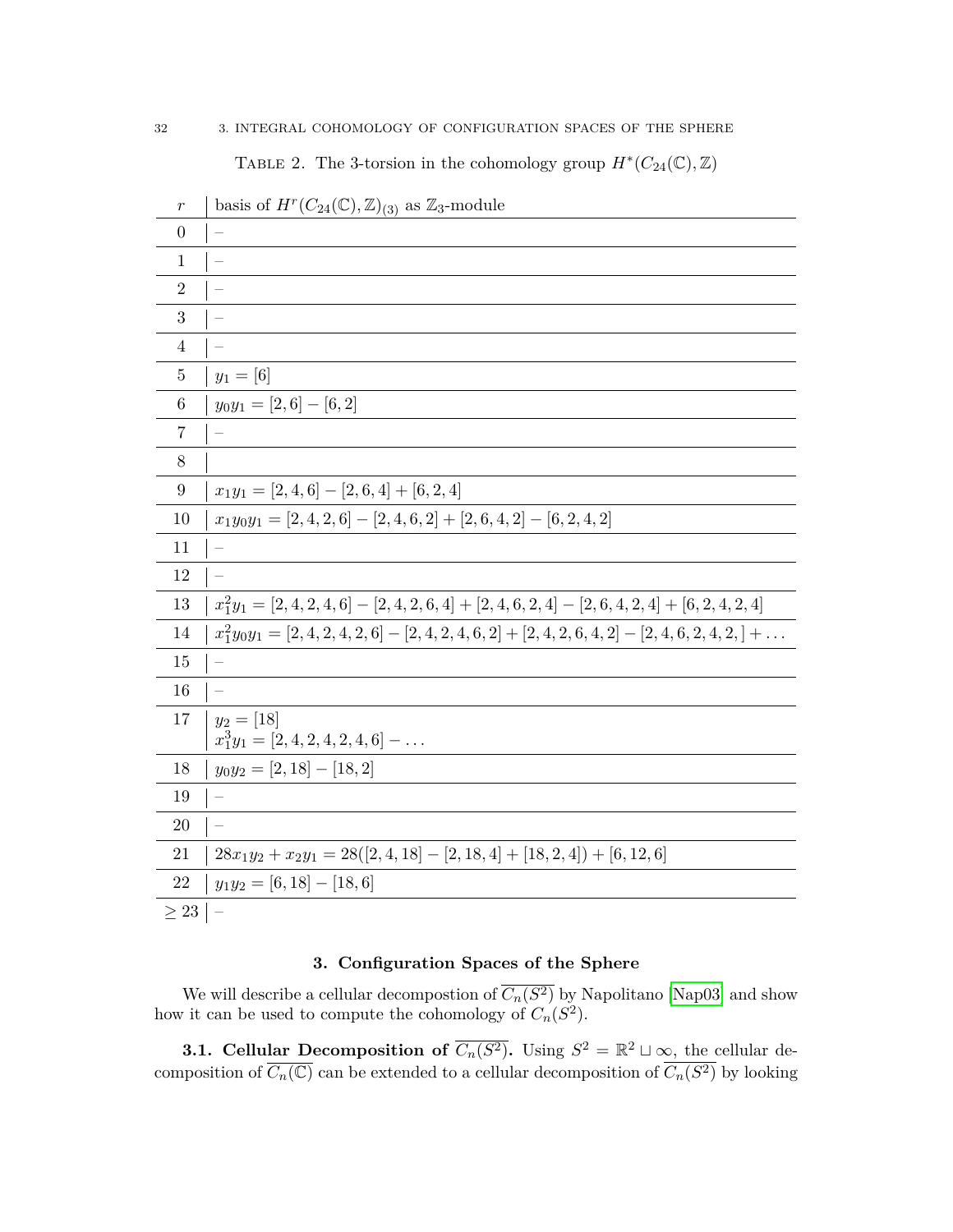

at configurations that do or do not contain  $\infty$ . The resulting complex  $B_n^{\bullet} = (B_n^r)$  with  $H^*(B_n^{\bullet}, \mathbb{Z}) = H^*(C_n(S^2), \mathbb{Z})$  has chains

$$
B_n^r = A_n^r \oplus A_{n-1}^{r-2} = \mathbb{Z} \operatorname{Comb}(n, n-r) \oplus \mathbb{Z} \operatorname{Comb}(n-1, n-r+1).
$$

The new boundary maps  $\Delta$  were computed by Napolitano [\[Nap03\]](#page-55-4): We define a new operator  $D: A_n^r \to A_{n-1}^{r-1}$  by

$$
D[n_1,\ldots,n_s] = \sum_{i=1}^s Q(n_i)(-1)^{\sum_{j=1}^{i-1} n_i} [n_1,\ldots,n_{i-1},n_i-1,n_{i+1},\ldots,n_s]
$$

where

$$
Q(n_i) = \begin{cases} 0 & \text{if } n_i \equiv 1 \mod 2 \\ 2 & \text{otherwise.} \end{cases}
$$

The differential  $\Delta$  of the complex  $B_n^{\bullet}$  is then given by

$$
\Delta: B_n^r \to B_n^{r+1}, (a, b) \mapsto (\delta(a), \delta(b) + (-1)^{n-r} D(a)).
$$

**Corollary 3.1.** We have  $D \equiv 0 \mod 2$  and therefore  $B_n^{\bullet} \otimes \mathbb{Z}_2 = (A_n^{\bullet} \oplus A_{n-1}^{\bullet}) \otimes \mathbb{Z}_2$  and

$$
H^{r}(C_n(S^2), \mathbb{Z}_2) = H^{r}(C_n(\mathbb{C}), \mathbb{Z}_2) \oplus H^{r-2}(C_{n-1}(\mathbb{C}), \mathbb{Z}_2).
$$

#### **3.2. Mapping Cone Complex.** The relation

$$
D\circ \delta=\delta\circ D
$$

is equivalent to  $\Delta^2 = 0$ . This means we can see *D* as a chain map

$$
D\colon A_n^{\bullet} \to A_{n-1}^{\bullet}[1]
$$

and the complex  $B_n^{\bullet}$  can be interpreted as the mapping cone complex of the chain map *D*. The short exact sequence of chain complexes

$$
0 \to A_{n-1}^{\bullet}[2] \to B_n^{\bullet} \to A_n^{\bullet} \to 0.
$$

given by  $a_2 \mapsto (0, a_2)$  and  $(a_1, a_2) \mapsto a_1$  induces a long exact sequence

$$
\cdots \to H^{r-1}(A_n^{\bullet}) \to H^r(A_{n-1}^{\bullet}[2]) \to H^r(B_n^{\bullet}) \to H^r(A_n^{\bullet}) \to H^{r+1}(A_{n-1}^{\bullet}[2]) \to \dots
$$

The connecting homomorphism can be identified with *D*<sup>∗</sup> .

<span id="page-33-0"></span>**Lemma 3.2.** *We get a long exact sequence*

$$
\cdots \to H^{r-1}(A_n^{\bullet}) \xrightarrow{D^*} H^{r-2}(A_{n-1}^{\bullet}) \to H^r(B_n^{\bullet}) \to H^r(A_n^{\bullet}) \xrightarrow{D^*} H^{r-1}(A_{n-1}^{\bullet}) \to \cdots
$$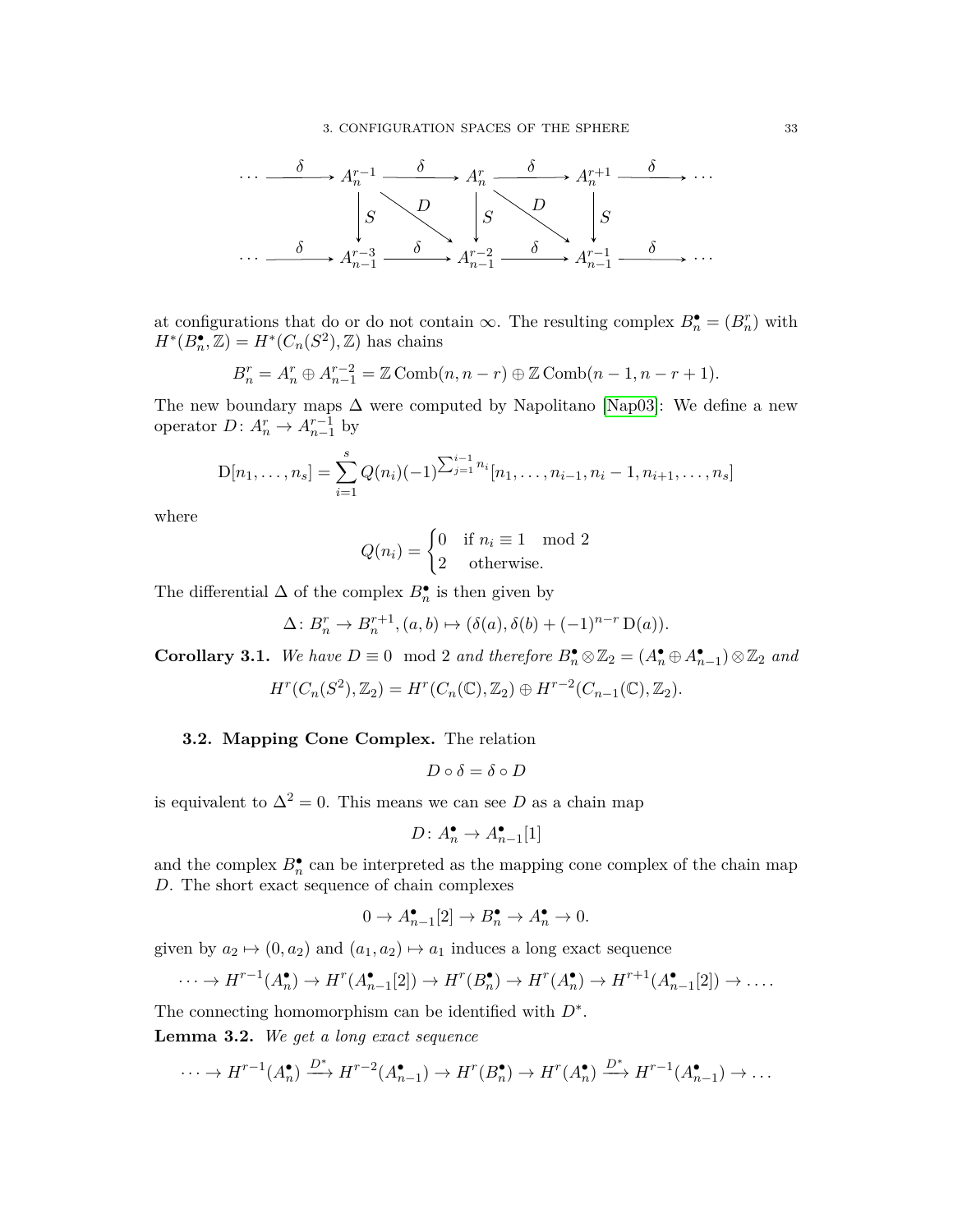We can use this long exact sequence to compare the cohomology of  $B_n^{\bullet}$ ,  $A_n^{\bullet}$  and  $A_{n-1}^{\bullet}$ . Next we will construct a map

$$
S \colon A_n^r \to A_{n-1}^{r-2},
$$

which is almost a chain homotopy  $D \approx 2\delta S + 2S\delta$  between *D* and the zero map. This allows us to compute the rank of *D*<sup>∗</sup> .

#### **4. Construction of (almost) a Null Homotopy**

<span id="page-34-0"></span>As a motivation we first look at the case  $r = n - 1$ . We set  $S[n] = [1, n - 2]$ . Then we have

$$
2\delta S[n] = 2\delta[1, n-2] = 2[n-1] = D[n]
$$

if *n* is even and

$$
2\delta S[n] = 2\delta[1, n-2] = 0 = D[n]
$$

otherwise.

In general, we define  $S: A_n^r \to A_{n-1}^{r-2}$  by

$$
S[n_1, ..., n_s] = \sum_{1 \le k \le i \le s} (-1)^{k+1} \sum_{m=1}^{k-1} n_m [n_1, ..., n_{k-1}, 1, n_k, ..., n_{i-1}, n_i - 2, n_{i+1}, ..., n_s].
$$

If  $n_i - 2 \leq 0$ , we simply omit this summand.

<span id="page-34-1"></span>**Lemma 4.1.** *For every composition*  $[n_1, \ldots, n_s]$  *with*  $n_s \neq 2$  *we have* 

$$
(D - 2\delta \circ S - 2S \circ \delta)[n_1, \dots, n_s] = 0
$$

*and*

$$
(D-2\delta\circ S-2S\circ\delta)[n_1, ..., n_{s-1}, 2] = 2\sum_{1 \le k \le s} (-1)^{s+k+\sum_{m=1}^{k-1} n_m} [n_1, ..., n_{k-1}, 1, n_k, ..., n_{s-1}]
$$

*otherwise.*

PROOF. For convenience we introduce the operators  $\delta_l$  by

$$
\delta_l[m_1,\ldots,m_t] = (-1)^{l-1} P(m_l,m_{l+1})[m_1,\ldots,m_{l-1},m_l+m_{l+1},m_{l+2},\ldots,m_t]
$$

and the abbreviations

$$
n_{k,i} = (-1)^{k+1+\sum_{m=1}^{k-1} n_m} [n_1, \ldots, n_{k-1}, 1, n_k, \ldots, n_{i-1}, n_i - 2, n_{i+1}, \ldots, n_s].
$$

Let us first assume that all  $n_i > 2$ . We compute

$$
\delta \circ S[n_1, \ldots n_r] = \sum_{\substack{1 \leq l \leq s \\ k \leq i}} \delta_l(n_{k,i})
$$

by splitting up the index set

$$
I = \{1 \le l \le s, 1 \le k \le i \le s\}
$$

into

$$
I = I_1 \sqcup \cdots \sqcup I_8
$$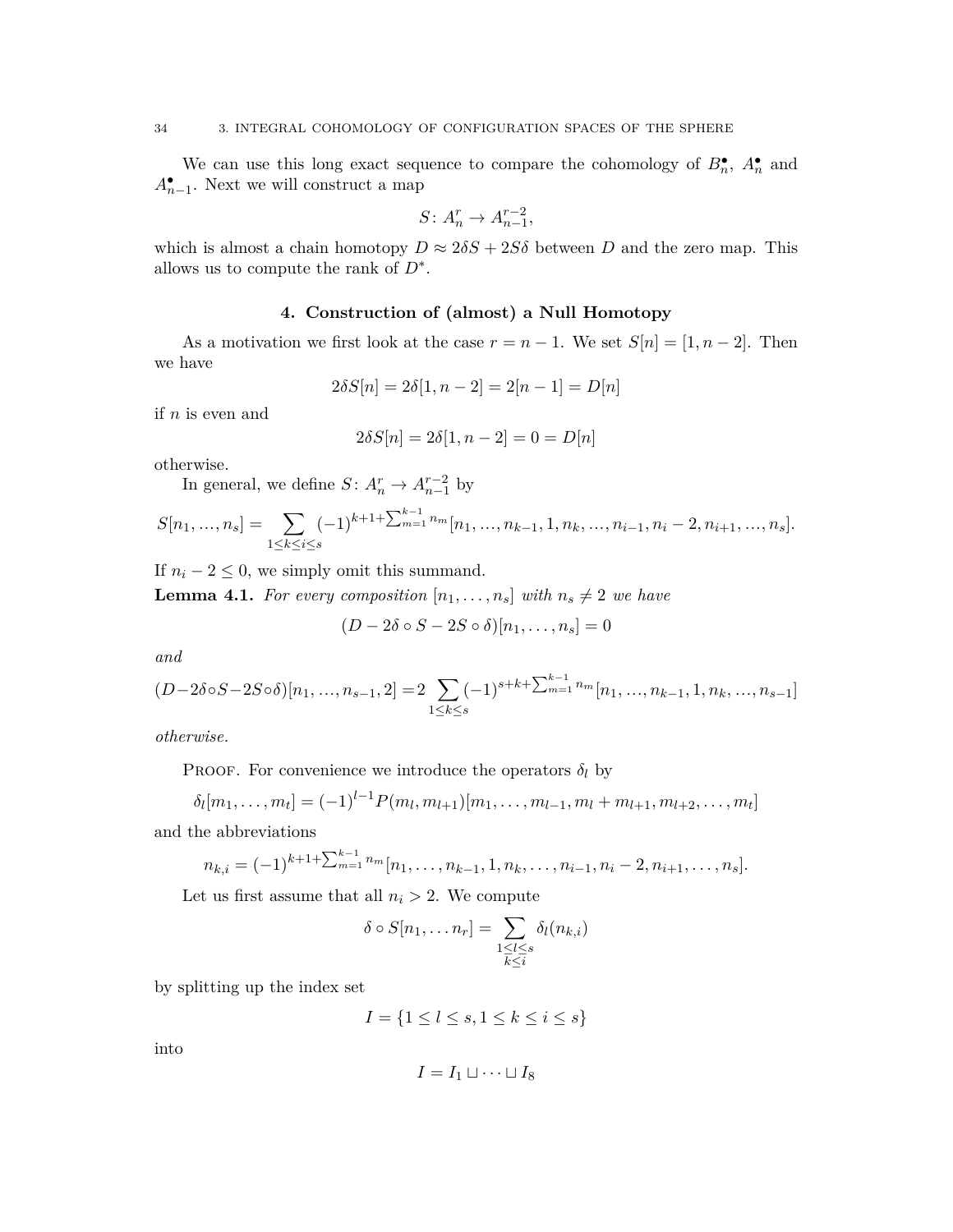where

$$
I_1 = \{1 \le l < k - 1, k \le i\}
$$
\n
$$
I_2 = \{k + 1 \le l < i\}
$$
\n
$$
I_3 = \{i + 2 \le l \le s, k \le i\}
$$
\n
$$
I_4 = \{l = i, k < i\}
$$
\n
$$
I_5 = \{l = i + 1, k \le i\}
$$
\n
$$
I_6 = \{l = k - 1, k \le i\}
$$
\n
$$
I_7 = \{l = k, k < i\}
$$
\n
$$
I_8 = \{l = k = i\}.
$$

Now we look at the individual summands  $T_j = \sum_{I_j} \delta_l(n_{k,i})$  and expand them after doing some index shifts. Write ind =  $k + l + \sum_{m=1}^{k-1} n_m$ .

$$
T_1 = \sum_{\substack{l < k-1 \\ k \le i}} (-1)^{\text{ind}} P(n_l, n_{l+1})[\dots, n_l + n_{l+1}, \dots, n_{k-1}, 1, n_k, \dots, n_{i-1}, n_i - 2, n_{i+1}, \dots]
$$
\n
$$
T_2 = \sum_{k \le l < i-1} (-1)^{\text{ind }+1} P(n_l, n_{l+1})[\dots, n_{k-1}, 1, n_k, \dots, n_l + n_{l+1}, \dots, n_{i-1}, n_i - 2, n_{i+1}, \dots]
$$
\n
$$
T_3 = \sum_{k \le i < l} (-1)^{\text{ind }+1} P(n_l, n_{l+1})[\dots, n_{k-1}, 1, n_k, \dots, n_{i-1}, n_i - 2, n_{i+1}, \dots, n_l + n_{l+1}, \dots]
$$

The next terms

$$
T_4 = \sum_{k < i} (-1)^{k+i+\sum_{m=1}^{k-1} n_m} P(n_{i-1}, n_i - 2)[\dots, n_{k-1}, 1, n_k, \dots, n_{i-1} + n_i - 2, n_{i+1}, \dots]
$$
\n
$$
T_5 = \sum_{k \le i} (-1)^{k+i+1+\sum_{m=1}^{k-1} n_m} P(n_i - 2, n_{i+1})[\dots, n_{k-1}, 1, n_k, \dots, n_{i-1}, n_i - 2 + n_{i+1}, \dots]
$$

sum up to

$$
T_4 + T_5 = \sum_{k \le i} (-1)^{k+i+1} \sum_{m=1}^{k-1} n_m P(n_i, n_{i+1})[\ldots, n_{k-1}, 1, n_k, \ldots, n_{i-1}, n_i - 2 + n_{i+1}, \ldots]
$$

where we use the identity  $P(x-2, y) + P(x, y-2) = P(x, y)$ . Altogether we have  $T_1 + T_2 + T_3 + T_4 + T_5 = -S \circ \delta[n_1, \ldots, n_s].$ 

The terms

$$
T_6 = \sum_{k \le i} (-1)^{2k-2+\sum_{m=1}^{k-1} n_m} P(n_{k-1}, 1)[..., n_{k-2}, n_{k-1} + 1, n_k, ..., n_{i-1}, n_i - 2, n_{i+1}, ...]
$$
  

$$
T_7 = \sum_{k < i} (-1)^{2k-1+\sum_{m=1}^{k-1} n_m} P(1, n_k)[..., n_{k-1}, 1 + n_k, n_{k+1}, ..., n_{i-1}, n_i - 2, n_{i+1}, ...]
$$

cancel each other. The remaining summand

$$
T_8 = \sum_{i} (-1)^{\sum_{m=1}^{i-1} n_m} P(1, n_i - 2) [\dots, n_{i-1}, n_i - 1, n_{i+1}, \dots]
$$

can be identified with

$$
2T_8=D[n_1,\ldots,n_s].
$$

Here we use  $P(1, n_i - 2) = 1$  if  $n_i$  even and  $P(1, n_i - 2) = 0$  if  $n_i$  odd. In the end we get  $2\delta \circ S[n_1, \ldots, n_s] = -2S \circ \delta[n_1, \ldots, n_s] + D[n_1, \ldots, n_s]$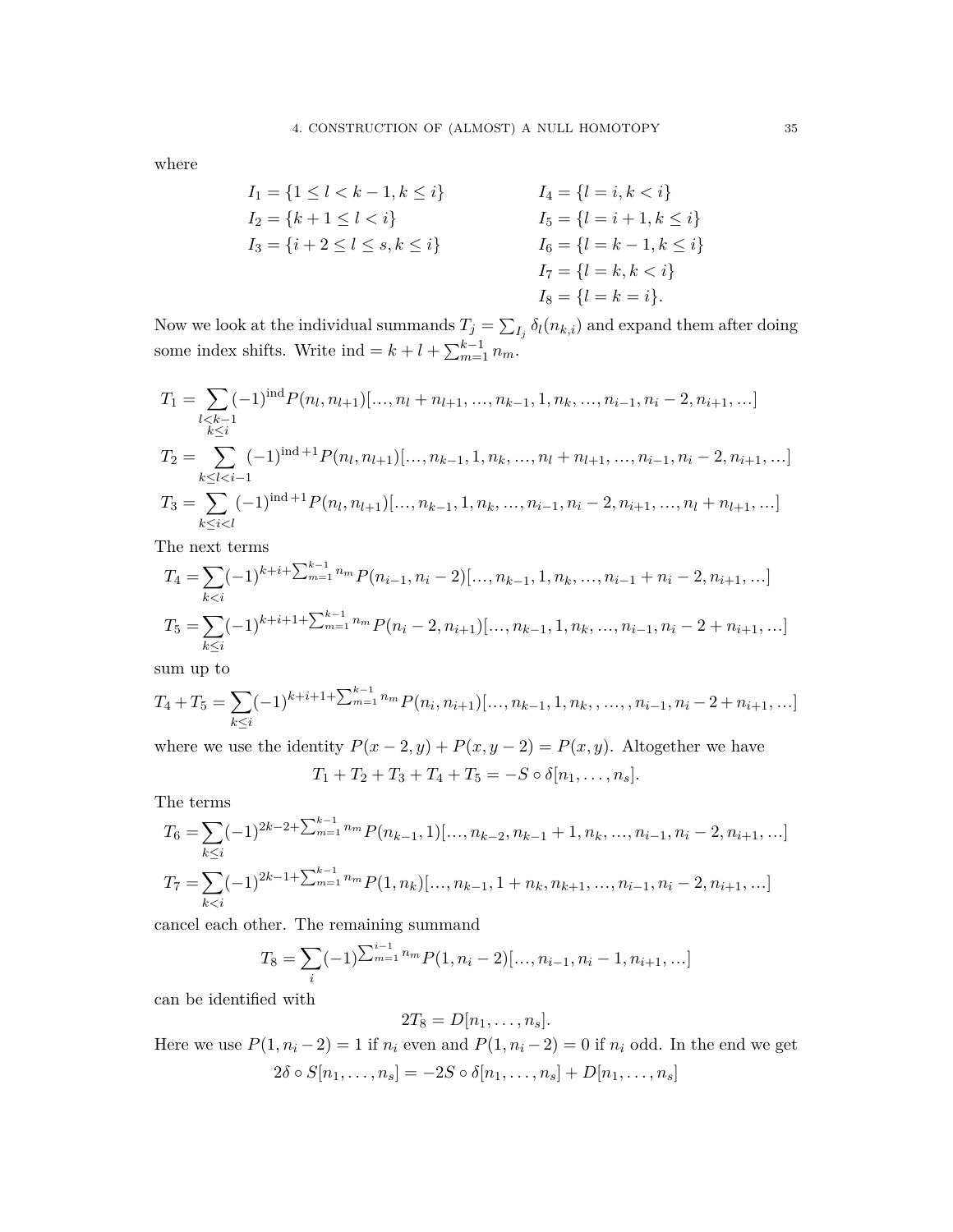In case that  $n_j = 2$  with  $j < s$ , all contributions containing  $n_j - 2$  in  $T_4$ ,  $T_5$  and  $T_8$ are missing in  $\delta \circ S$ , but not in  $S \circ \delta$  and D. So we have to add

$$
T'_{4} = \sum_{k < j} (-1)^{k+j+\sum_{m=1}^{k-1} n_m} P(n_{j-1}, 0), \ldots, 1, n_k, \ldots, n_{j-2}, n_{j-1}, n_{j+1}, \ldots]
$$
\n
$$
T'_{5} = \sum_{k \le j} (-1)^{k+j+1+\sum_{m=1}^{k-1} n_m} P(0, n_{j+1}), \ldots, 1, n_k, \ldots, n_{j-1}, n_{j+1}, \ldots]
$$
\n
$$
T'_{8} = (-1)^{\sum_{m=1}^{j-1} n_m} P(1, 0), \ldots, n_{j-1}, 1, n_{j+1}, \ldots]
$$

which simplifies using  $P(x, 0) = 1$  to:

$$
T'_{4} + T'_{8} = \sum_{k \leq j} (-1)^{k+j+1} \sum_{m=1}^{k-1} n_{m} \dots, n_{k-1}, 1, n_{k}, n_{j-2}, \dots, n_{j-1}, n_{j+1}, \dots]
$$
  

$$
T'_{5} = \sum_{k \leq j} (-1)^{k+j+1+1} \sum_{m=1}^{k-1} n_{m} \dots, n_{k-1}, 1, n_{k}, \dots, n_{j-1}, n_{j+1}, \dots]
$$

Hence we have

$$
(D - 2\delta \circ S - 2S \circ \delta)[n_1, \dots, n_s] = 2T'_4 + 2T'_5 + 2T'_6 = 0,
$$

if  $n_j = 2$  with  $j < s$ . In the case  $n_s = 2$ , we get

$$
(D - 2\delta \circ S - 2S \circ \delta)[n_1, ..., n_{s-1}, 2]
$$
  
=  $2T'_4 + 2T'_8$   
=  $2 \sum_{1 \le k \le s} (-1)^{s+k+\sum_{m=1}^{k-1} n_m} [n_1, ..., n_{k-1}, 1, n_k, ..., n_{s-1}].$ 

A similar argument deals with the case that some  $n_j = 1$ .

**Lemma 4.2.** For every partition  $[n_1, \ldots, n_s]$  with all  $n_i$  even we have

$$
(D-2\delta \circ S-2S \circ \delta) \operatorname{Ins}_t[n_1,\ldots,n_{s-1},2] = 2(t+1)(-1)^{t+1} \operatorname{Ins}_{k+1}[n_1,\ldots,n_{s-1}].
$$

PROOF. Take any  $I \subset \{1, \ldots, s+t\}$  with  $|I| = t + 1$ . The coefficient of the term Ins*<sup>I</sup>* [*n*1*,* ...*, ns*−1] in (*D* − 2*δ* ◦ *S* − 2*S* ◦ *δ*) Ins*<sup>t</sup>* [*n*1*,* ...*, ns*−1*,* 2] is given by

$$
2(-1)^{st+t} \sum_{i \in I} (-1)^{i+\sum_{j \in I, j < i} 1+\sum_{j \in I, j < i} j+\sum_{j \in I, j > i} (j-1)} = 2(-1)^{s(t+1)}(t+1)(-1)^{\sum_{j \in I} j}.
$$

This is the coefficient of  $\text{Ins}_I[n_1, ..., n_{s-1}]$  in  $2(t+1)(-1)^{t+1} \text{Ins}_{t+1}[n_1, ..., n_{s-1}]$ . □

<span id="page-36-0"></span>**Corollary 4.3.** Let  $p > 2$ . Take  $x_1^{c_1} \cdots x_k^{c_k} y_1^{d_1} \cdots y_l^{d_l} y_0$  with size m. Then

$$
(D - 2\delta \circ S - 2S \circ \delta)(x_1^{c_1} \cdots x_k^{c_k} y_1^{d_1} \cdots y_l^{d_l}) = 0
$$

*and*

$$
(D-2\delta \circ S - 2S \circ \delta)(x_1^{c_1} \cdots x_k^{c_k} y_1^{d_1} \cdots y_l^{d_l} y_0) = 2(-1)^{n-m+1}(n-m+1)x_1^{c_1} \cdots x_k^{c_k} y_1^{d_1} \cdots y_l^{d_l}.
$$
  
**Corollary 4.4.** Let  $p = 2$ . Take  $x_1^{c_1} \cdots x_k^{c_k} y_1^{d_1} \cdots y_l^{d_l} y_0$  with size m. Then

$$
(D-2\delta\circ S-2S\circ\delta)(x_2^{c_2}\cdots x_k^{c_k}y_1^{d_1}\cdots y_l^{d_l})=0
$$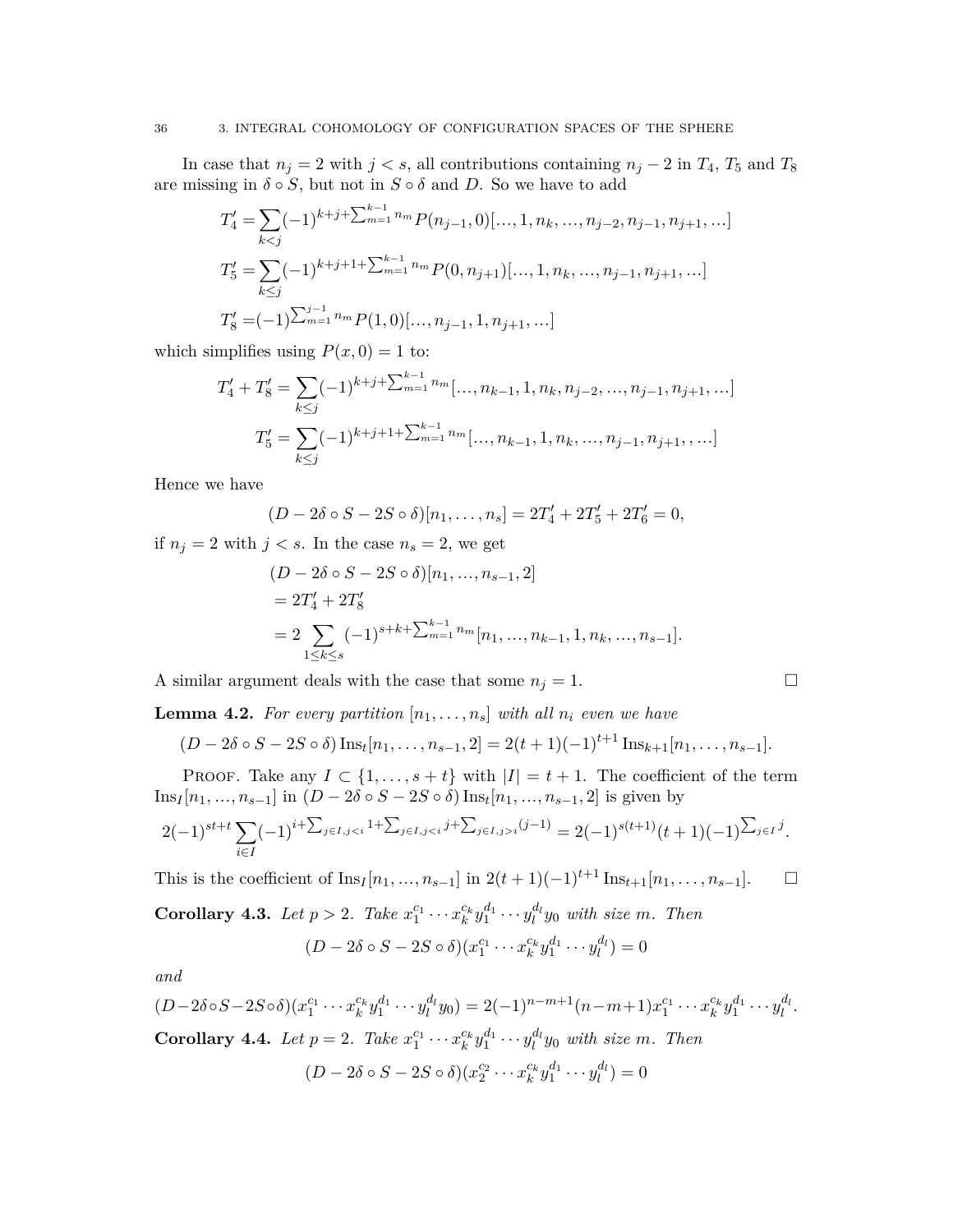*and if*  $c_1 > 0$ 

$$
(D-2\delta\circ S-2S\circ\delta)(x_1^{c_1}\cdots x_k^{c_k}y_1^{d_1}\cdots y_l^{d_l})=2(-1)^{n-m+3}(n-m+3)x_1^{c_1-1}\cdots x_k^{c_k}y_1^{d_1}\cdots y_l^{d_l}y_0.
$$

*Furthermore,*

$$
(D-2\delta\circ S-2S\circ\delta)(x_1^{c_1}\cdots x_k^{c_k}y_1^{d_1}\cdots y_l^{d_l}y_0)=2(-1)^{n-m+1}(n-m+1)x_1^{c_1}\cdots x_k^{c_k}y_1^{d_1}\cdots y_l^{d_l}.
$$

This allows us to compute the map  $D^*$ :  $H^i(A_n^{\bullet}) \to H^{i-1}(A_{n-1}^{\bullet})$  with both Z and Z*p*-coefficients.

#### **5. Proof of Main Theorem**

<span id="page-37-0"></span>PROOF OF TH. [1.1.](#page-24-0) By lemma [4.1](#page-34-1) and corollary [4.3](#page-36-0) we can conclude that the rank of the map  $D^*$ :  $H^r(A_n^{\bullet}, \mathbb{Z}_p) \to H^{r-1}(A_{n-1}^{\bullet}, \mathbb{Z}_p)$  is given by the number of monomials

$$
x_1^{c_1} \dots x_k^{c_k} y_0 y_1^{d_1} \dots y_l^{d_l}
$$

of degree *r* and size  $m \leq n$  such that  $p \nmid 2(n - m + 1)$ . Equivalently, the rank can be written as

$$
B'_p(n,r) = \left| \left\{ \begin{array}{l} 1 \le a_1 \le a_2 \le \cdots \le a_g \\ 1 \le b_1 < b_2 < \cdots < b_h \end{array} \right| \begin{array}{l} 2 \sum_i p^{a_i} + 2 \sum_j p^{b_j} + 1 - 2g - h = r \\ 2 \sum_i p^{a_i} + 2 \sum_j p^{b_j} + 2 \le n \\ p \nmid 2(n - 2 \sum_i p^{a_i} - 2 \sum_j p^{b_j} - 1) \end{array} \right\} \right|
$$

By the long exact sequence of lemma [3.2](#page-33-0) we have determined

$$
\dim H^{r}(C_n(S^2), \mathbb{Z}_p) = B_p(n, r) + B_p(n - 1, r - 2) - B'_p(n, r) - B'_p(n, r - 1).
$$

**Corollary 5.1.** *[\[Sal04\]](#page-55-7) This can be written as a generating series. Let*

$$
Q = \prod_{i>0} \frac{1 + w^{2p^i - 1} z^{2p^i}}{1 - w^{2p^i - 2} z^{2p^i}}.
$$

*Then we have for*  $p > 2$ *:* 

$$
\sum_{r,n\geq 0} \dim H^r(C_n(S^2), \mathbb{Z}_p) \, w^r z^n = \left(\frac{1}{1-z} + \frac{w z^{p+1}}{1-z^p} + \frac{w^3 z^3}{1-z} + \frac{w^2 z}{1-z^p}\right) Q
$$

**Corollary 5.2.** *Our description implies eventual periodicity*

$$
\dim H^r(C_{n+p}(S^2), \mathbb{Z}_p) = \dim H^r(C_n(S^2), \mathbb{Z}_p)
$$

*if*  $n \geq 2r$ *.* 

PROOF. As  $\sum_{i=1}^{g} p^{a_i} + \sum_{j=1}^{h} p^{b_j} \ge 2g + h$ , we get the inequalities  $r \ge 2g + h + 1$ and  $\sum_{i=1}^{g} p^{a_i} + \sum_{j=1}^{h} p^{b_j} \le 2r - 2$ . Hence we have for  $n \ge 2r + 2$ :

$$
B_p(n,r) = B_p(n+1,r) \qquad \qquad B'_p(n+p,r) = B'_p(n,r)
$$

 $\Box$ 

 $\Box$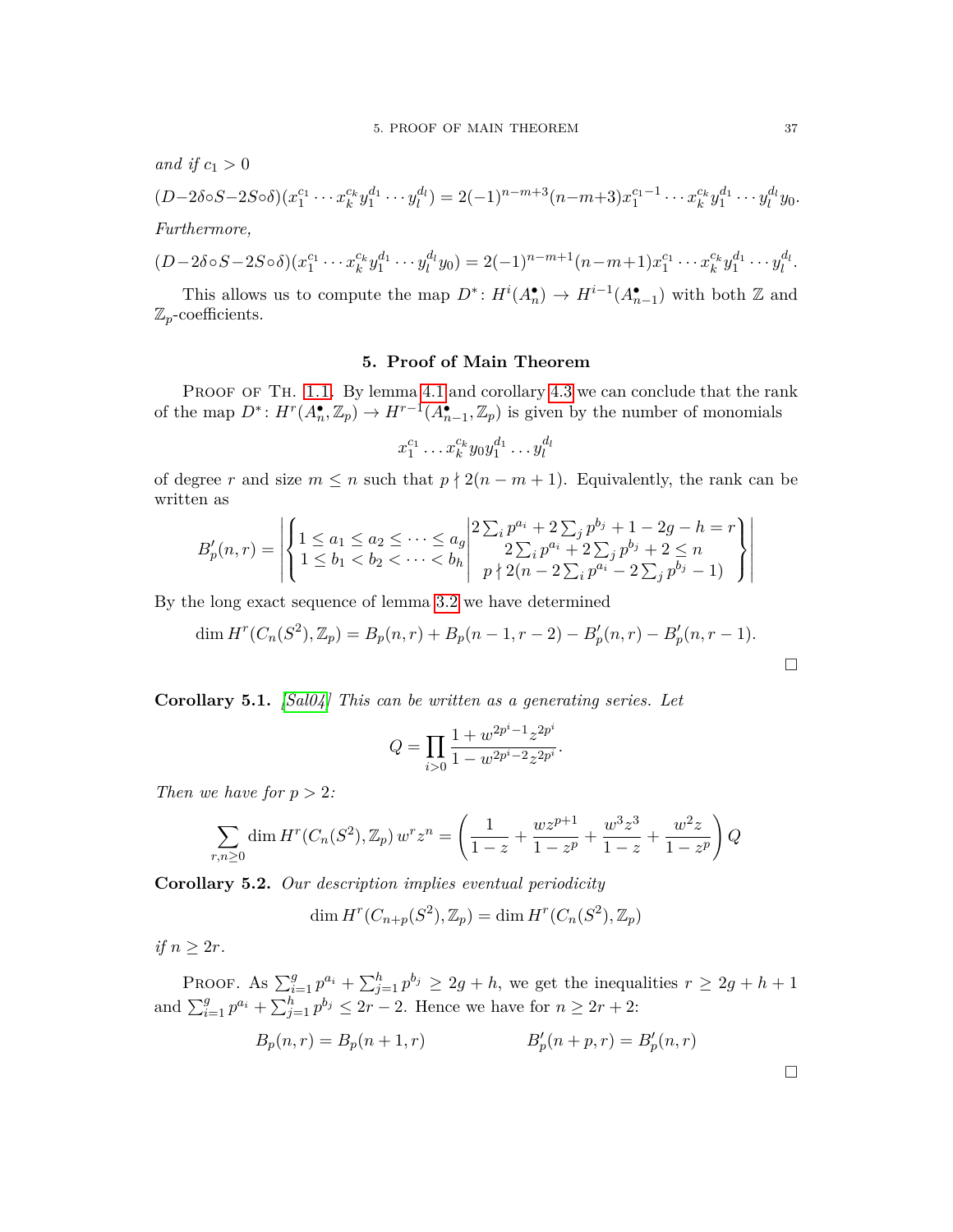PROOF OF TH. [1.3.](#page-24-1) For  $n \leq 3$ , we can easily check the theorem by hand. Take  $n \geq$ 4. We look at the beginning of the long exact sequence of lemma [3.2.](#page-33-0) We immediately read off

$$
H^0(B_n^{\bullet}) \simeq H^0(A_n^{\bullet}).
$$

As  $H^2(A_n^{\bullet}) = H^2(A_{n-1}^{\bullet}) = 0$  by application of lemma [2.11,](#page-30-0) we get the exact sequence

$$
0 \to H^1(B_n^{\bullet}) \to H^1(A_n^{\bullet}) \xrightarrow{D^*} H^0(A_{n-1}) \to H^2(B_n^{\bullet}) \to 0.
$$

The group  $H^1(A_n^{\bullet}) = \mathbb{Z}$  is generated by the class of  $y_0$  and the group  $H^0(A_{n-1}^{\bullet}) = \mathbb{Z}$  is generated by the class 1 with the map  $D^*(y_0) = (2n-2) \cdot 1$  by lemma [4.3.](#page-36-0) Hence we see

$$
H^1(B_n^{\bullet}) = 0 \qquad \qquad H^2(B_n^{\bullet}) = \mathbb{Z}/(2n-2)\mathbb{Z}.
$$

If we had  $D = 2\delta \circ S + 2S \circ \delta$ , we would have a chain map

$$
A_n^{\bullet} \to B_n^{\bullet}, \ a \mapsto (a, -2(-1)^{n-r}S(a)),
$$

that would split the sequence

$$
0 \to A_{n-1}^{\bullet}[2] \to B_n^{\bullet} \to A_n^{\bullet} \to 0, \ a_2 \mapsto (0, a_2), \ (a_1, a_2) \mapsto a_1
$$

on the right.

In our case, the long exact sequence of lemma [3.2](#page-33-0) gives us short exact sequences

$$
0 \to \operatorname{Coker} D^* \to H^r(B_n^{\bullet}) \to \operatorname{Ker} D^* \to 0.
$$

We want to construct a right splitting  $s : \text{Ker } D^* \to H^r(B_n)$ . For  $r \geq 2$ , the cohomology group  $H^r(A_n^{\bullet})$  is finite and has no elements of order  $p^2$ . For every prime p, we can take a  $\mathbb{Z}_p$ -basis of the *p*-torsion in Ker  $D^*$  consisting of the classes  $\overline{b_i}$  of the chains

$$
b_i = \tilde{\beta}(m_i) = \frac{1}{p}\delta(m_i)
$$

for some monomials  $m_i = x_1^{a_1} \dots x_k^{a_k} y_1^{b_1} \dots y_l^{b_l} y_0^{b_0} \in A_n^{\bullet}$ . By corollary [4.3,](#page-36-0) we can find integers  $k_i$  and monomials  $m'_i$  such that

$$
(D-2S \circ \delta - 2S\delta \circ S)(m_i) = k_i p m'_i.
$$

If  $p \neq 2$  and  $y_0 | m_i$ , we have  $m'_i = x_1^{a_1} \dots x_k^{a_k} y_1^{b_1} \dots y_l^{b_l}$ . Define  $E = D - 2S \circ \delta - 2\delta \circ S$ . Observe that  $E \circ S = S \circ E$ . Hence we get

$$
E(m_i) = p k_i m'_i
$$
 
$$
E(b_i) = k_i \delta(m'_i).
$$

Define a map

s: Ker 
$$
D^* \to H^r(B_n^{\bullet}, \mathbb{Z})
$$

by setting

$$
s(\bar{b_i}) = (b_i, -2(-1)^{n-r}S(b_i) - (-1)^{n-r}k_im'_i).
$$

We see that

$$
\Delta \circ s(\bar{b_i}) = (\delta(b_i), -2(-1)^{n-r} \delta \circ S(b_i) + (-1)^{n-r} D(b_i) - (-1)^{n-r} k_i \delta(m'_i))
$$
  
=  $(\delta(b_i), 2(-1)^{n-r} S \circ \delta(b_i) + (-1)^{n-r} E(b_j) - (-1)^{n-r} k_i \delta(m'_i))$   
= 0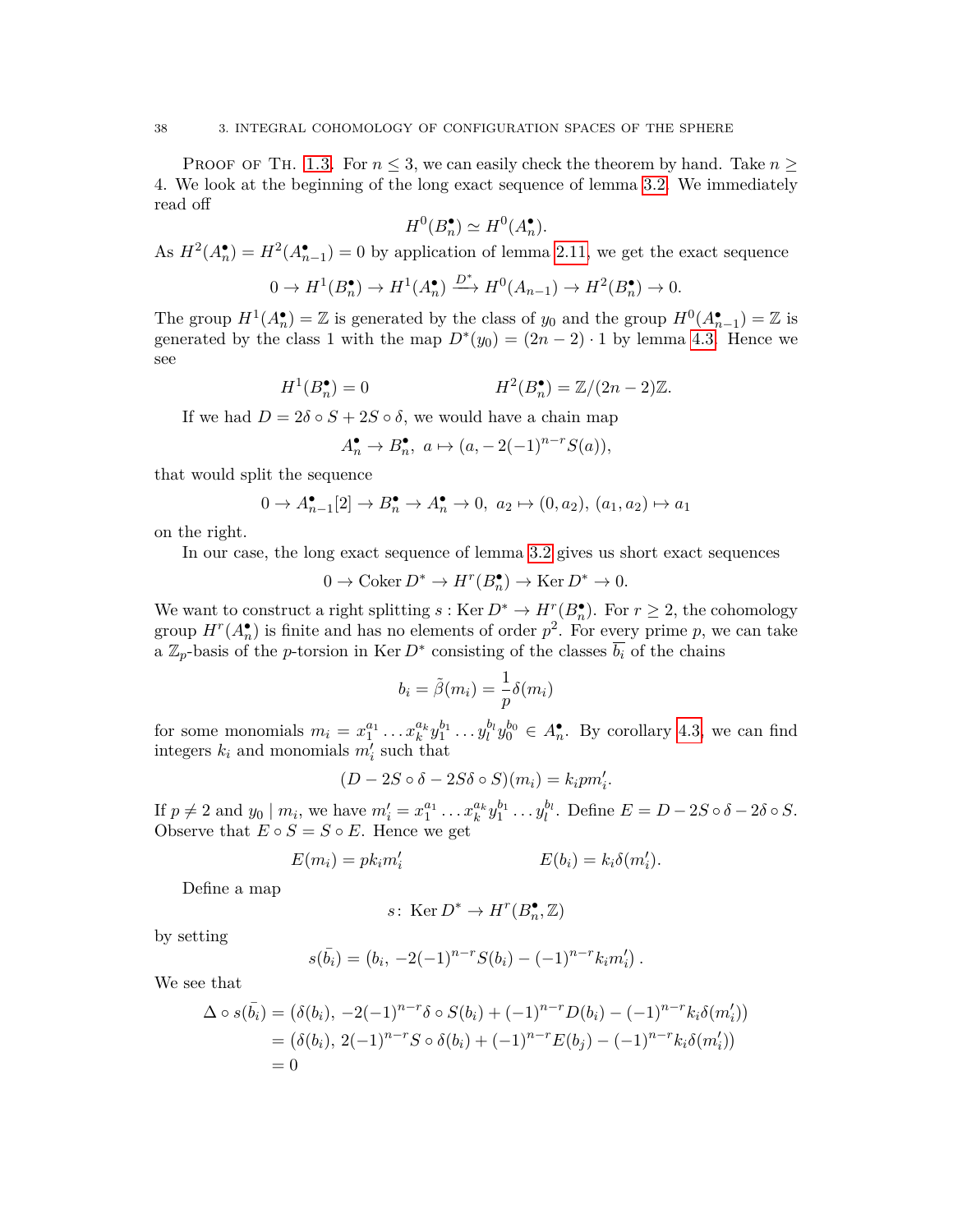and hence  $s(\bar{b}_i)$  is a cycle in  $H^r(B_n^{\bullet}, \mathbb{Z})$ . We have to show that  $ps(\bar{b}_i)$  is a boundary. We have  $pb_i = \delta(m_i)$  and can compute

$$
ps(\bar{b_i}) = (pb_i, -2(-1)^{n-r}S(pb_i) - (-1)^{n-r}pk_im'_i)
$$
  
=  $(\delta(m_i), -2(-1)^{n-r}S \circ \delta(m_i) - (-1)^{n-r}pk_im'_i)$   
=  $(\delta(m_i), (-1)^{n-r}(2\delta \circ S(m_i) - D(m_i) + E(m_i) - pk_im'_i))$   
=  $(\delta(m_i), 2(-1)^{n-r}\delta \circ S(m_i) - (-1)^{n-r}D(m_i))$   
=  $\Delta(m_i, S(m_i)).$ 

Hence *s* is a well-defined right splitting of the sequence

 $0 \to \text{Coker } D^* \to H^r(B_n^{\bullet}) \to \text{Ker } D^* \to 0.$ 

For  $r \geq 3$ , both Ker  $D^*$  and Coker  $D^*$  have no elements of  $p^2$ , thus the same is true for  $H^r(B_n^{\bullet})$ ).  $\Box$ 

EXAMPLE 5.3. We want to compute the 3-torsion in the groups  $H^6(C_9(S^2), \mathbb{Z})$  and  $H^6(C_{10}(S^2), \mathbb{Z})$ . We use the long exact sequence

$$
\cdots \to H^5(A_n^{\bullet}) \xrightarrow{D^*} H^4(A_{n-1}^{\bullet}) \to H^6(B_n^{\bullet}) \to H^6(A_9^{\bullet}) \xrightarrow{D^*} H^5(A_{n-1}^{\bullet}) \to \cdots
$$
  
\n
$$
\cdots \to H^5(A_n^{\bullet}) \xrightarrow{D^*} H^4(A_{n-1}^{\bullet}) \to H^6(B_n^{\bullet}) \to H^6(A_9^{\bullet}) \xrightarrow{D^*} H^5(A_{n-1}^{\bullet}) \to \cdots
$$

For  $p = 3$ , the generators of  $H^*(A_n^{\bullet}, \mathbb{Z}_3)$  are:

| generator $x_1$ $x_2$ $y_0$ $y_1$ $y_2$                       |  |  |  |
|---------------------------------------------------------------|--|--|--|
| degree $\begin{array}{ ccc } 4 & 16 & 1 & 5 & 17 \end{array}$ |  |  |  |
| size   6 18 2 6 18                                            |  |  |  |

So

and

$$
H^{6}(A_9^{\bullet}, \mathbb{Z}_3) = H^{6}(A_{10}^{\bullet}, \mathbb{Z}_3) = \mathbb{Z}_3 y_0 y_1.
$$

 $H^4(A_9^{\bullet}, \mathbb{Z}_3) = H^4(A_{10}^{\bullet}, \mathbb{Z}_3) = \mathbb{Z}_3 x_1$ We have  $D^*(y_0y_1) = 2(n-7)y_1$  and  $D^*(x_1y_0) = 2(n-7)x_1$ . Hence we get  $H^6(B_9^{\bullet}, \mathbb{Z}_3) = 0$  *H*<sup>6</sup>  $(B_{10}^{\bullet}, \mathbb{Z}_3) = \mathbb{Z}_3^2.$ 

The Bockstein  $\tilde{\beta}(x_1y_0) = y_0y_1$  shows

$$
H^{6}(A_9^{\bullet},\mathbb{Z})_{(3)} = H^{6}(A_{10}^{\bullet},\mathbb{Z})_{(3)} = \mathbb{Z}_3 y_0 y_1
$$

and

$$
H^4(A_9^{\bullet}, \mathbb{Z})_{(3)} = H^4(A_{10}^{\bullet}, \mathbb{Z})_{(3)} = 0.
$$

We get

$$
H^{6}(B_9^{\bullet},\mathbb{Z})_{(3)} = 0 \qquad \qquad H^{6}(B_{10}^{\bullet},\mathbb{Z})_{(3)} = \mathbb{Z}_3.
$$

#### **6. Some Tables**

<span id="page-39-0"></span>The tables [3](#page-40-0) and [4](#page-40-0) were computed with the help of the computer algebra systems Sage [\[Sage\]](#page-55-5) and Magma [\[BCP97\]](#page-53-13). The cohomology groups  $H^r(C_n(S^2), \mathbb{Z})$  have already been determined for  $n \leq 9$  by Sevryuk [\[Sev84\]](#page-55-8) and Napolitano [\[Nap03\]](#page-55-4).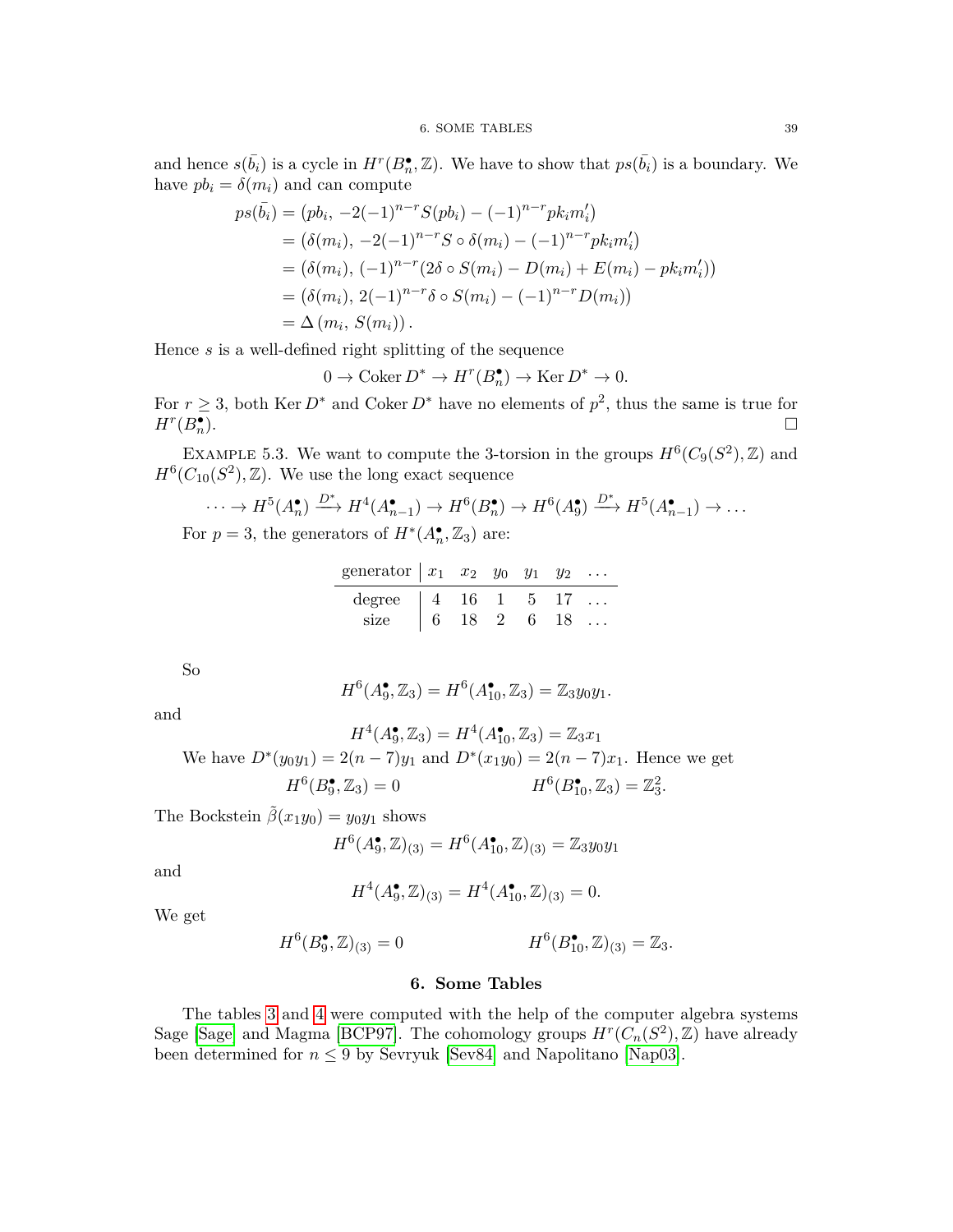*n*  $\begin{array}{cccccccccccccc} i & 0 & 1 & 2 & 3 & 4 & 5 & 6 & 7 & 8 & 9 & 10 & 11 & 12 & 13 & 14 & 15 \end{array}$  $\overline{\mathbb{Z}}$  $2,3$   $\mathbb{Z}$   $\mathbb{Z}$  $4,5$   $\boxed{Z}$   $\boxed{Z}$  0  $\boxed{Z}_2$ 6,7  $\mathbb{Z}$   $\mathbb{Z}$  0  $\mathbb{Z}_2$   $\mathbb{Z}_2$   $\mathbb{Z}_3$ 8*,* 9 Z Z 0 Z<sup>2</sup> Z<sup>2</sup> Z<sup>6</sup> Z<sup>3</sup> Z<sup>2</sup>  $10, 11 \mid \mathbb{Z} \quad \mathbb{Z} \quad 0 \quad \mathbb{Z}_2 \quad \mathbb{Z}_2 \quad \mathbb{Z}_6 \quad \mathbb{Z}_6 \quad \mathbb{Z}_2 \quad \mathbb{Z}_2 \qquad \mathbb{Z}_5$  $12, 13 \mid \mathbb{Z}$   $\mathbb{Z}$  0  $\mathbb{Z}_2$   $\mathbb{Z}_2$   $\mathbb{Z}_6$   $\mathbb{Z}_6$   $\mathbb{Z}_2^2$   $\mathbb{Z}_2$   $\mathbb{Z}_2 \times \mathbb{Z}_3 \times \mathbb{Z}_5$   $\mathbb{Z}_2 \times \mathbb{Z}_5$ <sup>14</sup>*,* <sup>15</sup> <sup>Z</sup> <sup>Z</sup> <sup>0</sup> <sup>Z</sup><sup>2</sup> <sup>Z</sup><sup>2</sup> <sup>Z</sup><sup>6</sup> <sup>Z</sup><sup>6</sup> <sup>Z</sup>22 <sup>Z</sup>22 <sup>Z</sup>2<sup>×</sup>Z3<sup>×</sup>Z<sup>5</sup> <sup>Z</sup>22×Z3<sup>×</sup>Z<sup>5</sup> <sup>Z</sup><sup>2</sup> <sup>0</sup> <sup>Z</sup><sup>7</sup> <sup>16</sup>*,* <sup>17</sup> <sup>Z</sup> <sup>Z</sup> <sup>0</sup> <sup>Z</sup><sup>2</sup> <sup>Z</sup><sup>2</sup> <sup>Z</sup><sup>6</sup> <sup>Z</sup><sup>6</sup> <sup>Z</sup>22 <sup>Z</sup>22 <sup>Z</sup>22×Z3<sup>×</sup>Z<sup>5</sup> <sup>Z</sup>22×Z3<sup>×</sup>Z<sup>5</sup> <sup>Z</sup>22 <sup>Z</sup><sup>2</sup> <sup>Z</sup>2<sup>×</sup>Z<sup>7</sup> <sup>Z</sup><sup>7</sup> <sup>Z</sup><sup>2</sup> TABLE 4. Cohomology groups  $H^i(C_n(S^2), \mathbb{Z})$ *n <sup>i</sup>* <sup>0</sup> <sup>1</sup> <sup>2</sup> <sup>3</sup> <sup>4</sup> <sup>5</sup> <sup>6</sup> <sup>7</sup> <sup>8</sup> <sup>9</sup> <sup>10</sup> <sup>11</sup> <sup>12</sup> <sup>13</sup> <sup>14</sup> <sup>15</sup>  $1 \mid \mathbb{Z} \mid 0 \mid \mathbb{Z}$  $2 \mid \mathbb{Z} \quad 0 \quad \mathbb{Z}_2$  $3 \mid \mathbb{Z} \quad 0 \quad \mathbb{Z}_4 \qquad \mathbb{Z}$ 4  $\mathbb{Z}$  0  $\mathbb{Z}_6$   $\mathbb{Z}_\times \mathbb{Z}_2$  $5 \mid \mathbb{Z} \quad 0 \quad \mathbb{Z}_8 \quad \mathbb{Z}_\times \mathbb{Z}_2 \quad 0 \qquad \mathbb{Z}_2$ 6  $\mathbb{Z}$  0  $\mathbb{Z}_{10}$   $\mathbb{Z}\times\mathbb{Z}_2$   $\mathbb{Z}_2$   $\mathbb{Z}_2\times\mathbb{Z}_3$  $7$  | Z  $0$   $\mathbb{Z}_{12}$  Zx $\mathbb{Z}_2$   $\mathbb{Z}_2$   $\mathbb{Z}_2$ x $\mathbb{Z}_3$   $\mathbb{Z}_2$   $\mathbb{Z}_3$  $8$   $\mid$   $\mathbb{Z}$   $0$   $\mathbb{Z}_{14}$   $\mathbb{Z}{\times}\mathbb{Z}_{2}$   $\mathbb{Z}_{2}$   $\mathbb{Z}_{2}$   $\mathbb{Z}_{2}$   $\mathbb{Z}_{2}$   $\mathbb{Z}_{2}$   $\mathbb{Z}_{2}$  $9$   $\mid$   $\mathbb{Z}$   $0$   $\mathbb{Z}_{16}$   $\mathbb{Z}_{\times}\mathbb{Z}_{2}$   $\mathbb{Z}_{2}$   $\mathbb{Z}_{2}^{2}\mathbb{Z}_{3}$   $\mathbb{Z}_{2}$   $\mathbb{Z}_{2}$   $\mathbb{Z}_{2}$   $\mathbb{Z}_{3}$   $\mathbb{Z}_{2}$  $10$   $\mathbb{Z}$   $0$   $\mathbb{Z}_{18}$   $\mathbb{Z}_\times\mathbb{Z}_2$   $\mathbb{Z}_2$   $\mathbb{Z}_2^2{\times}\mathbb{Z}_3$   $\mathbb{Z}_2^2{\times}\mathbb{Z}_3$   $\mathbb{Z}_2{\times}\mathbb{Z}_3$   $\mathbb{Z}_2{\times}\mathbb{Z}_5$  $11$   $\mid$   $\mathbb{Z}$   $\;0$   $\mathbb{Z}_{20}$   $\mathbb{Z}_{2} \times \mathbb{Z}_{2}$   $\mathbb{Z}_{2}^{2} \times \mathbb{Z}_{3}$   $\mathbb{Z}_{2}^{2}$   $\mathbb{Z}_{2}^{2}$   $\mathbb{Z}_{2}^{2} \times \mathbb{Z}_{2}$   $\mathbb{Z}_{3}$   $\mathbb{Z}_{2}$   $\mathbb{Z}_{2}$   $\mathbb{Z}_{5}$   $\mathbb{Z}_{2}$   $\mathbb{Z}_{5}$  $12$   $\boxed{\mathbb{Z}}$  0  $\mathbb{Z}_{22}$   $\mathbb{Z}_\times\mathbb{Z}_2$   $\mathbb{Z}_2$   $\mathbb{Z}_2^2\times\mathbb{Z}_3$   $\mathbb{Z}_2^2\times\mathbb{Z}_3$   $\mathbb{Z}_2^2\times\mathbb{Z}_3\times\mathbb{Z}_5$   $\mathbb{Z}_2^2$   $\boxed{2}$  0  $13$   $\boxed{\mathbb{Z}}$   $0$   $\mathbb{Z}_{24}$   $\mathbb{Z}_\times\mathbb{Z}_2$   $\mathbb{Z}_2$   $\mathbb{Z}_3^2\times\mathbb{Z}_3$   $\mathbb{Z}_2^3\times\mathbb{Z}_3$   $\mathbb{Z}_2^2\times\mathbb{Z}_3$   $\mathbb{Z}_3^2\times\mathbb{Z}_2$   $\mathbb{Z}_2^2$   $\mathbb{Z}_2^2$   $\mathbb{Z}_2^2\times\mathbb{Z}_3$   $\mathbb{Z}_2\times\mathbb{Z}_5$  $14$   $\quad$   $\!Z$   $\!0$   $\mathbb{Z}_{26}$   $\mathbb{Z}_{\times}\mathbb{Z}_{2}$   $\mathbb{Z}_{2}$   $\mathbb{Z}_{2}^{2}$   $\mathbb{Z}_{2}^{3}$   $\mathbb{Z}_{2}^{3}\mathbb{Z}_{2}$   $\mathbb{Z}_{2}^{3}$   $\mathbb{Z}_{2}^{3}$   $\mathbb{Z}_{2}^{3}$   $\mathbb{Z}_{2}^{3}$   $\mathbb{Z}_{2}^{3}$   $\mathbb{Z}_{2}$   $\mathbb{Z}_{2}\mathbb{Z}_{5}$   $\mathbb{Z}_{7}$  $15$   $\mid$   $\mathbb{Z}$   $0$   $\mathbb{Z}_{28}$   $\mathbb{Z}_{24}$   $\mathbb{Z}_{2}$   $\mathbb{Z}_{2}^2$   $\mathbb{Z}_2^2$   $\mathbb{Z}_2^3$   $\mathbb{Z}_2^3$   $\mathbb{Z}_2^3$   $\mathbb{Z}_2^2$   $\mathbb{Z}_2^2$   $\mathbb{Z}_2^2$   $\mathbb{Z}_2^2$   $\mathbb{Z}_2^2$   $\mathbb{Z}_2^2$   $\mathbb{Z}_2^2$   $\mathbb{Z}_2^2$   $\mathbb{Z$  $16$   $\mathbb{Z}$  0  $\mathbb{Z}_{30}$   $\mathbb{Z}_\times\mathbb{Z}_2$   $\mathbb{Z}_2$   $\mathbb{Z}_2^2 \times \mathbb{Z}_3$   $\mathbb{Z}_2^3 \times \mathbb{Z}_3$   $\mathbb{Z}_2^3 \times \mathbb{Z}_3$   $\mathbb{Z}_2^4 \times \mathbb{Z}_3$   $\mathbb{Z}_2^4 \times \mathbb{Z}_3$   $\mathbb{Z}_2^4 \times \mathbb{Z}_3$   $\mathbb{Z}_2^3$   $\mathbb{Z}_3 \times \mathbb{Z}_4$   $\mathbb{Z}_3$ 

TABLE 3. Cohomology groups  $H^i(C_n(\mathbb{C}), \mathbb{Z})$ 

<span id="page-40-0"></span>

 $\Theta$ 

3. INTEGRAL COHOMOLOGY OF CONFIGURATION SPACES OF THE SPHERE 40 3. INTEGRAL COHOMOLOGY OF CONFIGURATION SPACES OF THE SPHERE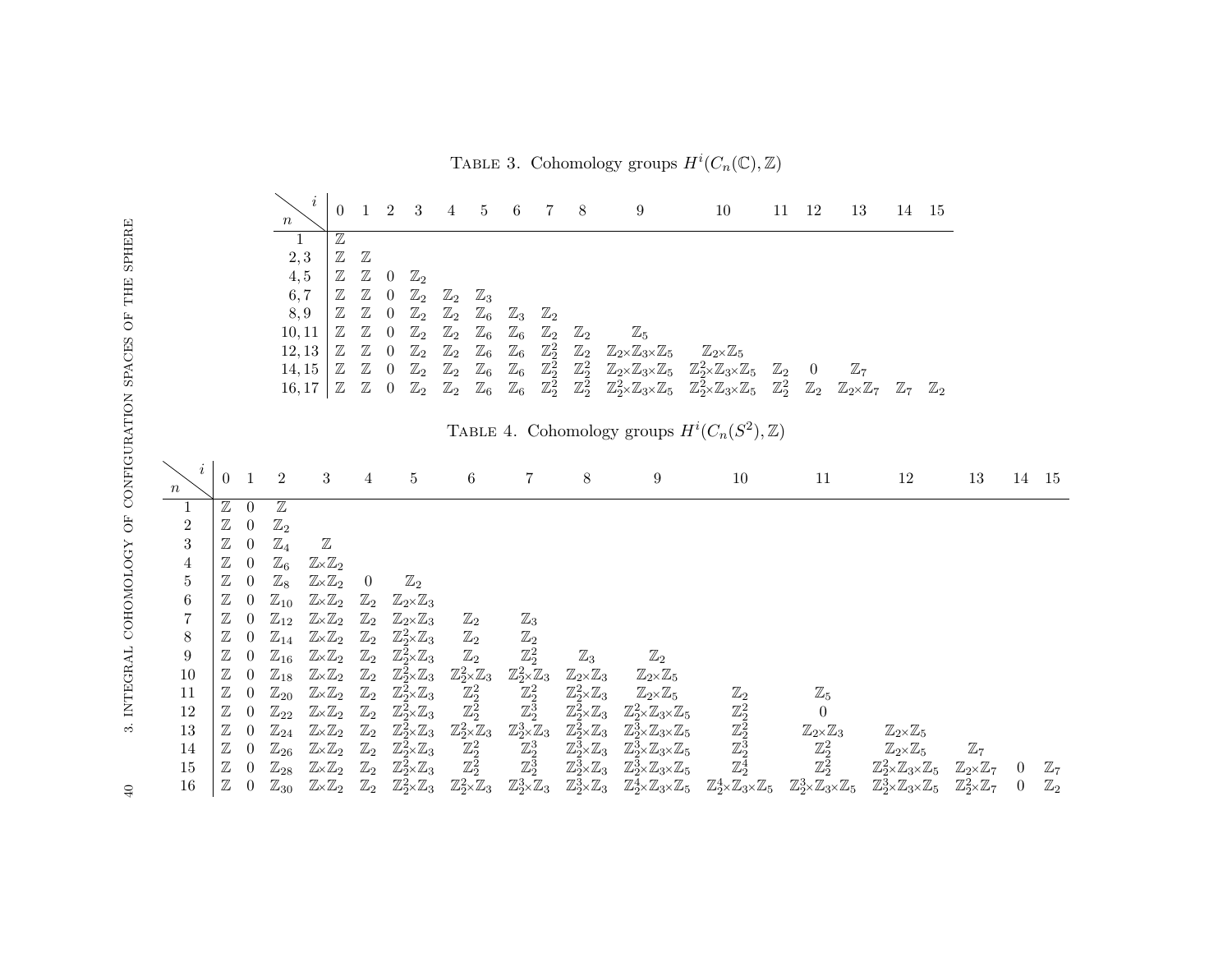#### CHAPTER 4

#### <span id="page-41-0"></span>**Configurations of Points with Sum 0**

For any complex quasi-projective algebraic variety X, the *virtual Poincaré polynomial*  $S(X) \in \mathbb{Z}[x]$  is defined [\[Tot02\]](#page-55-12) by the properties

- $S(X) = \sum_{i}^{\infty} \text{rk } H^{i}(X) x^{i}$  for smooth, projective X,
- $S(X) = S(X \setminus C) + S(C)$  for a closed subvariety  $C \subset X$ ,
- $S(X \times Y) = S(X)S(Y)$ .

Let *E* be an elliptic curve with neutral element 0. We will compute the virtual Poincaré polynomial of the space

$$
F_n^0(E) = \{x_1, \ldots, x_n | x_i \neq x_j \text{ and } \sum x_i = 0\}.
$$

Our approach is to decompose  $F_n(X)$  in the Grothendieck ring of varieties. We use an elementary version of methods of Getzler that immediately generalizes to  $F_n^0(E)$ . The answer seems to be new.

The combinatorial tools are Stirling numbers and Möbius functions and we will review them first.

#### **1. Stirling Numbers of First Kind**

<span id="page-41-1"></span>The *Stirling number of first kind*  $s(n, k)$  counts the numbers of permutations in  $S_n$  with exactly *k* cycles (compare [\[Sta11,](#page-55-13) Chap. 1.3]). Write Part $(n, k)$  for all the partitions  $\sigma$  of the set  $\{1, \ldots, n\}$  into  $k$  disjoint, non-empty subsets  $\sigma_i$ . We call the  $k$ subsets  $\sigma_1, \ldots, \sigma_k$  in no particular order. Then

$$
s(n,k) = \sum_{\sigma \in \text{Part}(n,k)} \prod(|\sigma_i| - 1)!.
$$

Let x be a positive integer. In order to determine a generating series for  $s(n, k)$ , we look at the action of  $S_n$  on sets of functions  $\{1, \ldots, n\} \rightarrow \{1, \ldots, x\}$ . The quotient consists of the multisets of size *n* on  $\{1, \ldots, x\}$  and has cardinality

$$
\binom{n+x-1}{n} = \frac{x(x+1)\cdots(x+n-1)}{n!}.
$$

On the other hand, any  $\tau \in S_n$  with *k* cycles has  $x^k$  fixed points. By Burnside's lemma

$$
\frac{x(x+1)\cdots(x+n-1)}{n!} = \frac{1}{n!} \sum_{\tau \in S_n} |\operatorname{Fix} \tau|
$$

and we get

$$
x(x+1)\cdots(x+n-1) = \sum s(n,k)x^k
$$

*.*

As it is true for all integers *x*, we have found a formal generating series.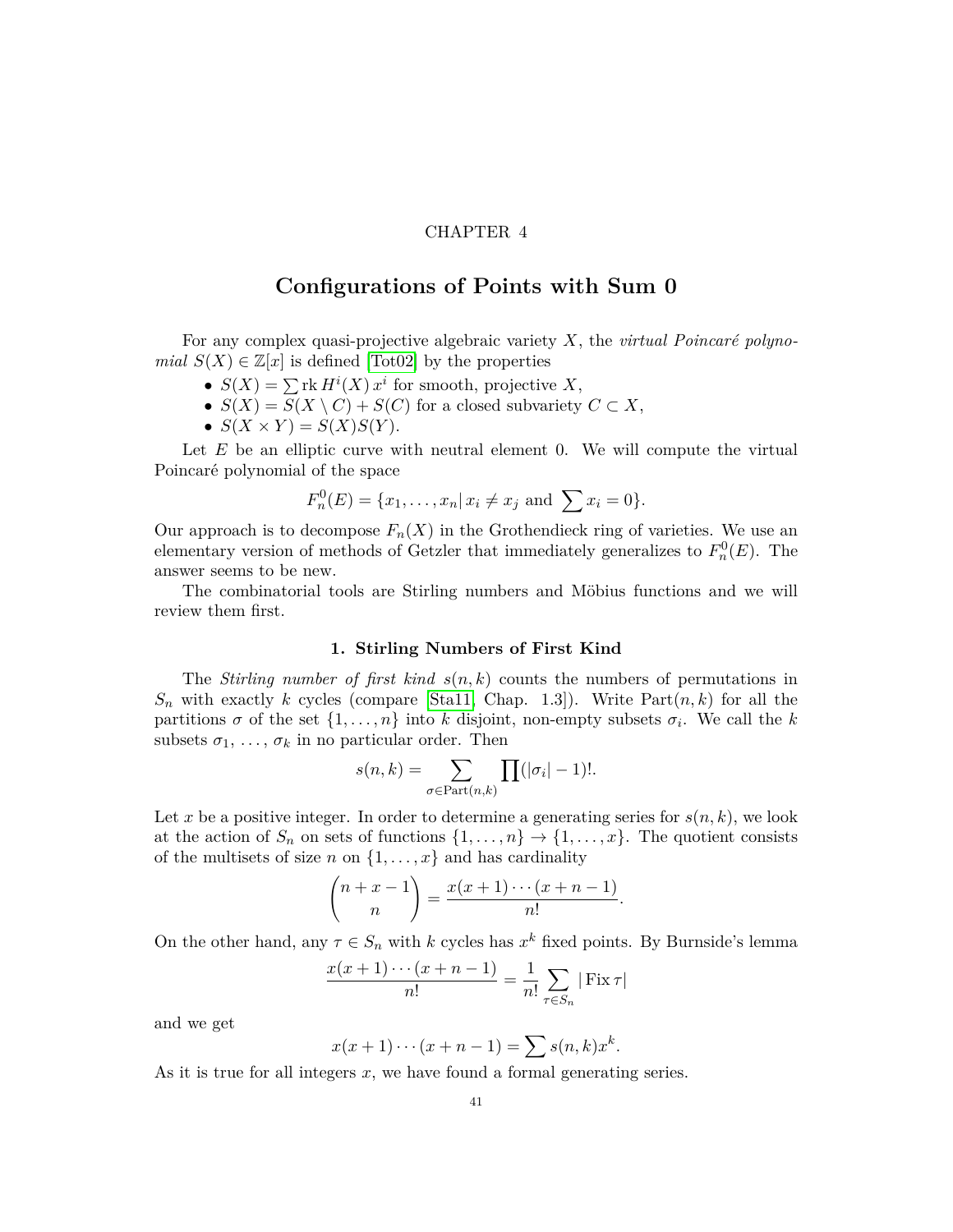#### **2. The M¨obius Function of the Partition Poset**

<span id="page-42-0"></span>We write  $Part(n)$  for the partitions of the set  $\{1, \ldots, n\}$ . The number of parts of  $\sigma \in \text{Part}(n)$  is called  $l(\sigma)$ . The set  $\text{Part}(n)$  is partially ordered by setting  $\sigma \leq \pi$  if  $\sigma$  is finer than  $\pi$ . Write  $\mathbb{O} = \{\{1\}, \ldots, \{n\}\}\$ for the minimal partition.

**Theorem 2.1** (Möbius Inversion). For any finite poset  $(M, \leq)$ , the Möbius function  $\mu: M \times M \to \mathbb{Z}$  *on M is defined by the relations* 

$$
\mu(x, z) = 0 \text{ when } x \nleq z \qquad \qquad \sum_{x \leq y \leq z} \mu(x, y) = \delta(x, z) \text{ when } x \leq z.
$$

*Here δ is the Kronecker delta*

$$
\delta(x, y) = \begin{cases} 1 & \text{if } x = y \\ 0 & \text{otherwise.} \end{cases}
$$

*Let*  $f: M \to \mathbb{Z}$  *a function on M and* 

$$
g(x) = \sum_{x \le y} f(y).
$$

*Then we can reconstruct f from g:*

$$
f(x) = \sum_{x \le y} \mu(x, y)g(y).
$$

Following [\[BG75\]](#page-53-14), we will use Möbius inversion to compute the Möbius function for the poset of partitions. Let *x* be a positive integer and  $p: \{1, \ldots, n\} \rightarrow \{1, \ldots, x\}$  a function. The preimages of the elements of  $\{1, \ldots, x\}$  induce a partition of  $\{1, \ldots, n\}$ , that we call the kernel of *p*. Let  $f(\sigma)$  be the number of functions  $\{1, \ldots, n\} \rightarrow \{1, \ldots, x\}$ with kernel  $\sigma$ . Then  $f(\mathbb{O})$  counts all injective functions  $\{1, \ldots, n\} \to \{1, \ldots, x\}$ , hence it is

$$
f(\mathbb{0}) = x(x-1)\cdots(x-n+1).
$$

On the other hand  $g(\sigma) = \sum_{\sigma \leq \pi} f(\pi)$  allows the same values on different parts on  $\sigma$ . Hence we have

$$
g(\sigma) = x^{l(\sigma)}.
$$

By Möbius inversion

$$
f(\mathbb{0})=\sum_{\sigma}\mu(\mathbb{0},\sigma)g(\sigma)
$$

or

$$
x(x-1)...(x-n+1) = \sum_{\sigma \in Part(n)} \mu(0,\sigma)x^{l(\sigma)}.
$$

As this holds for all values of *x*, it is valid as an identity for formal polynomials. So for the maximal partion  $\mathbb{1} = \{1, \ldots, n\}$ , we can immediately read off the constant term and get

$$
\mu(\mathbb{0}, \mathbb{1}) = (-1)^{n-1}(n-1)!
$$

For general  $\sigma$ , the poset  $\{\pi \in \text{Part}(n)| \pi \leq \sigma\}$  is a product of posets

$$
\{\pi \in \text{Part}(n)|\pi \leq \sigma\} \simeq \{\pi \in \text{Part}(|\sigma_1|)|\pi \leq \sigma_1\} \times \cdots \times \{\pi \in \text{Part}(|\sigma_{l(\sigma)}|)|\pi \leq \sigma_{l(\sigma)}\}
$$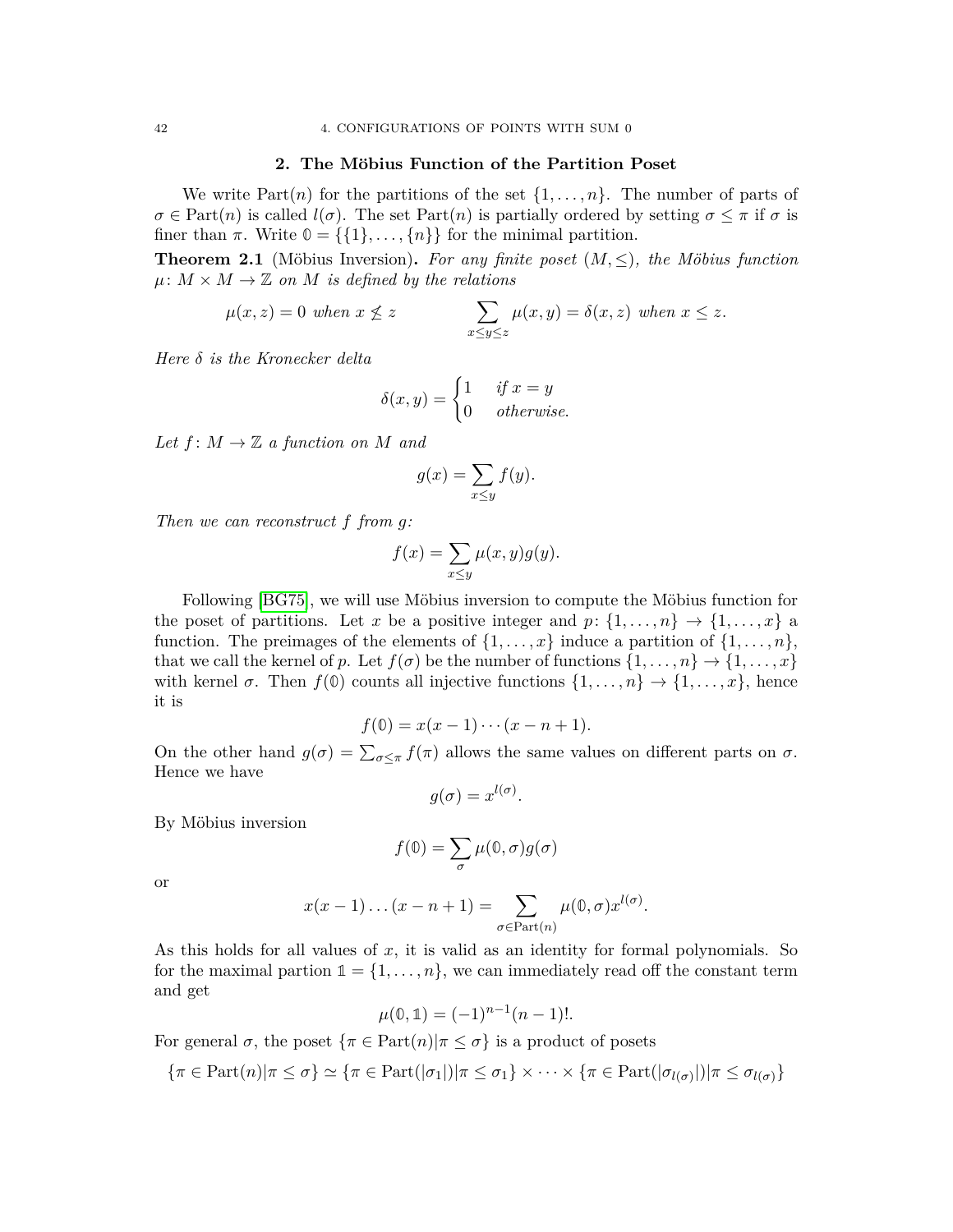and hence

$$
\mu(\mathbb{0},\sigma)=\mu(\mathbb{0},\sigma_1)\cdots\mu(\mathbb{0},\sigma_{l(\sigma)})=(-1)^{n-l(\sigma)}\prod_i(|\sigma_i|-1)!.
$$

#### **3. Virtual Poincar´e Polynomials of Configuration Spaces**

<span id="page-43-0"></span>For any *X*, we write [*X*] for the class of *X* in the Grothendieck ring of varieties. We have maps

$$
F_n(X) \to F_{n-1}(X)
$$

with fiber  $X \ (n-1)$  [\[FH01\]](#page-54-1). This suggests – ignoring possible topological problems –

$$
[F_n(X)] = [F_{n-1}(X)] \times [X - (n-1)]
$$

and hence

$$
[F_n(X) = [X]([X] - 1) \cdots ([X] - n + 1) = \sum_{k \ge 0} [X]^k (-1)^{n-k} s(n, k).
$$

We will prove this formula be a different approach using the Möbius function of the partition poset. It is insprired by Getzler [\[Get95\]](#page-54-10) [\[Get99\]](#page-54-11), who even gave a description for the  $S_n$  action on  $S(F_n(X))$ .

We look at the higher diagonals

$$
\Delta_{\sigma} = \{x_1, \dots, x_n \in X^n | x_i = x_j \text{ if } i \text{ and } j \text{ are in the same part of } \sigma \}
$$

for any partition  $\sigma$  of  $\{1, \ldots, n\}$ . By the inclusion-exclusion principle we have a decomposition

$$
[F_n(X)] = [X^n] - \sum_{i \neq j} [\{x_i = x_j\}] + \cdots = \sum_{\sigma \in \text{Part}(n)} m_{\sigma}[\Delta_{\sigma}].
$$

for some coefficients  $m_{\sigma} \in \mathbb{Z}$ . In order to be a valid decomposition of  $F_n(x)$ , the coefficients  $m_{\sigma}$  have to satisfy the condition

$$
\sum_{\Delta_{\pi} \subseteq \Delta_{\sigma}} m_{\sigma} = \begin{cases} 1 & \text{if } \pi = 0 \\ 0 & \text{otherwise} \end{cases}
$$

for any partition  $\pi \in Part(n)$ . As  $\Delta_{\pi} \subseteq \Delta_{\sigma}$  if and only if  $\sigma \leq \pi$ , these equations are exactly the definition of the Möbius function for the poset  $Part(n)$ :

$$
\sum_{\sigma \le \pi} \mu(0, \sigma) = \begin{cases} 1 & \pi = 0, \\ 0 & \text{otherwise.} \end{cases}
$$

So we get

$$
m_{\sigma} = \mu(0, \sigma) = (-1)^{n-l(\sigma)} \prod_{i} (|\sigma_i| - 1)!
$$

and with  $[\Delta_{\sigma}] = [X]^{l(\sigma)}$  we can compute:

$$
[F_n(X)] = \sum_{\sigma \in \text{Part}(n)} [X]^{l(\sigma)} (-1)^{n-l(\sigma)} \prod_i (|\sigma_i| - 1)! = \sum_{k \ge 1} [X]^k (-1)^{n-k} s(n, k).
$$

Now applying *S* immediately proves:

$$
S(F_n(X)) = \sum_{k \ge 1} S(X)^k (-1)^{n-k} s(n,k)
$$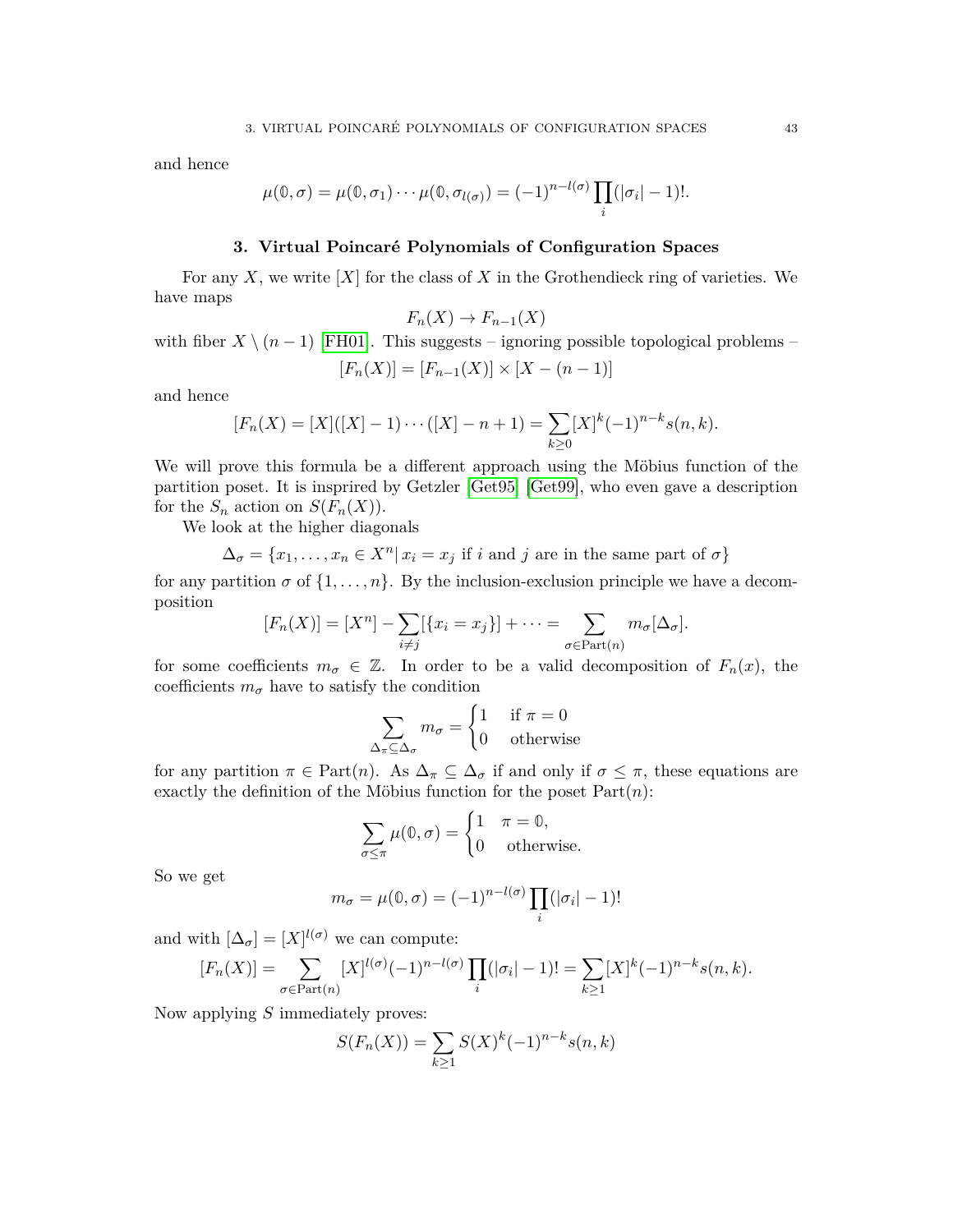#### **4. Configurations of Points with Sum 0**

<span id="page-44-0"></span>Let  $E$  be an elliptic curve with neutral element 0. There is a map

$$
\Sigma\colon F_n(X)\to E,\ (x_1,\ldots,x_n)\mapsto \sum x_i.
$$

We look at the fiber  $F_n^0(E) = \sum_{i=1}^{n} (0) = \{x_1, \ldots, x_n \in E^n | x_i \neq x_j, \sum_{i=1}^{n} x_i = 0.\}$ By intersecting the decomposition  $[F_n(E)] = \sum_{\sigma} m_{\sigma}[\Delta_{\sigma}]$  with  $\Sigma^{-1}(0)$  we get

$$
[F_n^0(E)] = \sum_{\sigma \in \text{Part}(n)} m_{\sigma} [\Delta_{\sigma} \cap \Sigma^{-1}(0)].
$$

These loci have a simpler description. Take a partion  $\sigma$  with *l* parts. We see:

$$
\Delta_{\sigma} \cap \Sigma^{-1}(0) = \{y_1, \ldots, y_l \in E^l | \sum |\sigma_i| \ y_i = 0\}
$$

By a coordinate change, we can compute the following solutions of this linear equation:

$$
\{y_1, \ldots, y_l \in E^l | \sum |\sigma_i| y_i = 0\} \simeq \{z_1, \ldots, z_l \in E^l | \gcd(|\sigma_1|, \ldots, |\sigma_l|) z_l = 0\}
$$

$$
\simeq E^{l-1} \times (\mathbb{Z}/\gcd(|\sigma_1|, \ldots, |\sigma_l|) \mathbb{Z})^2
$$

With the notation

$$
\gcd(\sigma) = \gcd(|\sigma_1|, \ldots, |\sigma_{r(\sigma)}|)
$$

we get

$$
[F_n^0(E)] = \sum_{\sigma \in \text{Part}(n)} (-1)^{n-l(\sigma)} [E]^{l(\sigma)-1} \gcd^2(\sigma) \prod_i (|\sigma_i| - 1)!
$$

Hence the following theorem is proven.

**Theorem 4.1.** *Define*

$$
s_m(n,k) = \sum_{\sigma \in \text{Part}(n,k)} \gcd^2(\sigma) \prod_i (|\sigma_i| - 1)!.
$$

*Then we have*

$$
[F_n^0(E)] = \sum_{k \ge 1} [E]^{k-1} (-1)^{n-k} s_m(n,k)
$$

*and*

$$
S(F_n^0(E)) = \sum_{k \ge 1} S(E)^{k-1} (-1)^{n-k} s_m(n, k).
$$

The numbers  $s_m(n, k)$  are a form of modified Stirling numbers. Any  $\sigma \in Part(n)$ with  $l(\sigma) > \frac{n}{2}$  $\frac{n}{2}$  contains a part of length 1. So  $gcd(\sigma) = 1$  and

$$
s(n,k) = s_m(n,k)
$$
 if  $k > \frac{n}{2}$ .

For a prime *p*, the only partition  $\sigma \in Part(p)$  with  $gcd(p) \neq 1$  is  $\sigma = \{\{1, \ldots, p\}\}.$ Hence

$$
s(p,k) = s_m(p,k)
$$
 for  $k > 1$ .

In general,

$$
s(n,1) = (n-1)!
$$
  

$$
s_m(n,1) = n^2(n-1)!,
$$

as  $\{\{1, \ldots, n\}\}\$ is the only partition of length 1.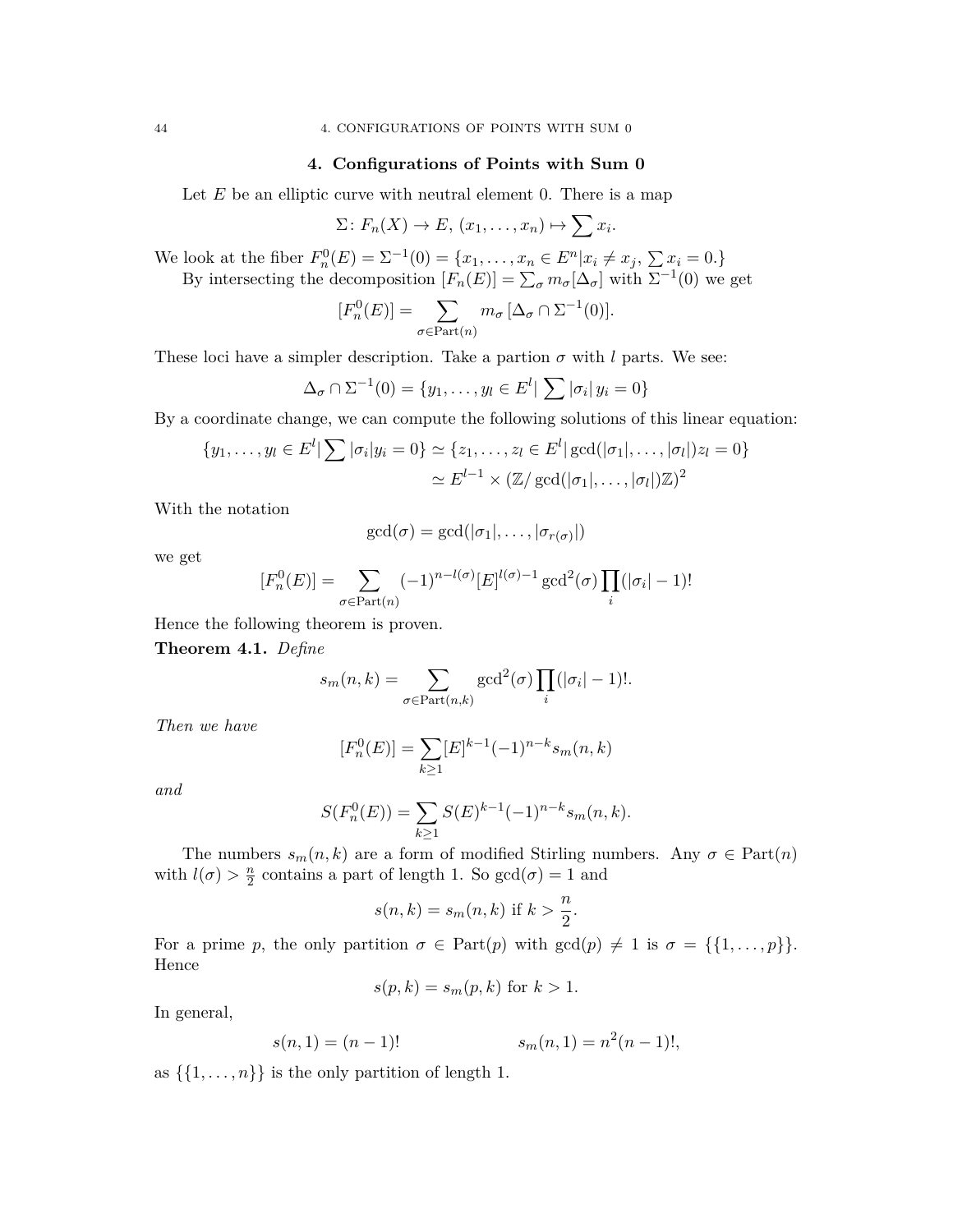#### 5. TABLES 45

Unfortunately, it is not straightforward to extend the methods of [\[Get95\]](#page-54-10), [\[Get99\]](#page-54-11) to describe the  $S_n$ -action on  $S(F_n^0(E))$ , because the identification

$$
\{y_1, \ldots, y_l \in E^l | \sum |\sigma_i| y_i = 0\} \simeq E^{l-1} \times (\mathbb{Z}/\gcd(\sigma)\mathbb{Z})^2
$$

<span id="page-45-0"></span>is not compatible with the  $S_n$  and  $S_l$  actions.

#### **5. Tables**

Here we give the full formulas for  $[F_n(E)]$  and  $[F_n^0(E)]$  for all  $n \leq 8$ .

| $\boldsymbol{n}$ | $[F_n(E)]$                                                               |
|------------------|--------------------------------------------------------------------------|
| $\mathcal{D}$    | $E^2-E$                                                                  |
| -3               | $E^3 - 3E^2 + 2E$                                                        |
| $\overline{4}$   | $E^4 - 6E^3 + 11E^2 - 6E$                                                |
| $5\overline{)}$  | $E^5 - 10E^4 + 35E^3 - 50E^2 + 24E$                                      |
| 6                | $E^6 - 15E^5 + 85E^4 - 225E^3 + 274E^2 - 120E$                           |
| 7                | $E^7 - 21E^6 + 175E^5 - 735E^4 + 1624E^3 - 1764E^2 + 720E$               |
| 8                | $E^8 - 28E^7 + 322E^6 - 1960E^5 + 6769E^4 - 13132E^3 + 13068E^2 - 5040E$ |

| $n_{-}$              | $[F_n^0(E)]$                                                            |
|----------------------|-------------------------------------------------------------------------|
| $\overline{2}$       | $E-4$                                                                   |
| 3                    | $E^2 - 3E + 18$                                                         |
| $4\phantom{.0000}\,$ | $E^3 - 6E^2 + 20E - 96$                                                 |
| $5-5$                | $E^4 - 10E^3 + 35E^2 - 50E + 600$                                       |
| 6                    | $E^5 - 15E^4 + 85E^3 - 270E^2 + 864E - 4320$                            |
| $\overline{7}$       | $E^6 - 21E^5 + 175E^4 - 735E^3 + 1624E^2 - 1764E + 35280$               |
| 8                    | $E^7 - 28E^6 + 322E^5 - 1960E^4 + 7084E^3 - 16912E^2 + 42048E - 322560$ |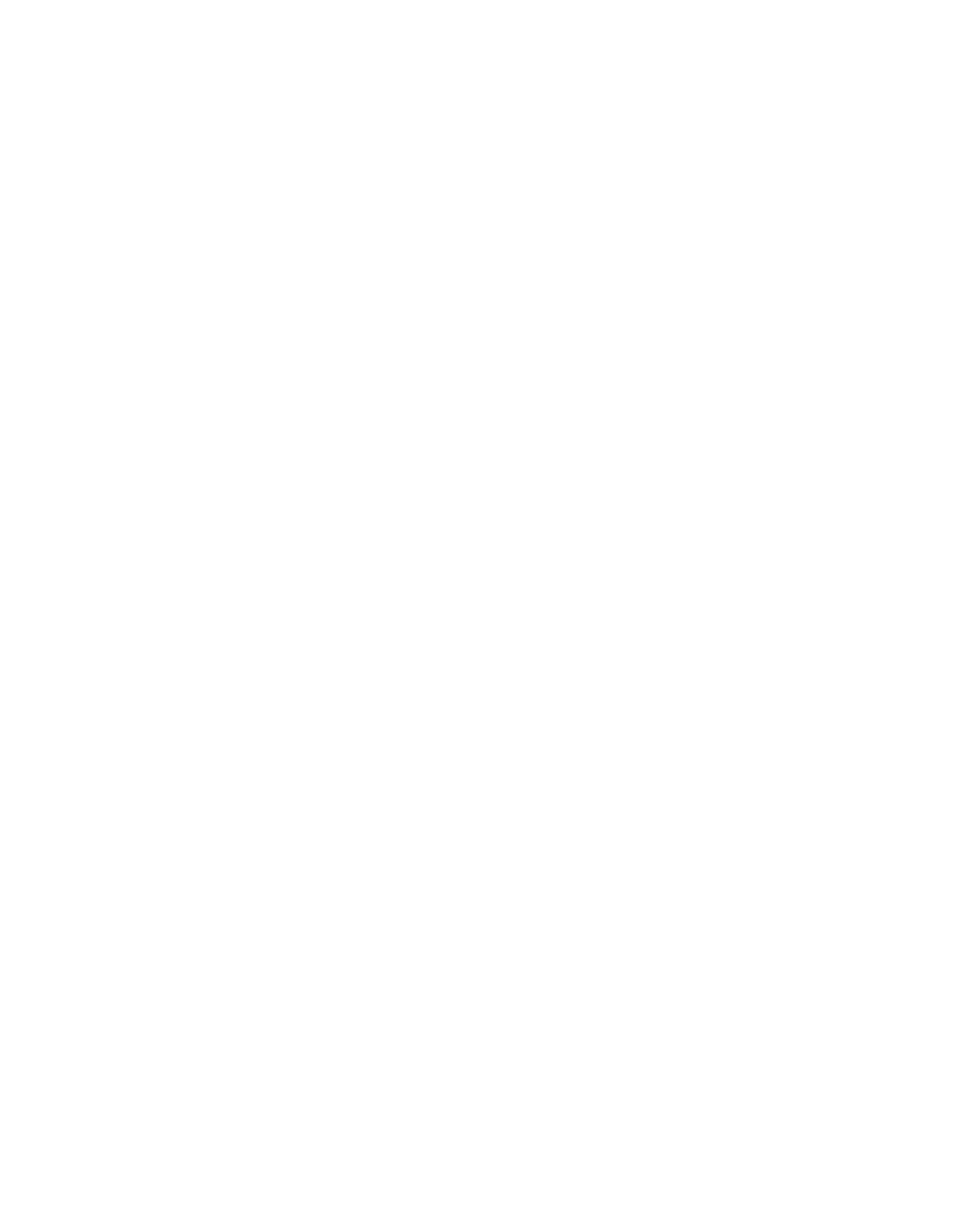#### CHAPTER 5

# Configuration Spaces of  $\mathbb{C} \setminus k$

<span id="page-47-0"></span>We look at the cohomology of ordered and unordered configuration spaces of  $\mathbb{C} \setminus k$ . We compute their normal and virtual Poincaré Polynomials by existing methods and see that Stirling and pyramidal numbers show up. The calculation for  $C_n(\mathbb{C} \setminus k)$  seems not to be in the literature in this form. We write *P* for the ordinary and *S* for the virtual Poincaré polynomials.

#### **1. Pyramidal Numbers**

<span id="page-47-1"></span>The *k*-dimensional pyramidal numbers are integers  $P_{k,i}$  for  $i \geq -1$ ,  $k \geq -1$ . They satisify the recursions

$$
P_{-1,i} = \begin{cases} 1 & i = 0 \\ 0 & \text{otherwise} \end{cases} \qquad P_{k+1,i} = \sum_{j=0}^{i} P_{k,j}.
$$

An equivalent recursion would be

$$
P_{k,0} = 1 \t P_{k+1,i+1} = P_{k,i+1} + P_{k+1,i}.
$$

Some examples are

$$
P_{0,i} = 1 \qquad P_{1,i} = i + 1 \qquad P_{2,i} = \frac{(i+1)(i+2)}{2}.
$$

The recursion allows us to compute the generating function

$$
\sum P_{k,i} x^i = (1 + x + x^2 + x^3 + x^4 + \dots)^{k+1} = \frac{1}{(1-x)^{k+1}}.
$$

Some pyramidal numbers *Pk,i*:

|      | $\overline{0}$ | $\mathbf{1}$   | <sup>2</sup>   | 3  |                |
|------|----------------|----------------|----------------|----|----------------|
| $-1$ |                | $\overline{0}$ | 0              | 0  | 0              |
| 0    |                | $\mathbf{1}$   | $\mathbf{1}$   | 1  | 1              |
|      |                | $\overline{2}$ | $\overline{3}$ |    | $\overline{5}$ |
| 2    |                | $\overline{3}$ | $\frac{6}{6}$  | 10 | 15             |
| 3    |                |                | $10^{\degree}$ | 20 | 35             |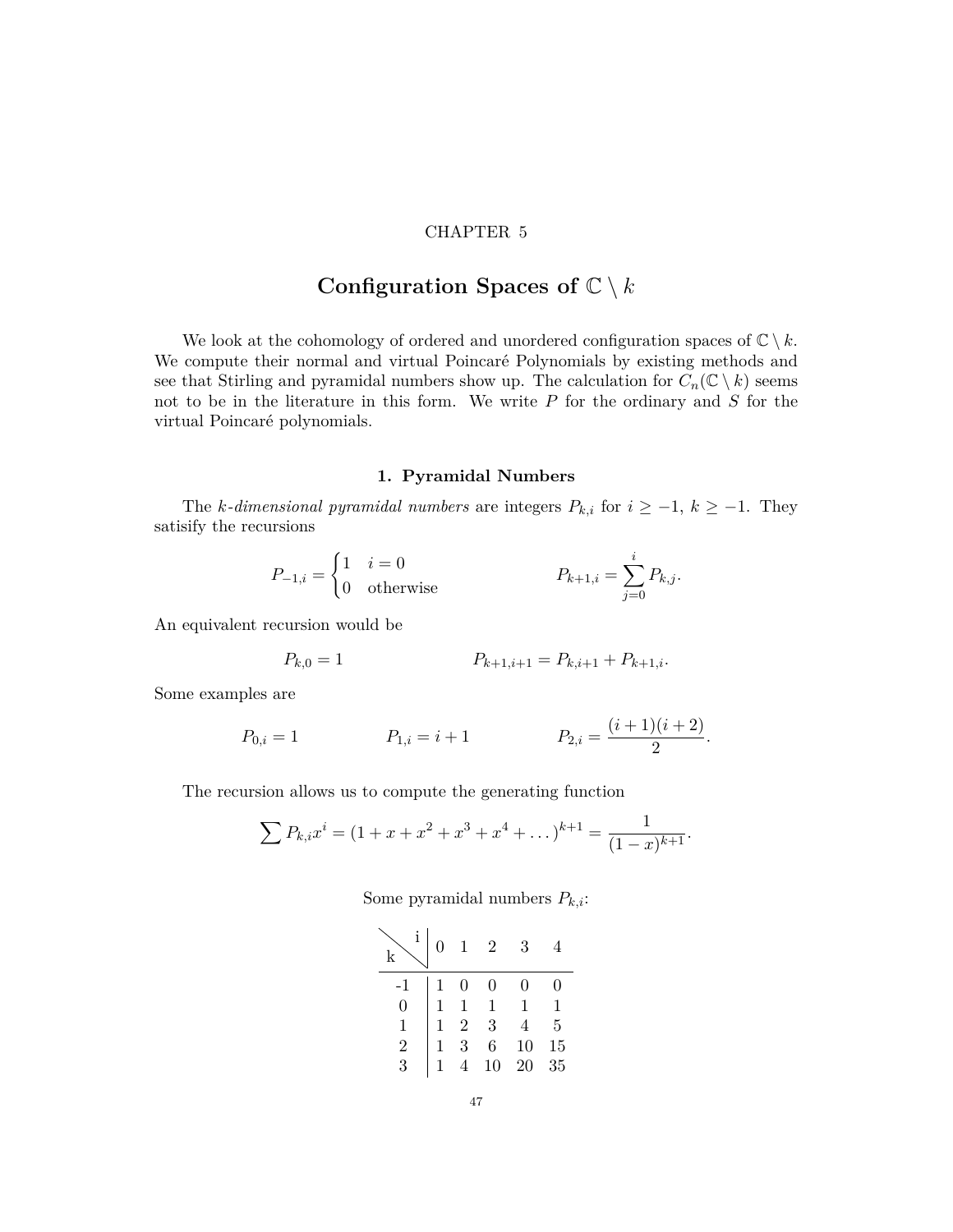By standard manipulation of generating series for  $k \geq 0$ :

$$
\frac{1}{(1-x)^{k+1}} = \frac{1}{k!} \frac{d^k}{dx^k} \frac{1}{1-x} = \frac{1}{k!} \sum_{i \ge 0} (i+k) \dots (i+2)(i+1)x^i = \sum_{i \ge 0} {i+k \choose i} x^i
$$

The result

$$
P_{k,i} = \binom{i+k}{i}
$$

also holds for  $k = 0$  and can be proved directly using the recursion

$$
P_{k+1,i+1} = {i+k+2 \choose i+1} = {i+k+1 \choose i+1} + {i+k+1 \choose i} = P_{k,i+1} + P_{k+1,i}.
$$

The definition could be extended by setting

$$
P_{k,i} = 0 \text{ for } i < 0.
$$

In this way, all recursions stay valid for *i <* 0.

### **2. Poincaré Polynomials of**  $C_n(\mathbb{C} \setminus k)$

<span id="page-48-0"></span>Let *M* be a connected manifold. Napolitano [\[Nap03,](#page-55-4) Theorem 2] proved the following relation between the cohomology of unordered configuration spaces of  $M \setminus 1$  and  $M \setminus 2$ :

$$
H^j(C_n(M\setminus 2),\mathbb{Z})=\bigoplus_{t=0}^n H^{j-t}(C_{n-t}(M\setminus 1,\mathbb{Z})).
$$

We use the conventions

$$
H^0(C_0(M \setminus 1), \mathbb{Z}) = \mathbb{Z} \qquad H^j(C_0(M \setminus 1), \mathbb{Z}) = 0 \text{ if } j > 0.
$$

In general, this relation does not hold between the cohomology of the configuration spaces of  $M \setminus 1$  and  $M$  as the proof works by pushing in points from the missing point. **Theorem 2.1.** *We have*

$$
\operatorname{rk} H^i(C_n(\mathbb{C} \setminus k), \mathbb{Z}) = \begin{cases} P_{k-1,i} & i = n \\ P_{k-1,i} + P_{k-1,i-1} & 0 \le i < n \\ 0 & \text{otherwise} \end{cases}
$$

*or*

$$
\sum_{n\geq 0} P(C_n(\mathbb{C}\setminus k))y^n = \frac{1+xy^2}{(1-y)(1-xy)^k}.
$$

PROOF. Write

$$
Q_k(x, y) = \sum_{n,i \ge 0} \text{rk } H^i(C_n(\mathbb{C} - k), \mathbb{Z}) x^i y^n.
$$

Then applying Napolitano's recursion to  $M = S^2 \setminus k + 1$  we get

$$
Q_{k+1}(x,y) = \frac{Q_k(x,y)}{1-xy}.
$$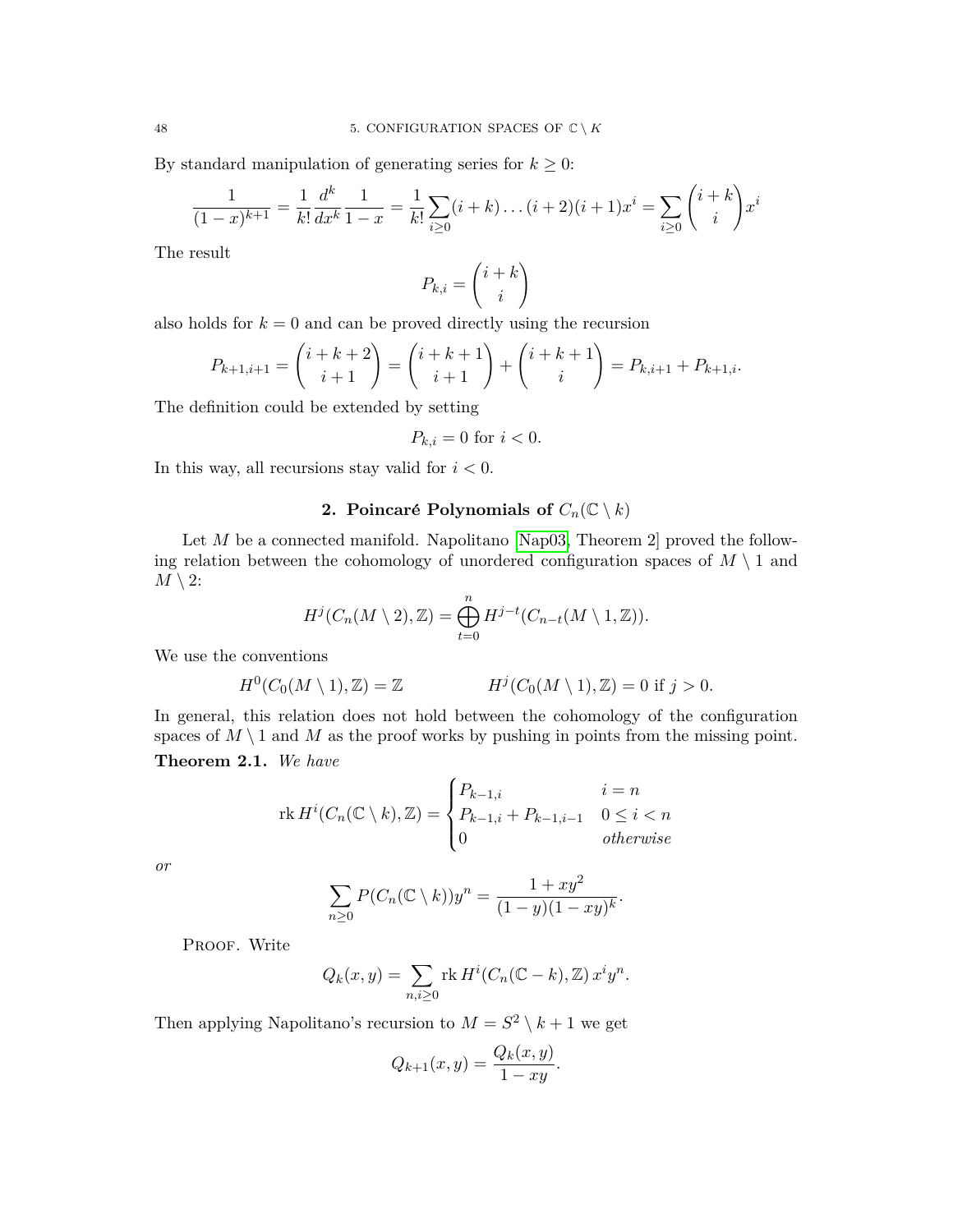Arnold's computation of the cohomology of  $C_n(\mathbb{C})$  in theorem [3.1](#page-14-0) [\[Arn70\]](#page-53-5) provides initial values for  $k = 0$ :

$$
Q_0(x,y) = 1 + y + (1+x)y^2 + (1+x)y^3 + \dots = \frac{1+xy^2}{1-y}
$$

Hence we have shown

$$
Q_k(x, y) = \frac{1 + xy^2}{(1 - y)(1 - xy)^k}.
$$

Expansion now proves the theorem.

This theorem can also be deduced from [\[DK16,](#page-54-9) Prop. 3.5]. As  $C_1(\mathbb{C} \setminus k) = \mathbb{C} \setminus k$ , the reality check for  $n = 1$  works:

$$
\operatorname{rk} H^j(C_1(\mathbb{C}\setminus k), \mathbb{Z}) = \begin{cases} 1 & \text{for } j = 0 \\ k & \text{for } j = 1 \\ 0 & \text{otherwise} \end{cases}
$$

<span id="page-49-1"></span>We can conclude that  $\text{rk } H^j(C_n(\mathbb{C} \setminus k), \mathbb{Z})$  stabilizes (seen as a function of *n*) for  $n > j$ . **Corollary 2.2.** *In the limit we get*

$$
\operatorname{rk} H^j(C_\infty(\mathbb{C}\setminus k),\mathbb{Z})=P_{k-1,j}+P_{k-1,j-1}
$$

*or as a generating series*

$$
P(C_{\infty}(\mathbb{C}\setminus k)) = \frac{1+x}{(1-x)^k}.
$$

Taking stability for granted, this can be deduced by the stable version of Napolitano's recursion:

$$
H^j(C_\infty(\mathbb{C}\setminus k+1),\mathbb{Z})=\bigoplus_{t=0}^j \mathrm{rk}\, H^t(C_\infty(\mathbb{C}\setminus k),\mathbb{Z}).
$$

Vershinin [\[Ver99,](#page-55-14) Cor. 11.1] showed that

$$
H^*(C_\infty(\mathbb{C}\setminus k)\simeq H^*(\Omega^2S^3)\otimes \left(H^*(\Omega S^2)\right)^k
$$

extending the May-Segal formula [\[Seg73\]](#page-55-15), [\[Ver99,](#page-55-14) Th. 8.11]

$$
H^*(C_{\infty}(\mathbb{C}) \simeq H^*(\Omega^2 S^3).
$$

Combining the results of Arnold and the cohomology of the loop spaces of a sphere

$$
H^i(\Omega S^2) = \mathbb{Z}
$$

<span id="page-49-0"></span>for  $i \geq 0$  [\[Hat04,](#page-54-19) Example 1.5]), this gives back corollary [\(2.2\)](#page-49-1).

#### **3. Poincaré Polynomials of**  $F_n(\mathbb{C} \setminus k)$

Arnold's calculation of  $H^*(F_n(\mathbb{C}), \mathbb{Z})$  can be extended to  $H^*(F_n(\mathbb{C} \setminus k), \mathbb{Z})$  via the fiber bundles

$$
F_n(\mathbb{C}\setminus k)\mapsto F_{n-1}(\mathbb{C}\setminus k)
$$

with fiber  $\mathbb{C} \setminus (k + n - 1)$ .

**Theorem 3.1.** *[\[Ver98,](#page-55-16) Thm. 7.1] We have*

$$
P(F(\mathbb{C}\setminus k,n)) = (1+ kx)(1+(k+1)x)\cdots(1+(n+k-1)x).
$$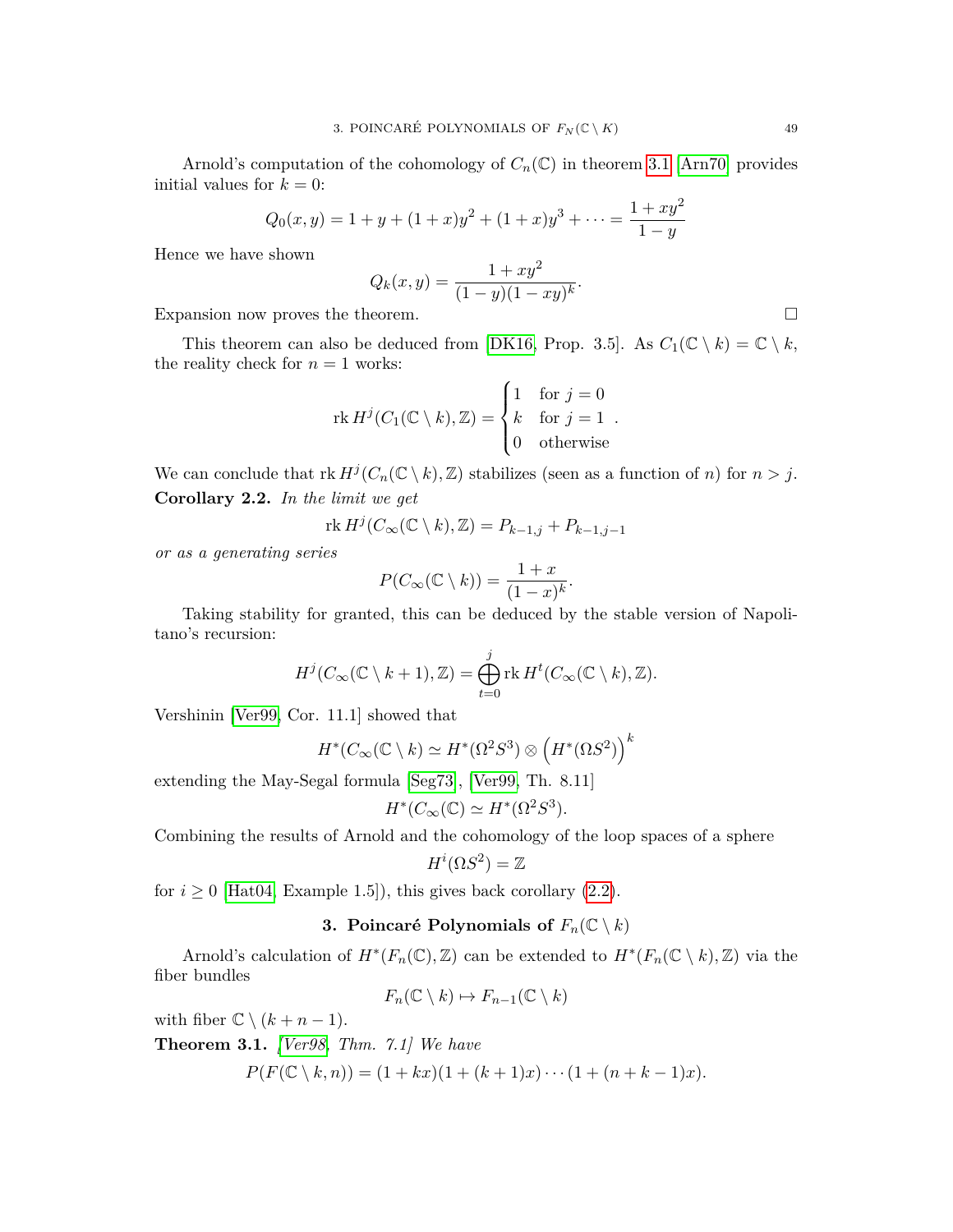<span id="page-50-0"></span>50 5. CONFIGURATION SPACES OF  $\mathbb{C} \setminus K$ 

**4. Virtual Poincaré Polynomials of**  $F_n(\mathbb{C} \setminus k)$ 

We have

$$
S(\mathbb{C} \setminus k) = S(\mathbb{C}\mathbb{P}^1 \setminus k + 1) = x^2 + 1 - (k + 1) = x^2 - k.
$$

Using the same fiber bundles or [\[Get95,](#page-54-10) Theorem, page 2] we get

**Theorem 4.1.** *The virtual Poincaré polynomials of*  $F_n(\mathbb{C} \setminus l)$  *is given by* 

$$
S(F_n(\mathbb{C} \setminus k)) = (x^2 - k)(x^2 - k - 1) \cdots (x^2 - k - n + 1).
$$

#### **5. Virtual Poincaré Polynomials of**  $C_n(\mathbb{C} \setminus k)$

<span id="page-50-1"></span>As  $S(\mathbb{C} \setminus k) = (x^2 - k)$ , the calculations of Getzler [\[Get95,](#page-54-10) Cor. 5.7] allow us to conclude

$$
\sum_{n\geq 0} S(C_n(\mathbb{C}\setminus k)) y^n = \frac{(1-y^2x^2)(1-y)^k}{(1-yx^2)(1-y^2)^k},
$$

which simplifies to

**Theorem 5.1.** *[\[Get95\]](#page-54-10) The virtual Poincaré polynomials of*  $C_n(\mathbb{C} \setminus k)$  *are given by the following generating series:*

$$
\sum_{n\geq 0} S(C_n(\mathbb{C}\setminus k)) y^n = \frac{(1-y^2x^2)}{(1-yx^2)(1+y)^k}
$$

#### **6. Comparision**

<span id="page-50-2"></span>We observe that under the variable transformation

$$
x \to -1/x^2, y \to yx^2
$$

the respective generating series

$$
\sum_{n\geq 0} P(C_n(\mathbb{C}\setminus k)) y^n \qquad \sum_{n\geq 0} P(F_n(\mathbb{C}\setminus k)) y^n
$$

transform into

$$
\sum_{n\geq 0} S(C_n(\mathbb{C}\setminus k)) y^n \qquad \sum_{n\geq 0} P(F_n(\mathbb{C}\setminus k)) y^n.
$$

This means, in this case the classical and virtual Poincaré polynomials are in some sense dual to each other.

EXAMPLE 6.1. We look 3-pointed configuration spaces of  $\mathbb{C} \setminus 2$ :

$$
P(C_3(\mathbb{C} \setminus 2)) = 4x^3 + 5x^2 + 3x + 1 \qquad P(F_3(\mathbb{C} \setminus 2)) = 24x^3 + 26x^2 + 9x + 1
$$
  

$$
S(C_3(\mathbb{C} \setminus 2) = x^6 - 3x^4 + 5x^2 - 4 \qquad S(F_3(\mathbb{C} \setminus 2)) = x^4 - 9x^4 + 26x^2 - 24
$$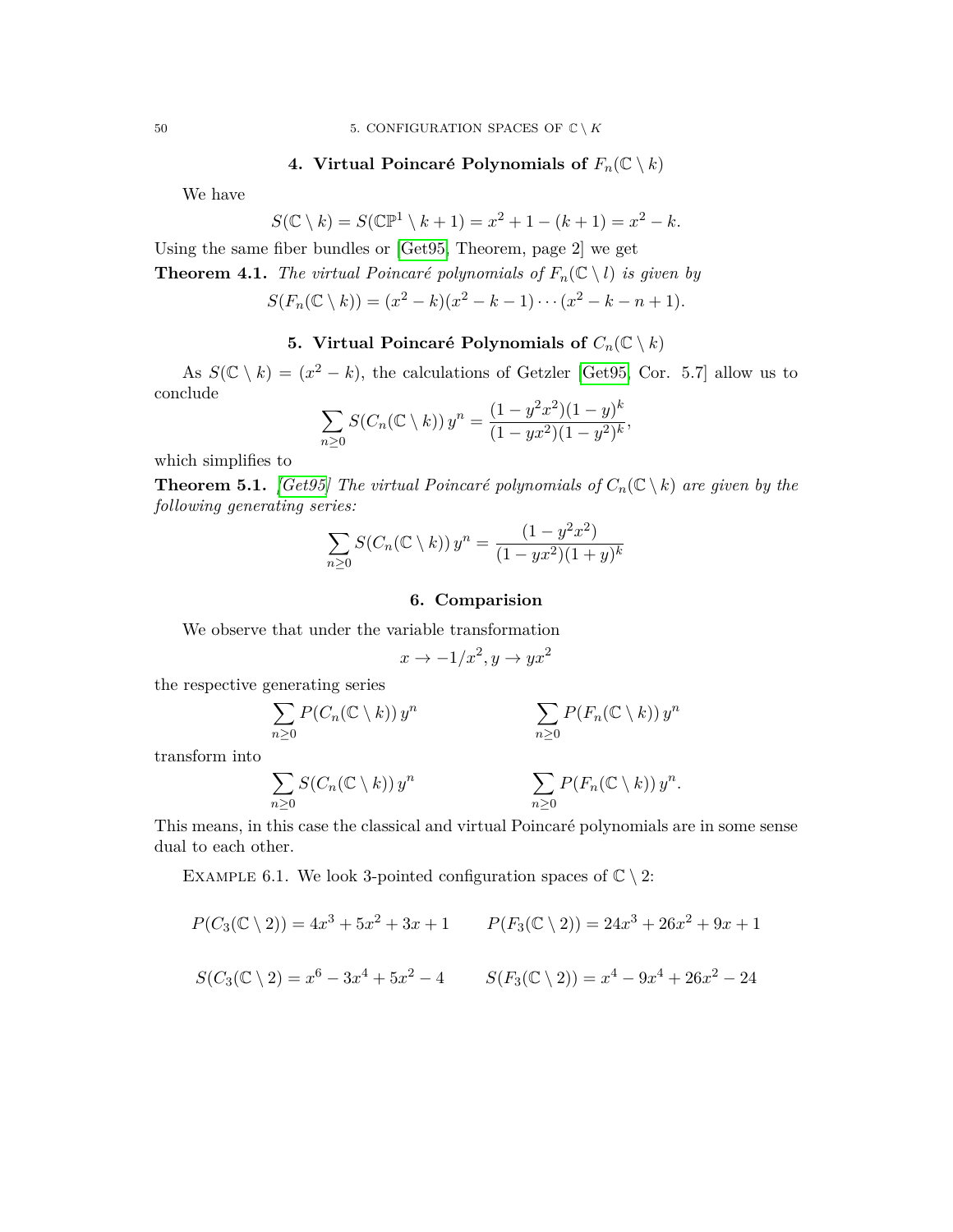#### CHAPTER 6

### **Further Directions**

<span id="page-51-0"></span>We have seen that the explicit Betti numbers of configuration spaces can get quite complicated. So computing closed formulas for further cases might be possible, however it is not clear what one might learn from that. An example are the formulas of [\[DK16\]](#page-54-9) for unordered configuration spaces of surfaces or the computations of Maguire [\[MCF16\]](#page-54-12) for  $C_n(\mathbb{C}P^n)$  for small *m*. However, the patterns of these formulas in *n* or *g* remain quite unclear. More structural insights seem to be necessary.

One of the most interesting applications of explicit calculations might be arithmetic questions. By the interpretation

 $C_n(\mathbb{C}) \simeq \{$  complex, monic, squarefree polynomials}

and the Grothendieck-Lefschetz fixed point theorem there is a relation between

(weighted) counts of squarefree Z*/p*Z-polynomials of degree *n*  $=$ 

 $S_n$  - representation theory of  $H^*(F_n(\mathbb{C}), \mathbb{Q})$ 

Analogous arithmetic interpretations exist for many other families of spaces with  $S_n$ -actions [\[CEF14\]](#page-53-15). For more complicated configuration spaces than  $F_n(\mathbb{C})$  however, there seem to be no good tools to compute the multiplicities of other representations than the trivial one and only few examples have been done.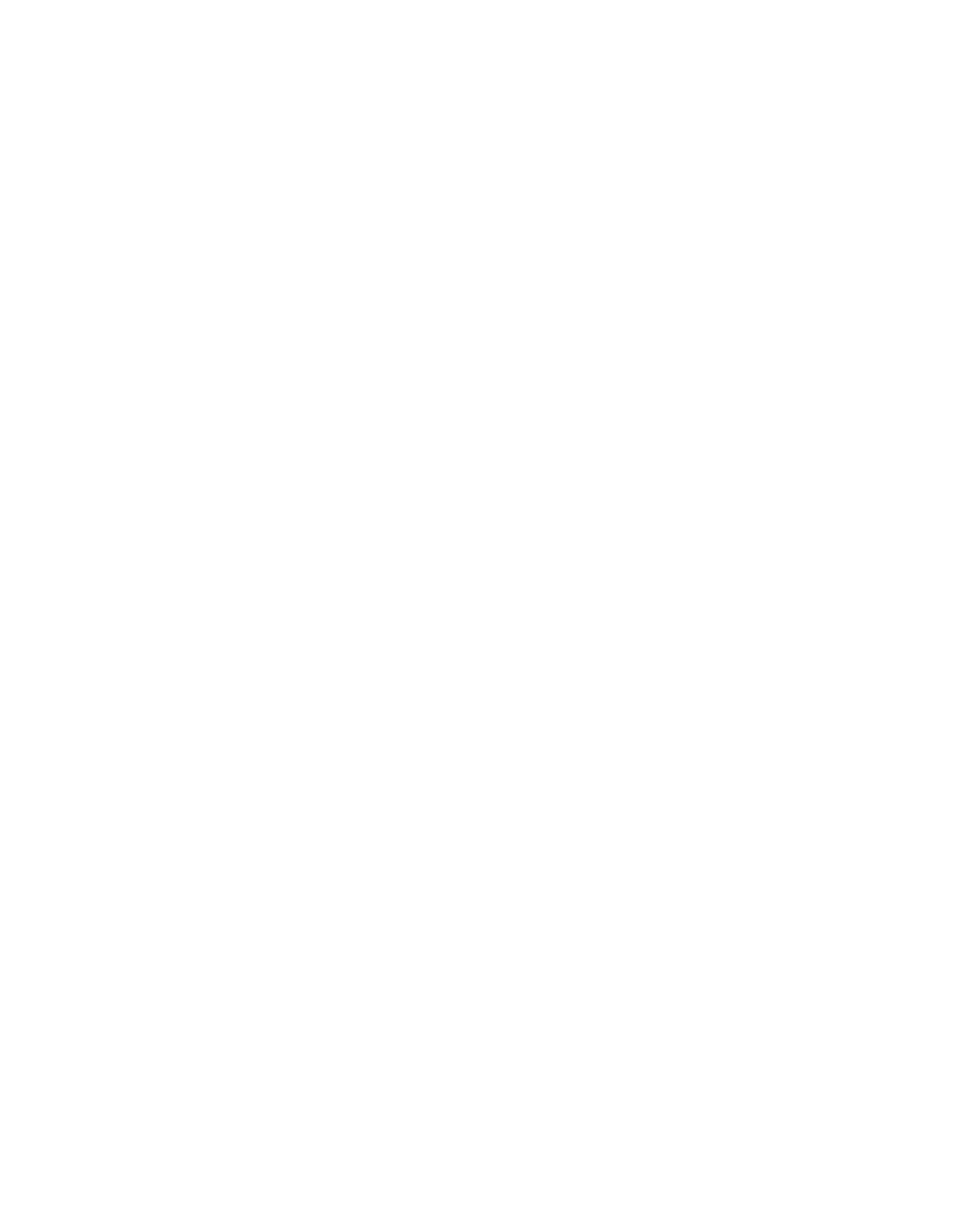# **Bibliography**

<span id="page-53-15"></span><span id="page-53-14"></span><span id="page-53-13"></span><span id="page-53-12"></span><span id="page-53-11"></span><span id="page-53-10"></span><span id="page-53-9"></span><span id="page-53-8"></span><span id="page-53-7"></span><span id="page-53-6"></span><span id="page-53-5"></span><span id="page-53-4"></span><span id="page-53-3"></span><span id="page-53-2"></span><span id="page-53-1"></span><span id="page-53-0"></span>

| [AB14]     | S. Ashraf and B. Berceanu. "Cohomology of 3-points configuration spaces                                              |
|------------|----------------------------------------------------------------------------------------------------------------------|
|            | of complex projective spaces". In: Adv. Geom. 14.4 (2014), pp. 691-718.                                              |
| [Ann69]    | V. I. Arnold. "The cohomology ring of the colored braid group". In: Vladimir                                         |
|            | I. Arnold-Collected Works. Springer, 1969, pp. 183–186.                                                              |
| [Arn70]    | V. I. Arnold. "On some topological invariants of algebraic functions". In:                                           |
|            | Vladimir I. Arnold-Collected Works. Springer, 1970, pp. 199–221.                                                     |
| [Aza15]    | H. Azam. "Cohomology groups of configuration spaces of Riemann surfaces".                                            |
|            | In: Bull. Math. Soc. Sci. Math. Roumanie $(N.S.) 58(106).1 (2015), pp. 33-$                                          |
|            | 47.                                                                                                                  |
| [BC74]     | J. S. Birman and J. Cannon. Braids, Links, and Mapping Class Groups.                                                 |
|            | $(AM-82)$ . Princeton University Press, 1974.                                                                        |
| [BCP97]    | W. Bosma, J. Cannon, and C. Playoust. "The Magma algebra system. I.                                                  |
|            | The user language". In: <i>J. Symbolic Comput.</i> 24.3-4 (1997). Computational                                      |
|            | algebra and number theory (London, 1993), pp. $235-265$ .                                                            |
| [BG75]     | E. A. Bender and J. R. Goldman. "On the applications of Moebius inversion                                            |
|            | in combinatorial analysis". In: Amer. Math. Monthly 82.8 (1975), pp. 789–                                            |
|            | 803.                                                                                                                 |
| [BMP05]    | B. Berceanu, M. Markl, and S. Papadima. "Multiplicative models for con-                                              |
|            | figuration spaces of algebraic varieties". In: <i>Topology</i> 44.2 (2005), pp. 415–                                 |
|            | 440.                                                                                                                 |
| [CEF14]    | T. Church, J. Ellenberg, and B. Farb. "Representation stability in cohomol-                                          |
|            | ogy and asymptotics for families of varieties over finite fields". In: Contem-                                       |
|            | <i>porary Mathematics</i> 620 (2014), pp. 1–54.                                                                      |
| [CEF15]    | T. Church, J. S. Ellenberg, and B. Farb. "FI-modules and stability for repre-                                        |
|            | sentations of symmetric groups". In: Duke Math. J. 164.9 (2015), pp. 1833–                                           |
|            | 1910.                                                                                                                |
| [CF13]     | T. Church and B. Farb. "Representation theory and homological stability".                                            |
|            | In: Adv. Math. 245 (2013), pp. 250-314.                                                                              |
| [CG10]     | N. Chriss and V. Ginzburg. Representation theory and complex geometry.                                               |
|            | Modern Birkhäuser Classics. Reprint of the 1997 edition. Birkhäuser Boston,<br>Inc., Boston, MA, 2010, pp. $x+495$ . |
| $[Chu+14]$ | T. Church et al. "FI-modules over Noetherian rings". In: Geom. Topol. 18.5                                           |
|            | $(2014)$ , pp. 2951-2984.                                                                                            |
| [Chu12]    | T. Church. "Homological stability for configuration spaces of manifolds". In:                                        |
|            | Invent. Math. 188.2 (2012), pp. 465-504.                                                                             |
| [CLM07]    | F. R. Cohen, T. J. Lada, and P. J. May. The homology of iterated loop                                                |
|            | spaces. Vol. 533. Springer, 2007.                                                                                    |
|            |                                                                                                                      |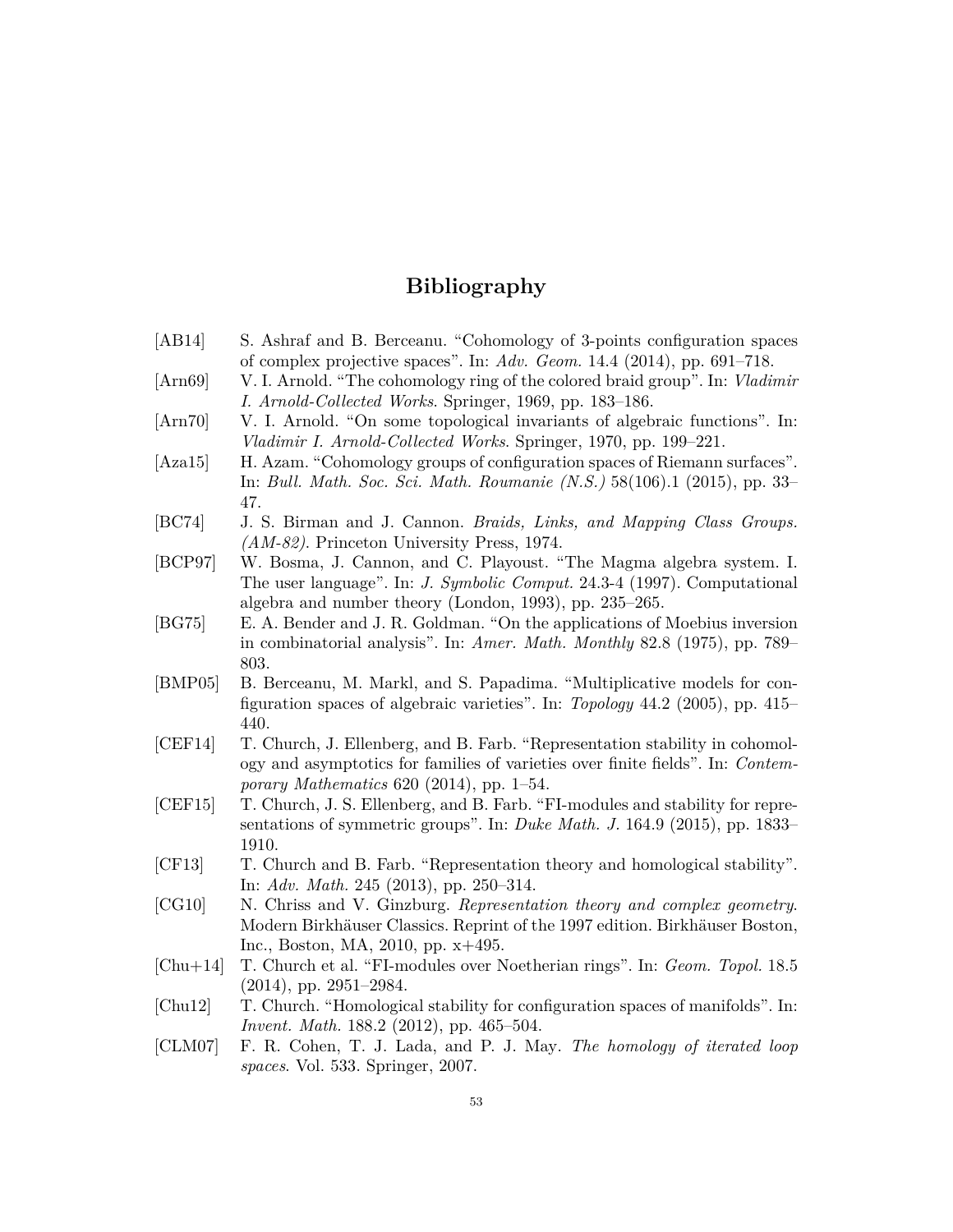<span id="page-54-19"></span><span id="page-54-18"></span><span id="page-54-17"></span><span id="page-54-16"></span><span id="page-54-15"></span><span id="page-54-14"></span><span id="page-54-13"></span><span id="page-54-12"></span><span id="page-54-11"></span><span id="page-54-10"></span><span id="page-54-9"></span><span id="page-54-8"></span><span id="page-54-7"></span><span id="page-54-6"></span><span id="page-54-5"></span><span id="page-54-4"></span><span id="page-54-3"></span><span id="page-54-2"></span><span id="page-54-1"></span><span id="page-54-0"></span>

| 54              | <b>BIBLIOGRAPHY</b>                                                                                                                                                                                                                               |
|-----------------|---------------------------------------------------------------------------------------------------------------------------------------------------------------------------------------------------------------------------------------------------|
| [CP15]          | F. Cantero and M. Palmer. "On homological stability for configuration<br>spaces on closed background manifolds". In: <i>Doc. Math.</i> 20 (2015), pp. 753–<br>805.                                                                                |
| [CT93]          | F. R. Cohen and L. R. Taylor. "On the representation theory associated to<br>the cohomology of configuration spaces". In: Algebraic topology (Oaxtepec,<br>1991). Vol. 146. Contemp. Math. Amer. Math. Soc., Providence, RI, 1993,<br>pp. 91-109. |
| [DK16]          | G. Drummond-Cole and B. Knudsen. "Betti numbers of configuration spaces<br>of surfaces". In: $ArXiv$ e-prints (Aug. 2016). arXiv: 1608.07490.                                                                                                     |
| [FH01]          | E. R. Fadell and S. Y. Husseini. Geometry and topology of configuration<br>spaces. Springer, 2001.                                                                                                                                                |
| [FHT01]         | Y. Felix, S. Halperin, and J. Thomas. Rational homotopy theory. Vol. 205.<br>Graduate Texts in Mathematics. Springer-Verlag, New York, 2001.                                                                                                      |
| [Fin47]         | N. J. Fine. "Binomial coefficients modulo a prime". In: Amer. Math. Monthly<br>54 (1947), pp. 589-592.                                                                                                                                            |
| [FM94]          | W. Fulton and R. MacPherson. "A compactification of configuration spaces".<br>In: Annals of Mathematics 139.1 (1994), pp. 183-225.                                                                                                                |
| [FT00]          | Y. Felix and J.-C. Thomas. "Rational Betti numbers of configuration spaces".<br>In: <i>Topology Appl.</i> 102.2 (2000), pp. 139–149.                                                                                                              |
| [FT05]          | Y. Felix and D. Tanre. "The cohomology algebra of unordered configuration<br>spaces". In: <i>J. London Math. Soc.</i> (2) 72.2 (2005), pp. 525–544.                                                                                               |
| [Fuk70]         | D. B. Fuks. "Cohomology of the braid group mod 2". In: Funkcional. Anal.<br>$i \; Prilov \; zen. \; 4.2 \; (1970), \; pp. \; 62-73.$                                                                                                              |
| [Get95]         | E. Getzler. "Mixed Hodge structures of configuration spaces". In: eprint<br>$arXiv: alg\text{-}geom/9510018.$ Oct. 1995.                                                                                                                          |
| [Get99]         | E. Getzler. "Resolving mixed Hodge modules on configuration spaces". In:<br>Duke Math. J. 96.1 (1999), pp. 175–203.                                                                                                                               |
| $[{\rm Hat}02]$ | A. Hatcher. Algebraic Topology. Algebraic Topology. Cambridge University<br>Press, 2002.                                                                                                                                                          |
| $[{\rm Hat}04]$ | A. Hatcher. Spectral Sequences in Algebraic Topology. 2004.                                                                                                                                                                                       |
| [KM16]          | A. Kupers and J. Miller. "Sharper periodicity and stabilization maps for<br>configuration spaces of closed manifolds". In: Proc. Amer. Math. Soc. 144.12<br>$(2016)$ , pp. 5457–5468.                                                             |
| [ $Knu14$ ]     | B. Knudsen. "Betti numbers and stability for configuration spaces via fac-<br>torization homology". In: $ArXiv$ e-prints (May 2014). arXiv: 1405.6696.                                                                                            |
| [Kri94]         | I. Kriz. "On the rational homotopy type of configuration spaces". In: Annals<br>of Mathematics 139.2 (1994), pp. 227–237.                                                                                                                         |
| [LS86]          | G. I. Lehrer and L. Solomon. "On the action of the symmetric group on the<br>cohomology of the complement of its reflecting hyperplanes". In: J. Algebra<br>104.2 (1986), pp. $410-424$ .                                                         |
| [McD75]         | D. McDuff. "Configuration spaces of positive and negative particles". In:<br>Topology 14 (1975), pp. 91–107.                                                                                                                                      |
| [MCF16]         | M. Maguire, w. A. b. M. Christie, and D. Francour. "Computing cohomology<br>of configuration spaces". In: $ArXiv$ e-prints (Dec. 2016). arXiv: 1612.06314.                                                                                        |